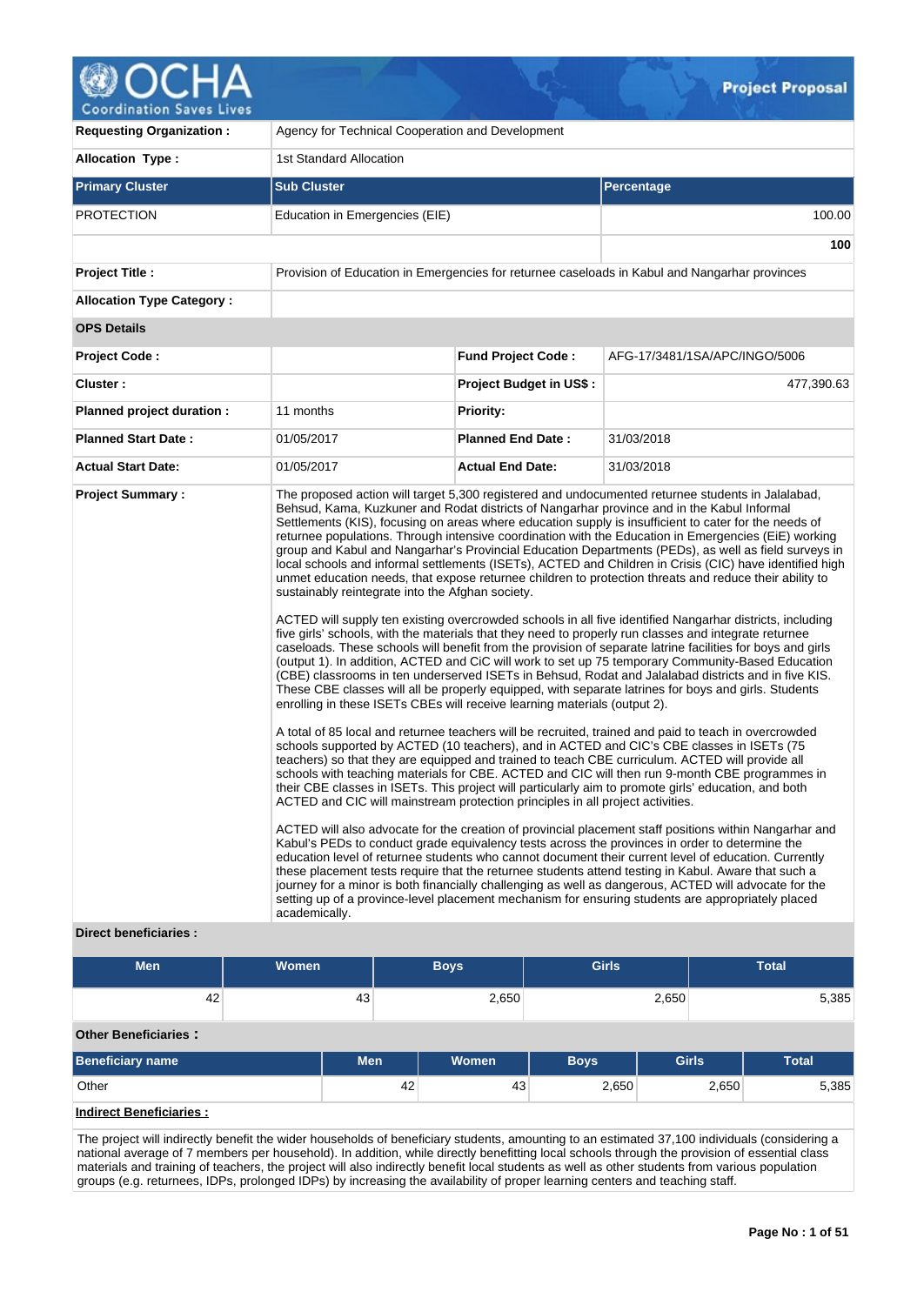## **Catchment Population:**

#### **Link with allocation strategy :**

This project falls under the second envelope of the CHF 1st allocation for 2017 that aims to address the basic needs of returnees and their hosts. More specifically, the proposed intervention will seek to contribute to the Protection cluster's second objective: "Evolving protection concerns, needs and violations are monitored, analyzed, and responded to, upholding fundamental rights and restoring the dignity and wellbeing of vulnerable shock-affected populations".

Recent surveys have found that access to education is a key concern for both undocumented and registered returnee households. EiE is of critical importance as it "provides physical, psychosocial and cognitive protection that is both life-saving and life-sustaining" (EiE Response Plan, 2017). Education response can save lives though the provision of protective learning spaces, by shielding children from harm and exploitation, and by broadcasting life-saving messages. It also mitigates the psychosocial impact of displacement and gives children a sense of stability, while largely contributing to their socio-economic integration into the Afghan society.

However, as identified by the CHF 1st standard allocation strategy and the EiE Response Plan for 2017, the capacity of schools in high return areas such as Nangarhar and Kabul provinces is limited and insufficient to absorb returnee students, who are therefore largely left out of school. Other challenges include long distances and lack of transportation between returnees' place of inhabitance and schools, and lack of school supplies and teaching materials. Access to education is particularly problematic for girls due to the lack of female and returnee teachers. In addition, language and curriculum issues form critical barriers to returnee students' enrolment, and there is a lack of referral mechanisms in UNHCR's Encashment Centers and IOM's Transit Center that would encourage households to enroll their children in school. Returnee children often do not have certificates that demonstrate their level of educational attainment in Pakistan, and face administrative challenges as they try to enroll in local schools. The EiE Response Plan identified a need to integrate both returnee students and returnee teachers into the Afghan education system, and to develop "remedial programmes" for returnee children who may have followed different curricula from the general Afghan curriculum. The Ministry of Education (MoE) has instructed Provincial Education Directorates (PEDs) to facilitate the enrolment of returnee students in local schools. According to the government's Guidelines for Enrolment of Returnees, returnee children should be given a period of three months to provide requested certificates, and if these cannot be recovered, they will have to take an equivalency test that will determine in which grade they should enroll.

#### **Sub-Grants to Implementing Partners :**

| <b>Partner Name</b> | <b>Partner Type</b> | <b>Budget in US\$</b> |
|---------------------|---------------------|-----------------------|
| Children in Crisis  | International NGO   | 143,716.43            |
|                     |                     | 143,716.43            |

**Other funding secured for the same project (to date) :**

|                           | <b>Other Funding Source</b> | <b>Other Funding Amount</b> |  |              |  |  |
|---------------------------|-----------------------------|-----------------------------|--|--------------|--|--|
|                           |                             |                             |  |              |  |  |
| Organization focal point: |                             |                             |  |              |  |  |
| <b>Name</b>               | <b>Title</b>                | <b>Email</b>                |  | Phone        |  |  |
| Thihault Larose           | Country Director            | nn hatar @aeral tluedidt    |  | +03728427160 |  |  |

| Thibault Larose                  | <b>Country Director</b>               | thibault.larose@acted.org | +93728427169 |  |  |  |  |  |  |
|----------------------------------|---------------------------------------|---------------------------|--------------|--|--|--|--|--|--|
| Olivier Fabre                    | <b>Country Finance Manager</b>        | olivier.fabre@acted.org   | +9328427156  |  |  |  |  |  |  |
| Jan Sindelar                     | <b>Project Development</b><br>Manager | +93 (0) 728 427 171       |              |  |  |  |  |  |  |
| <b>BACKGROUND</b>                |                                       |                           |              |  |  |  |  |  |  |
| 1. Humanitarian context analysis |                                       |                           |              |  |  |  |  |  |  |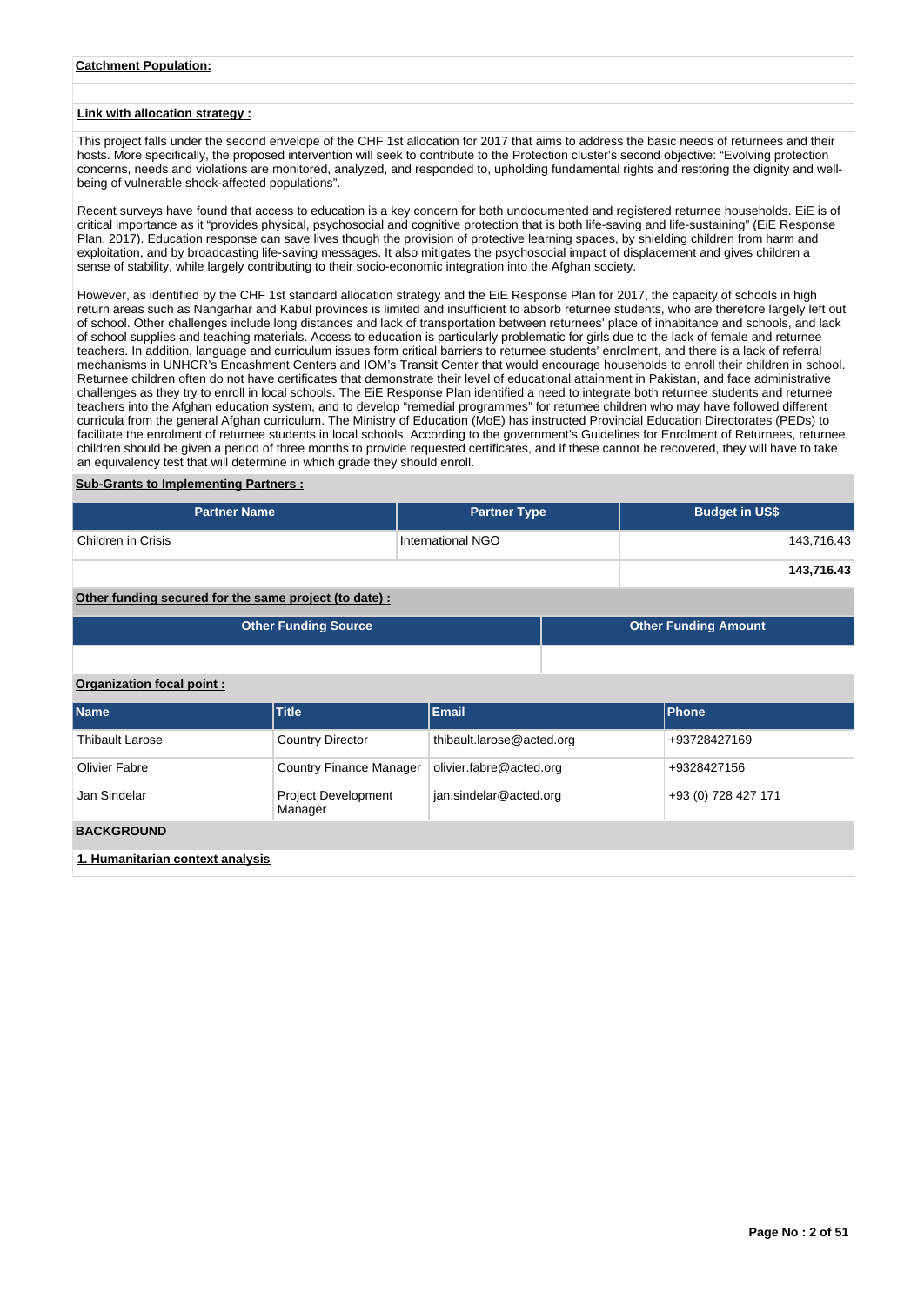Due to a combination of constraints that include insufficient service delivery, poverty, long distances to schools, insecurity, and lack of female teachers, Afghanistan counts approximately 3.5 million of out-of-school children (EiE Response Plan, 2017). The EMIS School Survey for 2016 has found that existing formal schools are "already overcrowded and (…) short of resources to provide quality education". Nearly half of existing schools (45%) do not have adequate buildings and facilities, and basic education materials are missing. Classes have 42 students on average, and the Afghan education system would require an additional 42,800 teachers.

Meanwhile, unprecedented levels of displacement have been observed in 2016, notably with the return of approximately 618,291 registered and undocumented Afghans from Pakistan and Iran (OCHA, 2017). As the rate of return of Afghan families increased exponentially since mid-July 2016, the returnee situation has become more prominent on the humanitarian agenda. Returnee populations are now heavily concentrated in and around Nangarhar province (72%), and around 17% of returnees have moved to Kabul province (IOM, 2016). Around 60% of returnee populations are children, and the lack of adequate education service provisions increases their exposure to risks of abuse and exploitation, as well as their and their families' ability to reintegrate into the Afghan socio-economic fabric.

UNHCR has identified several barriers to returnee children's education, including marginalization, discrimination, gender and language barriers, curricula and challenges passing placements tests, as well as complex certification and documentation processes. According to a survey conducted by Save the Children in November 2016, 37% of returnee children in Nangarhar province are not enrolled in schools, and nearly half of those who are have to walk long distances to reach formal schools. "More than 70 percent of (surveyed) returnee parents and community leaders (…) said early marriage and child labour were major risks faced by repatriated children currently not in school". In October 2016, 18 NGOs, including ACTED, took part in a large-scale survey in the East, and found that the top three barriers to returnees' education were the lack of schools' capacity, the lack of enrolment documentation, and education costs. Many returnees did not possess identification documents, and "only 5% of children belonging to undocumented returnee households had a birth certificate (…), potentially exposing large groups of children to protection risks such as obstructed access to education". It was also highlighted that 31% of returnee boys were enrolled in school, as opposed to 24% of returnee girls, "with trend data suggesting that boys are enrolled more progressively over time after their arrival in a way that is not visible in the case of girls". Returnee children are being 'de-prioritized' in certain communities as compared to other children due to local social dynamics.

In parallel, high numbers of children remain out-of-school in Nangarhar province that has been particularly affected by a series of attacks on schools and a resulting series of school closures in 2016. In a recent Protection Community Assessment in Nangarhar led by the Protection Cluster in Nangarhar with displaced and returnee groups, Focus Group Discussion participants reported that classrooms were overcrowded (80%), that families prevent pubescent girls from going to school (47.7%), and highlighted the lack of female teachers (15.7%), long distance and lack of transportation as a key reason for girls dropping out of school (16.2%). Provision of EiE for returnees has also been recognized as a priority in the KIS, that are characterized as being in chronic emergency; a situation that has failed to prioritize education and has resulted in children that do not have the capacity or resilience to adapt to their urban surroundings.

## **2. Needs assessment**

In early March 2017, ACTED's AMEU conducted Key Informant Interviews (KII) with representatives of ten schools that were identified by Nangarhar's PED as particularly needy in Jalalabad, Behsud, Kama, Rodat and Kuzkuner (two schools, including one girl school, per district). 10 representatives were interviewed, using an adapted version of the EiE working group assessment tool that included questions on schools' student numbers and staffing. 80% of surveyed schools reported class sizes of 41 to 60 students, and the other 20% reported class sizes of 61 to 80 students. Respondents also indicated that there are many out-of-school children in their respective locations, with an average of 323 girls reported as out-of-school and 133 boys reported as out-of-school per surveyed location.

In addition, ACTED conducted a household-level assessment in seven ISETs of Behsud district (Daman-Muslimabad, Watch Tangai, Hadi Akhunzada, Daman, Saracha Ali Khan, Samar Khail Tagab Camp, Farming Hadid camp), one ISET in Jalalabad district (Zaren Abad) and two ISETs of Rodat district (Hijrat Abad Kabul Camp and Shahidano Mina). A total of 4,212 undocumented returnee households dwell in these locations. ACTED's AMEU interviewed 215 households (5% sample), using an adjusted version of the EiE working group's assessment tool. The survey focused on returnee families with school-aged children, and ACTED hired female enumerators to have private interviews with female respondents. 31% of respondents were female. 62% of surveyed households reported that their school-aged children are not enrolled in school, while 81% of them lived within three kilometers of an education facility. The top three reasons reported for children not attending school were security concerns, overcrowded classes, and long distances to the nearest school. Security concerns particularly affected parents' willingness to send their girls to school. Provision of textbooks was cited among the key activities that could help children return to school, as well as the creation and equipment of additional classrooms either in existing formal schools or other locations.

In addition, in January 2017, an EiE needs assessment was undertaken by CIC in the five KIS, comprising of 55 KIIs and FGD with a crosssection of KIS inhabitants, including children, parents, teachers, local community elders, Wakils, religious leaders, and other community representatives. In total, 277 people were consulted in Block Hai Qasaba, Dewan Begi, Infront of Hewadwal Blocks, Near Kotal Check Point, and Hussain Khil, Bagrami setllements. CIC found that the majority of government schools in the vicinity of the KIS are not accessible for IDP/Returnee children. Children faced discrimination as a challenge in attending government schools. Costs were highlighted as another barrier and a considerable financial burden for KIS households. There is no targeted education or protection interventions directly addressing the complex vulnerabilities facing children, especially girls, in the KIS. Over a period of 6 months in 2016, Kabul has seen a surge of displaced people, with the KIS population growing more than 21% (REACH 2016).

ACTED's AMEU assessment report is uploaded as Annex I. The action was designed based on secondary information collected from various stakeholders (e.g. PED priorities, EiE Response Plan, assessment reports) and on ACTED's and CIC's own assessment findings, which both confirmed the need for proposed activities and their appropriateness with regards to the local context and constraints.

# **3. Description Of Beneficiaries**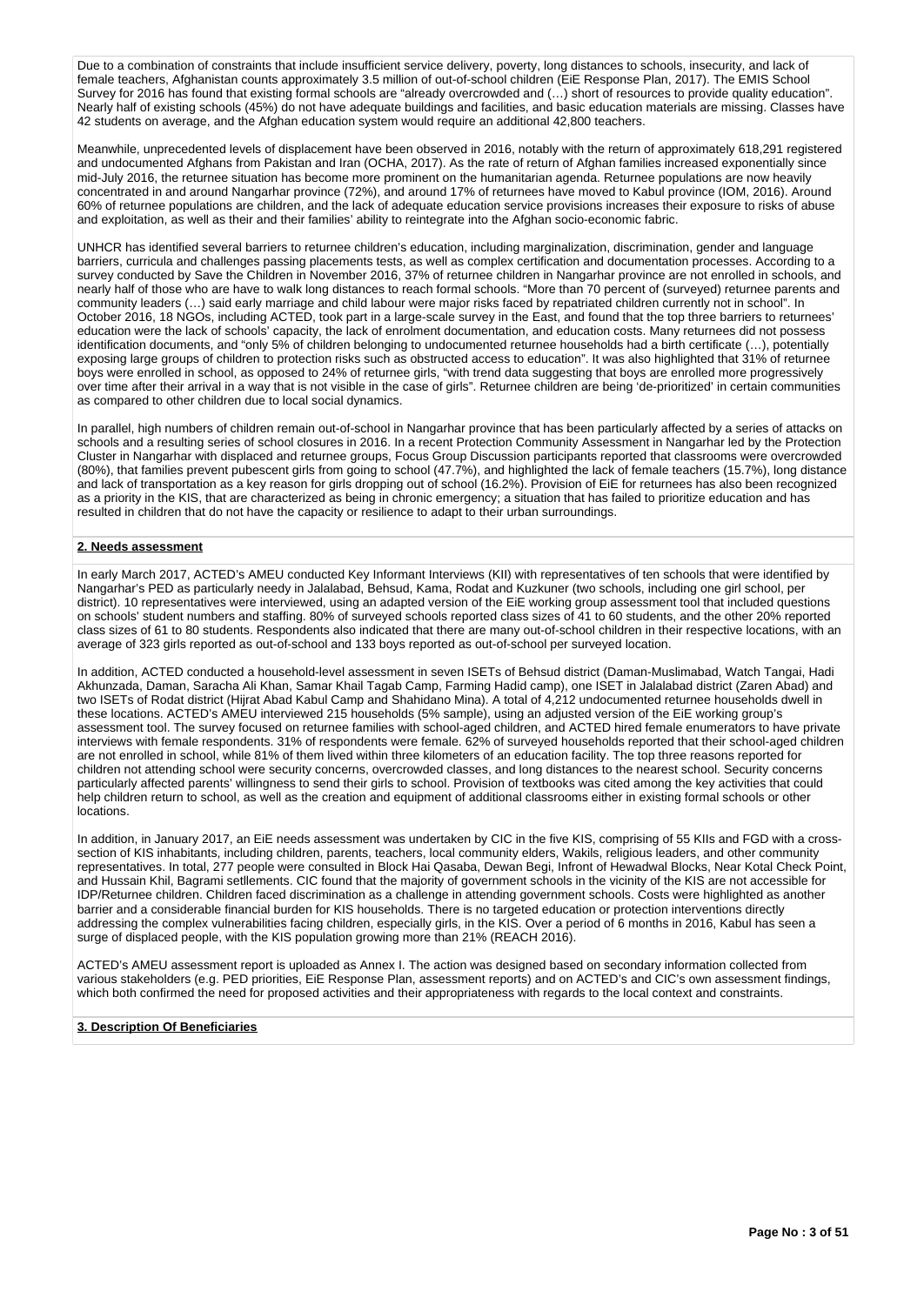This project will reach an estimated 5,300 students, including approximately 50% of girls. Returnee caseloads often left out of school due to a number of factors, that include overcrowding, long distances to nearest schools, lack of school supplies and materials, lack of female and returnee teachers, language and curriculum issue, and lack of awareness. The main objective of the project will therefore be to enhance education supply to address increased needs created by recent influxes of returnees, while alleviating barriers that prevent returnee children, particularly girls, from accessing education.

The target population will primarily include undocumented and registered returnees, but other local groups will not be excluded from the project (e.g. host populations, IDPs and PIDPs). This inclusive approach will both help ensure the local acceptance of the project and support the social integration of returnees among the population. ACTED's and CIC's CBE classes will be delivered to approximately 4,500 students (including 2,250 girls) between 7 and 11 of age, and will aim to provide them with essential literacy and numeracy skills that they will then be able to use to enroll into formal schools (output 2). The project will also benefit at least 800 students (including approximately 400 girls) enrolled in the 10 overcrowded formal schools that are to be provided with essential equipment and teachers by ACTED (output 1). In addition, advocacy for the creation of a provincial placement staff positions within the Nangarhar an Kabul PEDs will facilitate the enrolment of returnee students into grades 1 to 9, or in ALP programmes (depending on their age) across the province, and will therefore benefit much larger segments of the returnee population.

Finally, this project will benefit 85 local and returnee teachers (including approximately 43 female teachers) who will be trained and paid by ACTED and CIC to teach in supported hub schools (output 1) or to deliver CBE classes in ACTED's and CIC's temporary classrooms in ISETs (output 2). Teachers will be trained to teach the CBE. Although the ALP curriculum will not be taught by ACTED and CIC as part of this project, teachers will also be able to teach it (the curriculum is the same as the CBE curriculum, but is taught faster), and the project will also indirectly benefit older students who may attend ALP classes organized by hub schools during the lifetime of the project or beyond.

The project will reach a total of 5,385 direct beneficiaries, including:

Output 1:

810 beneficiaries in Nangarhar, including 800 students (400 boys, 400 girls) and 10 teachers (5 men, 5 women) Output 2:

3,050 beneficiaries in Nangarhar, including 3,000 students (1,500 boys, 1,500 girls) and 50 teachers (25 men, 25 women) 1,525 beneficiaries in Kabul, including 1,500 students (750 boys, 750 girls) and 25 teachers (12 men, 13 women).

There will not be an overlap between beneficiaries of output 1 (teachers and students of already existing overcrowded schools) and beneficiaries of output 2 (teachers and students of newly established CBE classes in ISETs). These beneficiaries have been counted separately in the Logical framework (including in the output indicators for the two outputs) below.

Direct beneficiaries will therefore include 42 male teachers, 43 female teachers, 2,650 boys and 2,650 girls.

## **4. Grant Request Justification**

In Afghanistan and elsewhere, ACTED has initiated a variety of educational interventions, consistently demonstrating its capacity to raise the educational attainment levels of the most marginalised children, particularly girls, including in areas facing the highest levels of insecurity and gender-based violence. ACTED's DFID-funded "Empowering Marginalised Girls in Afghanistan" project reached 15,637 girls by improving education infrastructure and quality, providing literacy and numeracy courses, as well as vocational training (VT). Along with constant coordination with the MoE, PED, Community Development Councils (CDCs), local stakeholders and community mobilisation endeavours, these key activities contributed to challenging conservative attitudes which limit girls' education. ACTED also implemented a UNICEF-funded "Home-based Education for out-of-school girls in Ghormach district of Faryab province" project, that established community-based schools, distributed supplies, and recruited instructors. ACTED also delivered adult literacy classes to several thousand beneficiaries with funding from the Norwegian Ministry of Foreign Affairs in Faryab. In Balkh, ACTED's Women's Economic Empowerment project funded by the European Commission allowed for the establishment of a YDC in Mazar-e-Sharif, which in July 2015 welcomed 359 girls to participate in VT, numeracy and literacy classes.

Since July 2016, ACTED implements an EiE, ECHO-funded Children of Peace project in Jawzjan province. The project's goal is to enhance access to education for IDP out-of-school children, and provides 1,573 beneficiaries with a 9-month CBE programme aiming to give them the basic literacy and numeracy skills that they need to access formal primary education. Case workers also address barriers to enrollment in formal school among targeted families. Through this project, ACTED will also build 22 classrooms in local schools to ensure that there is sufficient space to allow IDP children to re-enroll in formal education. ACTED has a strong track record of implementing education and EiE programming, and is an active member of the EiE working group. In addition, with OFDA funding, ACTED currently implements a Shelter project across Nangarhar, Kunar and Laghman provinces, and has developed a strong field presence there.

CIC has been operational in Afghanistan since 1998, and has a history of providing high quality education programmes to children and communities that are most vulnerable to the lasting and insidious effects of conflict and poverty. CIC's extensive advocacy experience is coupled with its knowledge of managing and delivering structured, relevant programmes in education, VT and psycho-social support for IDP children and women. A recent USAID review of IDP education cited CIC as a model of good practice, highlighting the effectiveness of its approach, which was grounded in community engagement and was "... demonstrated to add immeasurably to the success of the implementation." CIC led the first countrywide Child Protection Rapid Assessment in 2015, in collaboration with the CPiE and UNICEF, which provided critically needed information on protection threats faced by children and women. CIC has also become the go-to organisation to deal with complex and difficult child protection and abuse cases by strengthening child protection systems within impoverished communities. CIC delivers specialised psychosocial support activities to extremely vulnerable children. From 2007, CIC was an implementing partner in UNICEF's Social Work Coaching Programme in the central region of Afghanistan. An external evaluation of the project (2011) stated that CIC has "clearly contributed to putting social work `on the map' in Afghanistan". With a proven track record in achieving high performing achievements in conflict-affected environments and of working with a range of NGO

partners, CIC's extensive experience will be crucial in the context of this EiE project.

# **5. Complementarity**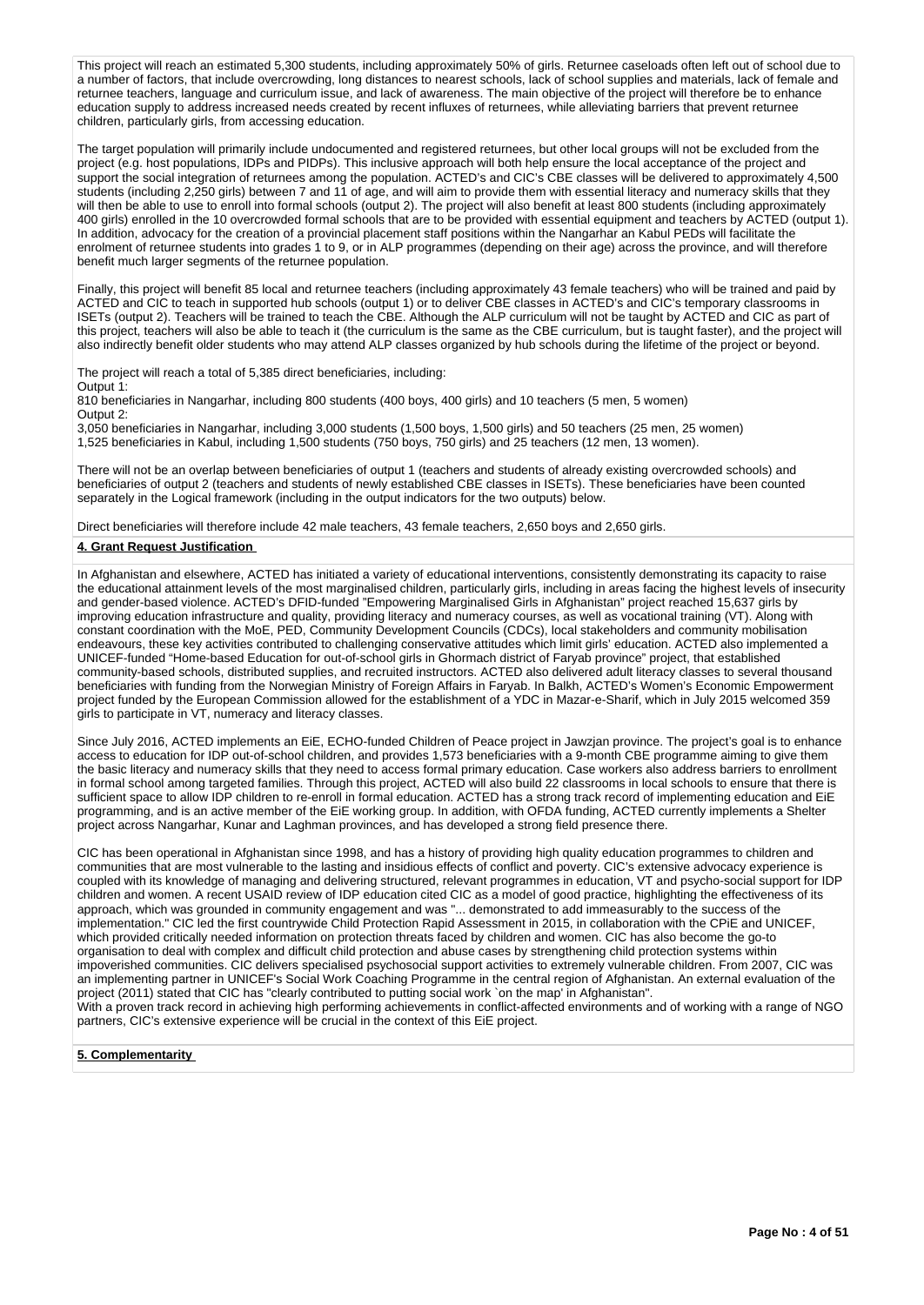ACTED and CIC's proposed intervention was designed to address gaps in education service delivery, focusing on locations with high needs for FiF service provision that are not covered by other international or national NGOs. The intervention has been specifically designed to align with the EiE approaches of other actors (including Norwegian Refugee Council and International Rescue Committee), that have been met with success in the eastern Afghanistan context, particularly for recent returnees and IDPs. In March 2017, ACTED undertook a survey across five districts of Nangarhar province, based on indications that education service delivery was insufficient and that large caseloads of returnee children were left out of school. This KII and household-level survey confirmed the existence of gaps and high local needs for increased education supply, both in terms of expanding the capacity of local schools to accommodate larger numbers of students and in terms of creating CBE classes in ISETs, and allowed ACTED to confirm proposed activities and target areas for this action. This project will therefore complement the interventions undertaken by other actors across Nangarhar, while building the capacity of local schools, teachers and government to cope with the influx of returnees in the East. In addition, despite the needs in the programme intervention area, there is currently no EiE intervention being implemented in the KIS, therefore this intervention will supplement existing efforts of actors in the KIS. This action reflects the commitments made by humanitarian actors at the World Humanitarian Summit in May 2016, namely, to "leave noone behind" by addressing displacement, empowerment and protecting girls, eliminating gaps in education for children, adolescents and young people, and enabling them to be agents of positive transformation.

ACTED and CIC will also leverage their complementarity as partners, namely their ability to cover their respective target districts (with ACTED building on its presence in Nangarhar, and CIC building on its presence in Kabul), and the synergies between their respective experience (with ACTED contributing its education expertise and CIC contributing its child protection expertise in both target provinces). The partnership between ACTED and CIC will therefore help ensure the delivery of a high quality, comprehensive programme, as well as a larger and deeper geographical coverage.

#### **LOGICAL FRAMEWORK**

# **Overall project objective**

The overall project objective is to increase the availability of education services in areas of Nangarhar and Kabul provinces where large returnee caseloads are currently left out of school, while improving the capacity of teachers, schools and local government to meet these needs in the present and in the longer run.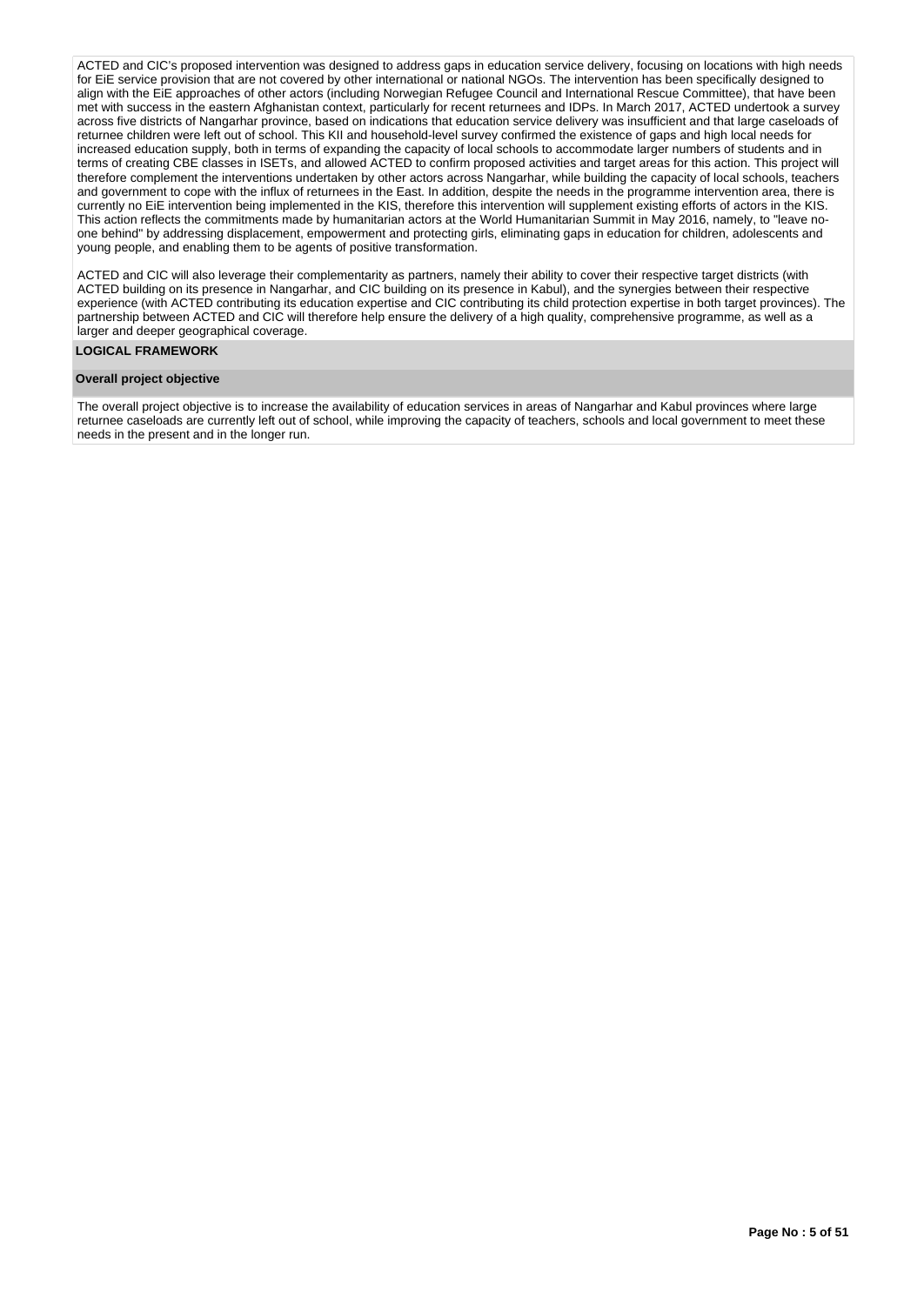| <b>PROTECTION</b>                                                                                                                                                                                                                       |                                                                                                                                                                                                                                                                          |                                 |  |  |  |  |  |  |  |  |
|-----------------------------------------------------------------------------------------------------------------------------------------------------------------------------------------------------------------------------------------|--------------------------------------------------------------------------------------------------------------------------------------------------------------------------------------------------------------------------------------------------------------------------|---------------------------------|--|--|--|--|--|--|--|--|
| <b>Cluster objectives</b>                                                                                                                                                                                                               | <b>Strategic Response Plan (SRP) objectives</b>                                                                                                                                                                                                                          | <b>Percentage of activities</b> |  |  |  |  |  |  |  |  |
| Objective 2: Evolving protection concerns,<br>needs and violations are monitored.<br>analysed, and responded to upholding<br>fundamental rights and restoring the dignity<br>and well-being of vulnerable shock affected<br>populations | SO1: Immediate humanitarian needs of<br>shock affected populations are met -<br>including conflict and natural disaster<br>affected and IDPs, refugees and returning<br>Afghans from armed conflict                                                                      | 100                             |  |  |  |  |  |  |  |  |
|                                                                                                                                                                                                                                         | Contribution to Cluster/Sector Objectives : The project will contribute to cluster objectives by tackling the large need for EiE in<br>underserved areas of Nangarhar and Kabul provinces where large numbers of both registered and undocumented returnees have settled |                                 |  |  |  |  |  |  |  |  |

over the past months. While the current focus is to enroll returnee children into formal schools and providing them with additional resources, returnee caseloads in certain areas overstretch the capacity of schools, that needs to be increased (EiE Response Plan, 2017). In addition, there is a need to bridge returnee students into the standard grading system by providing them with certified CBE classes that will enable them to reenroll into local schools. Current regular education and CBE provision is not sufficient to cater for the needs of returnee caseloads. Such programmes need to be expanded to cater for education needs of returnee populations, particularly in areas with a high density of returnee populations.

# **Outcome 1**

Education service delivery is enhanced in Kabul and Nangarhar province to cope with the influx of returnee students.

# **Output 1.1**

# **Description**

Ten overcrowded formal schools in Rodat, Behsud, Jalalabad, Kama and Kuzkuner districts of Nangarhar province and Nangarhar's PED are supported through the recruitment and training teachers, the provision of essential equipment (including furniture and teaching materials), and the installation of separate latrines for boys and girls. ACTED will advocate for the creation of a provincial placement staff positions within the Nangarhar and Kabul's PEDs.

#### **Assumptions & Risks**

Given the current humanitarian context in Afghanistan, ACTED assumes no large-scale returnee secondary displacement outside of the target districts that would result in a drastic reduction in target beneficiary caseloads, and no major investment in permanent formal education infrastructure that would significantly reduce current needs for support to the education system across target areas. The willing participation of local schools in the project and the sufficient availability of local and returnee teachers are also important pre-requisites. ACTED also assumes no large-scale humanitarian disaster or deterioration of the security situation in target areas that would affect its ability conduct the activities depicted below (e.g. community mobilization, recruitment of teachers, delivery of school equipment) or parents' interest in sending their children to school. Finally, ACTED assumes no sudden and major exchange rate or price fluctuations that would impact on its ability to deliver proposed activities under the current budget. However, should such circumstances arise during the lifetime of the project, ACTED will promptly liaise with UNOCHA to discuss potential adjustments in activities, targets or locations.

#### **Indicators**

|                                                                                                                                                                                                                                                                                                                                                                                                                                                                                                                                      |                                                                                                                                                                                                     |                                                                                                                                                                                                                                                                                          | <b>End cycle beneficiaries</b> |              |                   |   | <b>End</b><br>cycle |  |  |  |  |
|--------------------------------------------------------------------------------------------------------------------------------------------------------------------------------------------------------------------------------------------------------------------------------------------------------------------------------------------------------------------------------------------------------------------------------------------------------------------------------------------------------------------------------------|-----------------------------------------------------------------------------------------------------------------------------------------------------------------------------------------------------|------------------------------------------------------------------------------------------------------------------------------------------------------------------------------------------------------------------------------------------------------------------------------------------|--------------------------------|--------------|-------------------|---|---------------------|--|--|--|--|
| Code                                                                                                                                                                                                                                                                                                                                                                                                                                                                                                                                 | <b>Cluster</b>                                                                                                                                                                                      | <b>Indicator</b>                                                                                                                                                                                                                                                                         | <b>Men</b>                     | <b>Women</b> | <b>Boys</b> Girls |   | <b>Target</b>       |  |  |  |  |
| Indicator 1.1.1                                                                                                                                                                                                                                                                                                                                                                                                                                                                                                                      | <b>PROTECTION</b>                                                                                                                                                                                   | SA1-Envelope Two: Number of teachers<br>(male/female) recruited in high returnee areas                                                                                                                                                                                                   | 5                              | 5            | 0                 | 0 | 10                  |  |  |  |  |
| <b>Means of Verification:</b> Incentive payment records, teaching attendance<br>Please note that this indicator only refers to support provided by ACTED to existing boys' and girls' overflow formal schools in five districts of<br>Nangarhar province. Teachers will also be recruited and trained ACTED's and CiC's CBE classes in the second output, and achievement<br>will be evaluated separately under the second output.                                                                                                   |                                                                                                                                                                                                     |                                                                                                                                                                                                                                                                                          |                                |              |                   |   |                     |  |  |  |  |
|                                                                                                                                                                                                                                                                                                                                                                                                                                                                                                                                      | Indicator 1.1.2   PROTECTION                                                                                                                                                                        | Number of Teaching Centers provided with<br>classroom equipment and teaching materials                                                                                                                                                                                                   |                                |              |                   |   | 10 <sup>°</sup>     |  |  |  |  |
| <b>Means of Verification:</b> Distribution lists, spot-check visits<br>Please note that this indicator only refers to support provided by ACTED to existing boys' and girls' overflow formal schools in five districts of<br>Nangarhar province. Equipment and teaching materials will also be provided ACTED's and CiC's CBE classes in the second output, and<br>achievement will be evaluated separately under the second output.<br>Indicator 1.1.3<br><b>PROTECTION</b><br>Number of children benefiting from classrooms<br>800 |                                                                                                                                                                                                     |                                                                                                                                                                                                                                                                                          |                                |              |                   |   |                     |  |  |  |  |
|                                                                                                                                                                                                                                                                                                                                                                                                                                                                                                                                      | <b>Means of Verification : Distribution lists, spot-check visits</b>                                                                                                                                | and teachers equipped with adequate supplies,<br>disaggregated by sex.                                                                                                                                                                                                                   |                                |              |                   |   |                     |  |  |  |  |
| <b>Boys: 400</b><br>Girls: 400                                                                                                                                                                                                                                                                                                                                                                                                                                                                                                       |                                                                                                                                                                                                     |                                                                                                                                                                                                                                                                                          |                                |              |                   |   |                     |  |  |  |  |
|                                                                                                                                                                                                                                                                                                                                                                                                                                                                                                                                      | achievement will be evaluated separately under the second output.                                                                                                                                   | Please note that this indicator only refers to support provided by ACTED to existing boys' and girls' overflow formal schools in five districts of<br>Nangarhar province. Equipment and teaching materials will also be provided ACTED's and CiC's CBE classes in the second output, and |                                |              |                   |   |                     |  |  |  |  |
| Indicator 1.1.4                                                                                                                                                                                                                                                                                                                                                                                                                                                                                                                      | <b>PROTECTION</b><br>Number of children benefiting from safe and<br>equipped temporary classrooms/community<br>based schools with adequate male and female<br>WASH facilities, disaggregated by sex |                                                                                                                                                                                                                                                                                          |                                |              |                   |   | 800                 |  |  |  |  |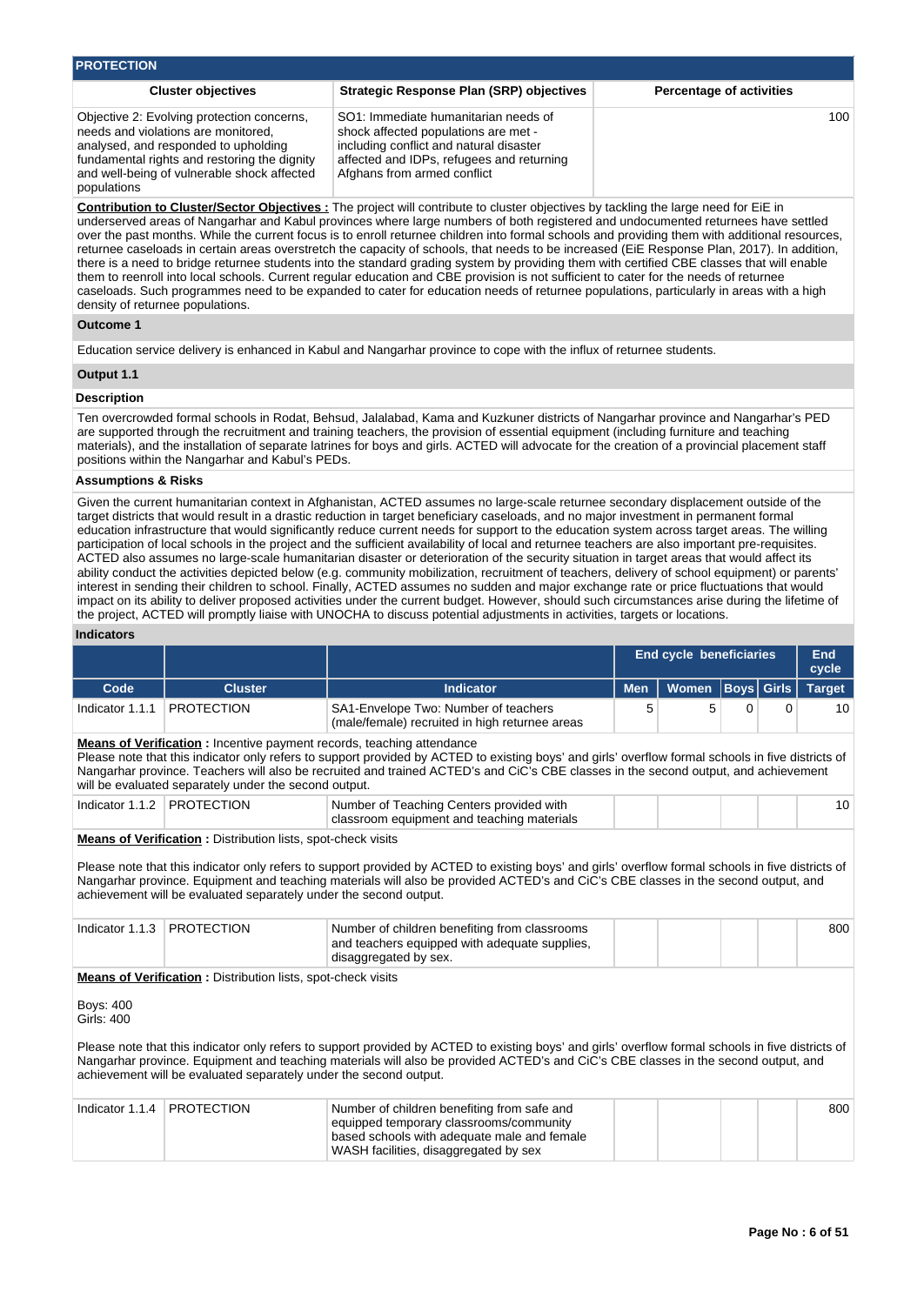**Means of Verification :** Distribution lists, spot-check visits Boys: 400 Girls: 400

Please note that this indicator only refers to support provided by ACTED to existing boys' and girls' overflow formal schools in five districts of Nangarhar province. Equipment and teaching materials will also be provided ACTED's and CiC's CBE classes in the second output, and achievement will be evaluated separately under the second output.

| Indicator $1.1.5$              | <b>PROTECTION</b>                                                                                                                     | Custom - Number of teachers trained in basic<br>pedagogy and classroom management,<br>disaggregated by sex                                                                                                                                                                                                                                                                                                                                                                                                                                                                                                                                                                                                                                                                                                                                                                                                                                                                                                                                                                                                                                                                                                                                                                                                                                                              | 10              |
|--------------------------------|---------------------------------------------------------------------------------------------------------------------------------------|-------------------------------------------------------------------------------------------------------------------------------------------------------------------------------------------------------------------------------------------------------------------------------------------------------------------------------------------------------------------------------------------------------------------------------------------------------------------------------------------------------------------------------------------------------------------------------------------------------------------------------------------------------------------------------------------------------------------------------------------------------------------------------------------------------------------------------------------------------------------------------------------------------------------------------------------------------------------------------------------------------------------------------------------------------------------------------------------------------------------------------------------------------------------------------------------------------------------------------------------------------------------------------------------------------------------------------------------------------------------------|-----------------|
| Men: 5<br>Women: 5             | <b>Means of Verification:</b> Training attendance lists                                                                               |                                                                                                                                                                                                                                                                                                                                                                                                                                                                                                                                                                                                                                                                                                                                                                                                                                                                                                                                                                                                                                                                                                                                                                                                                                                                                                                                                                         |                 |
|                                | will be evaluated separately under the second output.                                                                                 | Please note that this indicator only refers to support provided by ACTED to existing boys' and girls' overflow formal schools in five districts of<br>Nangarhar province. Teachers will also be recruited and trained ACTED's and CiC's CBE classes in the second output, and achievement                                                                                                                                                                                                                                                                                                                                                                                                                                                                                                                                                                                                                                                                                                                                                                                                                                                                                                                                                                                                                                                                               |                 |
|                                | Indicator 1.1.6   PROTECTION                                                                                                          | Number of teachers receiving incentives,<br>disaggregated by sex                                                                                                                                                                                                                                                                                                                                                                                                                                                                                                                                                                                                                                                                                                                                                                                                                                                                                                                                                                                                                                                                                                                                                                                                                                                                                                        | 10 <sup>°</sup> |
| Men: 5<br>Women: 5             | <b>Means of Verification:</b> Incentive payment records, teaching attendance<br>will be evaluated separately under the second output. | Please note that this indicator only refers to support provided by ACTED to existing boys' and girls' overflow schools in five districts of<br>Nangarhar province. Teachers will also be recruited and trained ACTED's and CiC's CBE classes in the second output, and achievement                                                                                                                                                                                                                                                                                                                                                                                                                                                                                                                                                                                                                                                                                                                                                                                                                                                                                                                                                                                                                                                                                      |                 |
| Indicator 1.1.7                | <b>PROTECTION</b>                                                                                                                     | Number of children benefiting from teachers<br>trained in basic pedagogy and classroom<br>management, disaggregated by sex                                                                                                                                                                                                                                                                                                                                                                                                                                                                                                                                                                                                                                                                                                                                                                                                                                                                                                                                                                                                                                                                                                                                                                                                                                              | 800             |
| <b>Boys: 400</b><br>Girls: 400 | <b>Means of Verification: Overflow schools enrolment lists</b><br>will be evaluated separately under the second output.               | Please note that this indicator only refers to support provided by ACTED to existing boys' and girls' overflow schools in five districts of<br>Nangarhar province. Teachers will also be recruited and trained ACTED's and CiC's CBE classes in the second output, and achievement                                                                                                                                                                                                                                                                                                                                                                                                                                                                                                                                                                                                                                                                                                                                                                                                                                                                                                                                                                                                                                                                                      |                 |
| <b>Activities</b>              |                                                                                                                                       |                                                                                                                                                                                                                                                                                                                                                                                                                                                                                                                                                                                                                                                                                                                                                                                                                                                                                                                                                                                                                                                                                                                                                                                                                                                                                                                                                                         |                 |
| Activity 1.1.1                 |                                                                                                                                       | Standard Activity: Establishment of TLS/Community Based Schools in Nangarhar, Kabul and Kandahar, provision of learning                                                                                                                                                                                                                                                                                                                                                                                                                                                                                                                                                                                                                                                                                                                                                                                                                                                                                                                                                                                                                                                                                                                                                                                                                                                 |                 |
|                                | materials and recruitment of teachers, particularly female teachers;                                                                  |                                                                                                                                                                                                                                                                                                                                                                                                                                                                                                                                                                                                                                                                                                                                                                                                                                                                                                                                                                                                                                                                                                                                                                                                                                                                                                                                                                         |                 |
|                                | that will receive tents provided by UNICEF.                                                                                           | NANGARHAR: PROVISION OF EQUIPMENT TO OVERFLOW SCHOOLS<br>Responding to the advertised needs of the target schools vocalized in EiE working group meetings by the PED in Jalalabad, ACTED aims to<br>maximize the capacity of the PED and local schools to manage the influx of students in overflow classes by providing class kits to schools<br>ACTED will procure and provide equipment to two schools, including one girls' school, in each target district (Rodat, Behsud, Jalalabad,<br>Kama and Kuzkuner) of Nangarhar province, that are to receive UNICEF tents for the establishment of temporary classrooms. These ten<br>schools were identified as in need of material support by the Nangarhar PED, and have already shared their equipment requirements (e.g.<br>floor mats, blackboards). This equipment is needed for overcrowded schools to absorb the influx of returnee students. ACTED will support<br>these schools by providing a classroom kit (such as those procured for temporary CBE classes in activity 1.2.1) for each of these 10 schools.<br>As per the EiE working group's recommendation, these kits will include a blackboard, mats, a register with pens and chalk. Kits will also<br>include a first aid kit. ACTED will handover procured equipment to beneficiary schools. In addition, ACTED will install separate latrines for |                 |

In total, under output 1, ACTED will support 10 schools, benefitting 800 students (including 400 boys and 400 girls), considering an estimated average of 80 students per beneficiary school.

**Activity 1.1.2** 

**Standard Activity : Establishment of TLS/Community Based Schools in Nangarhar, Kabul and Kandahar, provision of learning materials and recruitment of teachers, particularly female teachers;**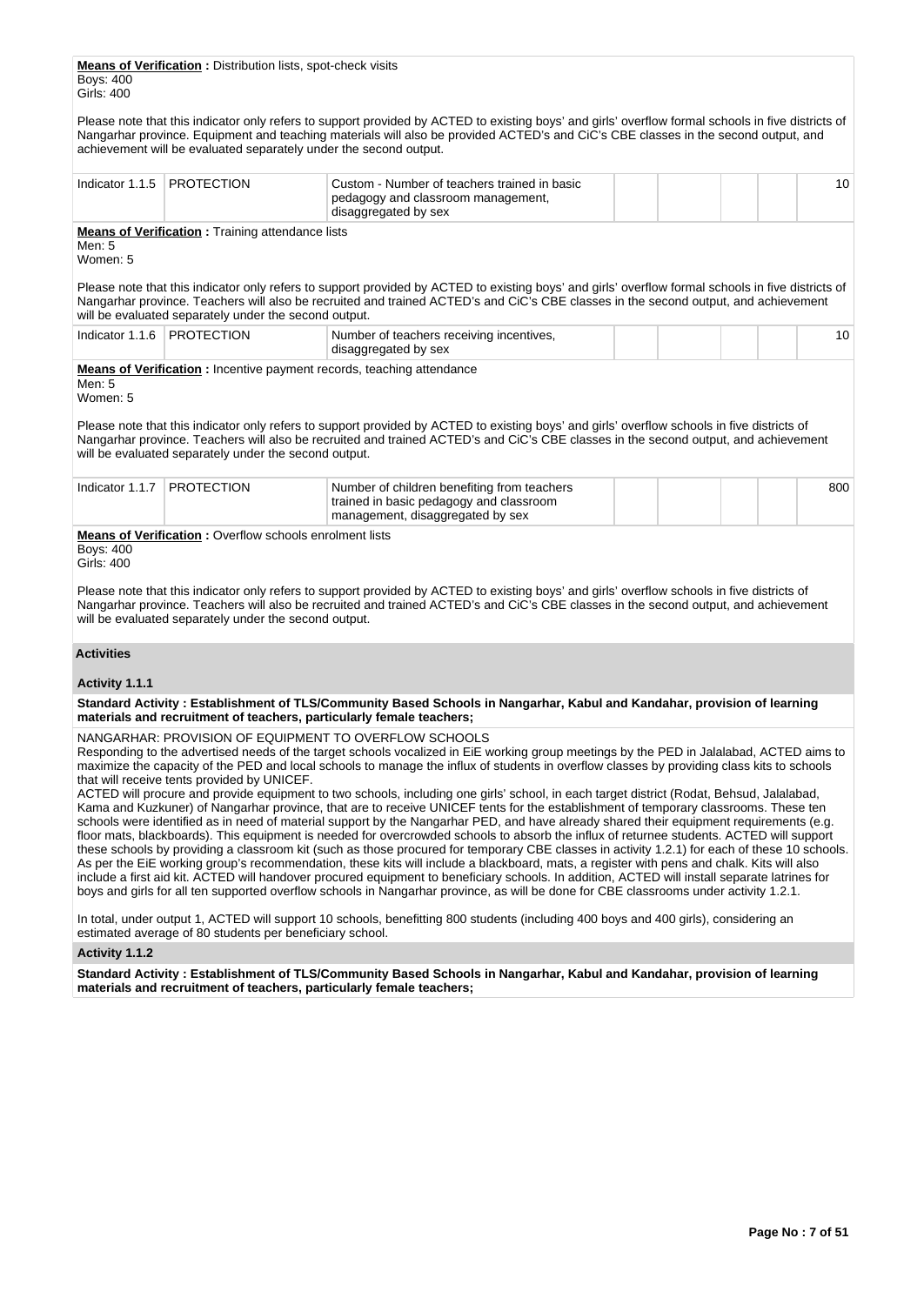## NANGARHAR: RECRUITMENT OF TEACHERS FOR OVERFLOW SCHOOLS

ACTED will hire 10 local and returnee teachers to teach in identified overcrowded schools in Kama, Rodat, Jalalabad, Behsud and Kuzkuner (one teacher per school), in addition to the 75 teachers that are to be recruited for ACTED's and CiC's classes set up in ISETs under output  $\dot{2}$ 

The recruitment of returnee teachers was recognized as a priority by the EiE working group. ACTED will engage the PED and local schools to identify available local male and female teachers, as well as UNHCR and IOM to identify qualified returnee teachers who have settled in target areas. In parallel, ACTED and CIC will advertise teacher positions in target communities through door-to-door community mobilization, advertising a group events, and meetings with local shuras. Teachers will be selected among candidates who fulfil the MoE's basic requirements. Female teachers will need to prove that they have studied up to Grade 9 (or a minimum of Grade 6), and male teachers will have to demonstrate that they have studied at least up to Grade 12. As much as possible, ACTED and its partner will seek to recruit experienced teachers. Given that female teachers can teach both girls and boys while male teachers usually only teach for boys, ACTED will prioritize female teachers over male teachers, and will endeavour to recruit approximately 50% of female teachers coming from both local and returnee populations. Teachers will be paid in accordance with the EiE working group's current established incentive (USD 100 per month).

In total, under output 1, ACTED will recruit 10 teachers, including 5 male and 5 female teachers.

## **Activity 1.1.3**

**Standard Activity : Establishment of TLS/Community Based Schools in Nangarhar, Kabul and Kandahar, provision of learning materials and recruitment of teachers, particularly female teachers;**

NANGARHAR: PROVISION OF TEACHER TRAINING FOR OVERFLOW SCHOOL TEACHERS

ACTED and CIC will provide a compulsory fifteen-day Training of Trainers (ToT) for newly recruited teachers prior to the start of classes. This ToT will include ten days of training facilitated by a MoE trainer, and five days of in-house training provided by CIC's trainer. This training will include sessions such as methods of teaching and creating an inclusive learning environments, and will target both teachers recruited for overflow schools and teachers recruited to deliver CBE classes in informal settlements (output 2). ACTED and CIC have a long history of delivering such training curricula, and will translate all relevant training materials into Pashto. Given the local displacement context, this ToT will have a strong focus on inclusive education, as well as gender and protection awareness.

Teachers will be trained on how to use CBE text books that will be used as part of the programme. Although only CBE classes will be implemented under this project. Trained teachers will then have the capacity to also teach ALP curriculum, which mirrors the CBE curriculum with the only difference being teaching hours per day.

In addition, an eight-day refresher training will be organized halfway through the programme for teachers to share experiences and discuss challenges that they regularly or occasionally face and discuss solutions. The first five days of this refresher will be facilitated by a MoE trainer, and the last three days will be facilitated by CIC's trainer.

All 10 recruited teachers for overflow schools will benefit from these training sessions, in addition to the 75 teachers for ACTED's and CiC's CBE classes that will be recruited and trained under output 2. ACTED's AMEU will conduct a pre-and post-test in order to assess the increase in teachers' knowledge. After they have followed the initial ToT and prior to the start of classes, all teachers will receive a teacher kit composed by teacher manuals for CBE. 10 kits will be delivered to teachers under this activity, in addition to the 75 kits that will be distributed under output 2 .

In total, under output 1, ACTED will train 10 teachers, including 5 male and 5 female teachers.

#### **Activity 1.1.4**

#### **Standard Activity : Not Selected**

KABUL AND NANGARHAR: ADVOCACY FOR THE CREATION OF PROVINCIAL PLACEMENT STAFF POSITIONS

The placement and enrollment of returnee students has been identified as a major issue. In its Guidelines for Enrollment of Returnees, the MoE has stated that returnee students who cannot provide any proof of their level of education within three months of registering in school should travel to Kabul to take a grade equivalency test. This test is meant to assess the level of educational attainment of students, based on which placement into grades 1 to 9 of primary school or in ALPs (for students three or more years older than the required age for any grade) will be recommended. However, given the limited financial means of returnee households and challenges associated with travelling to and from Kabul, including protection vulnerabilities for youth, this procedure is highly unlikely to succeed and large numbers of returnee students may be left out of school.

ACTED therefore proposes to advocate for the creation of ministerial placement staff positions within the Nangarhar and Kabul PED. These staff's mandate will be to coordinate with the PED, UNICEF, CBE hub schools, EiE CHF partners and other education I/NGOs across Nangarhar and Kabul provinces to organize grade equivalency tests at the local level, advertise these events as widely as possible among returnee populations, and go from school to school to conduct such tests and facilitate the enrolment of returnee students into their relevant grade.

# **Output 1.2**

#### **Description**

CBE classes are provided in ten ISETs of Rodat, Behsud, and Jalalabad districts of Nangarhar province, and in five KIS

#### **Assumptions & Risks**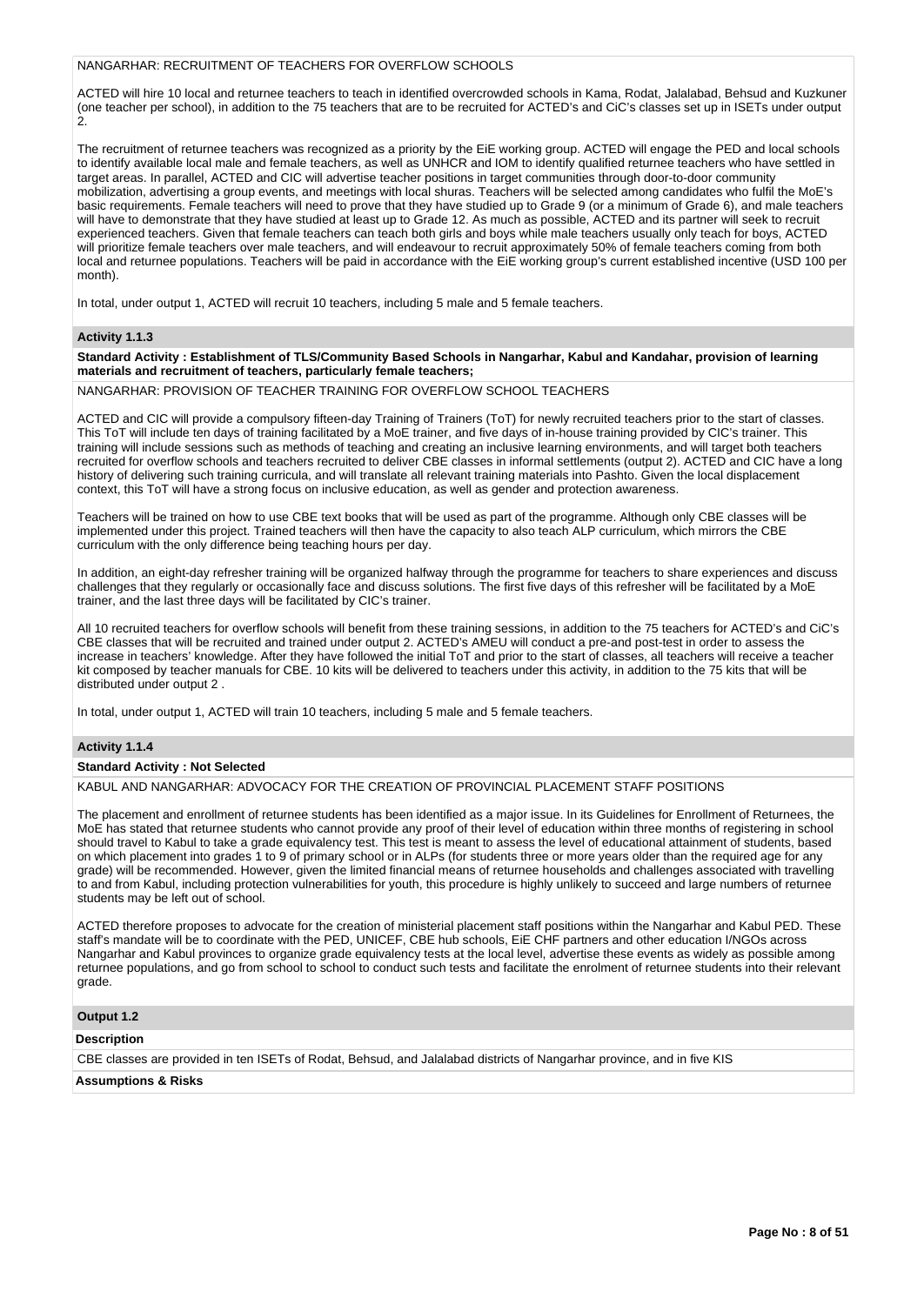As under the previous output, ACTED and CIC assume no major returnee secondary displacement outside of the target districts that would result in a drastic reduction in target beneficiary caseloads, and no major investment in permanent formal education infrastructure that would cancel the need for temporary education structures and CBE across target areas. ACTED and its partner also assume no large humanitarian disaster or degradation of the security situation in target areas that would affect their ability to deliver classes or parents' interest in sending their children to CBE classes in ISETs. Finally, ACTED assumes no sudden and major exchange rate or price fluctuations that would impact on its ability to deliver proposed activities under the current budget. Should such circumstances arise over the lifetime of the project, ACTED will promptly liaise with UNOCHA to discuss potential adjustments in activities, targets or locations.

#### **Indicators**

|                                                                                                                                                                                                                                                                                                                                                                                  |                                                                                                                                       |                                                                                                                                                                                                                                                                                                                                                                                                                             |            |              | <b>End cycle beneficiaries</b> |              |               |  |  |  |  |
|----------------------------------------------------------------------------------------------------------------------------------------------------------------------------------------------------------------------------------------------------------------------------------------------------------------------------------------------------------------------------------|---------------------------------------------------------------------------------------------------------------------------------------|-----------------------------------------------------------------------------------------------------------------------------------------------------------------------------------------------------------------------------------------------------------------------------------------------------------------------------------------------------------------------------------------------------------------------------|------------|--------------|--------------------------------|--------------|---------------|--|--|--|--|
| Code                                                                                                                                                                                                                                                                                                                                                                             | <b>Cluster</b>                                                                                                                        | <b>Indicator</b>                                                                                                                                                                                                                                                                                                                                                                                                            | <b>Men</b> | <b>Women</b> | <b>Boys</b>                    | <b>Girls</b> | <b>Target</b> |  |  |  |  |
| Indicator 1.2.1                                                                                                                                                                                                                                                                                                                                                                  | <b>PROTECTION</b>                                                                                                                     | SA1-Envelope Two: Number of TLCs/community<br>schools established in Nangarhar, Kabul and<br>Kandahar provinces                                                                                                                                                                                                                                                                                                             |            |              |                                |              | 75            |  |  |  |  |
|                                                                                                                                                                                                                                                                                                                                                                                  | <b>Means of Verification:</b> Distribution records, spot check visits                                                                 |                                                                                                                                                                                                                                                                                                                                                                                                                             |            |              |                                |              |               |  |  |  |  |
| Indicator<br>1.2.10                                                                                                                                                                                                                                                                                                                                                              | <b>PROTECTION</b>                                                                                                                     | Number of children benefitting from learning<br>supplies, disaggregated by sex<br>Boys: 2,250<br>Girls: 2,250                                                                                                                                                                                                                                                                                                               |            |              |                                |              | 4,500         |  |  |  |  |
|                                                                                                                                                                                                                                                                                                                                                                                  | Means of Verification: Distribution lists, spot-check visits                                                                          |                                                                                                                                                                                                                                                                                                                                                                                                                             |            |              |                                |              |               |  |  |  |  |
| Indicator 1.2.2                                                                                                                                                                                                                                                                                                                                                                  | <b>PROTECTION</b>                                                                                                                     | Number of children benefiting from safe &<br>equipped temporary classrooms/community<br>based schools with adequate male and female<br>WASH facilities, disaggregated by sex                                                                                                                                                                                                                                                |            |              |                                |              | 4,500         |  |  |  |  |
| Boys: 2,250<br>Girls: 2,250                                                                                                                                                                                                                                                                                                                                                      | <b>Means of Verification:</b> Enrolment lists, spot check visits<br>schools will be evaluated separately under the first output.      | Please note that this indicator only refers to CBE creation by ACTED and CiC under output 2, and does not include support provided by<br>ACTED to existing boys' and girls' overflow schools in five districts of Nangarhar province. ACTED's achievements regarding overflow                                                                                                                                               |            |              |                                |              |               |  |  |  |  |
| Indicator 1.2.3                                                                                                                                                                                                                                                                                                                                                                  | <b>PROTECTION</b>                                                                                                                     | Number of CBSs provided with classroom<br>equipment and teaching materials                                                                                                                                                                                                                                                                                                                                                  |            |              |                                |              | 75            |  |  |  |  |
|                                                                                                                                                                                                                                                                                                                                                                                  | <b>Means of Verification:</b> Distribution records, spot check visits<br>schools will be evaluated separately under the first output. | Please note that this indicator only refers to CBE creation by ACTED and CiC under output 2, and does not include support provided by<br>ACTED to existing boys' and girls' overflow schools in five districts of Nangarhar province. ACTED's achievements regarding overflow                                                                                                                                               |            |              |                                |              |               |  |  |  |  |
| Indicator 1.2.4                                                                                                                                                                                                                                                                                                                                                                  | <b>PROTECTION</b>                                                                                                                     | Number of children benefiting from classrooms<br>and teachers equipped with adequate supplies,<br>disaggregated by sex                                                                                                                                                                                                                                                                                                      |            |              |                                |              | 4,500         |  |  |  |  |
| <b>Means of Verification:</b> Enrolment lists, spot-check visits<br>Boys: 2,250<br>Girls: 2,250<br>Please note that this indicator only refers to CBE creation by ACTED and CiC under output 2, and does not include support provided by<br>ACTED to existing boys' and girls' overflow schools in five districts of Nangarhar province. ACTED's achievements regarding overflow |                                                                                                                                       |                                                                                                                                                                                                                                                                                                                                                                                                                             |            |              |                                |              |               |  |  |  |  |
|                                                                                                                                                                                                                                                                                                                                                                                  | schools will be evaluated separately under the first output.                                                                          |                                                                                                                                                                                                                                                                                                                                                                                                                             |            |              |                                |              |               |  |  |  |  |
| Indicator 1.2.5                                                                                                                                                                                                                                                                                                                                                                  | <b>PROTECTION</b>                                                                                                                     | SA1-Envelope Two: Number of teachers<br>(male/female) recruited in high returnee areas                                                                                                                                                                                                                                                                                                                                      | 37         | 38           | 0                              | 0            | 75            |  |  |  |  |
|                                                                                                                                                                                                                                                                                                                                                                                  | Means of Verification: Incentive payment records, teaching attendance                                                                 | Please note that this indicator only refers to the recruitment of teacher for ACTED and CiC's CBE classes under output 2, and does not<br>include teacher recruitment for boys' and girls' overflow schools supported by ACTED in five districts of Nangarhar province. ACTED's<br>achievements regarding overflow schools will be evaluated separately under the first output.                                             |            |              |                                |              |               |  |  |  |  |
| Indicator 1.2.6                                                                                                                                                                                                                                                                                                                                                                  | PROTECTION                                                                                                                            | Number of teachers trained in basic pedagogy<br>and classroom management, disaggregated by<br>sex                                                                                                                                                                                                                                                                                                                           |            |              |                                |              | 75            |  |  |  |  |
| Men: 37<br>Women: 38<br>Indicator 1.2.7                                                                                                                                                                                                                                                                                                                                          | <b>Means of Verification: Training records, spot-check visits</b><br><b>PROTECTION</b>                                                | Please note that this indicator only refers to the recruitment of teacher for ACTED and CiC's CBE classes under output 2, and does not<br>include teacher recruitment for boys' and girls' overflow schools supported by ACTED in five districts of Nangarhar province. ACTED's<br>achievements regarding overflow schools will be evaluated separately under the first output.<br>Number of teachers receiving incentives, |            |              |                                |              | 75            |  |  |  |  |
|                                                                                                                                                                                                                                                                                                                                                                                  |                                                                                                                                       | disaggregated by sex                                                                                                                                                                                                                                                                                                                                                                                                        |            |              |                                |              |               |  |  |  |  |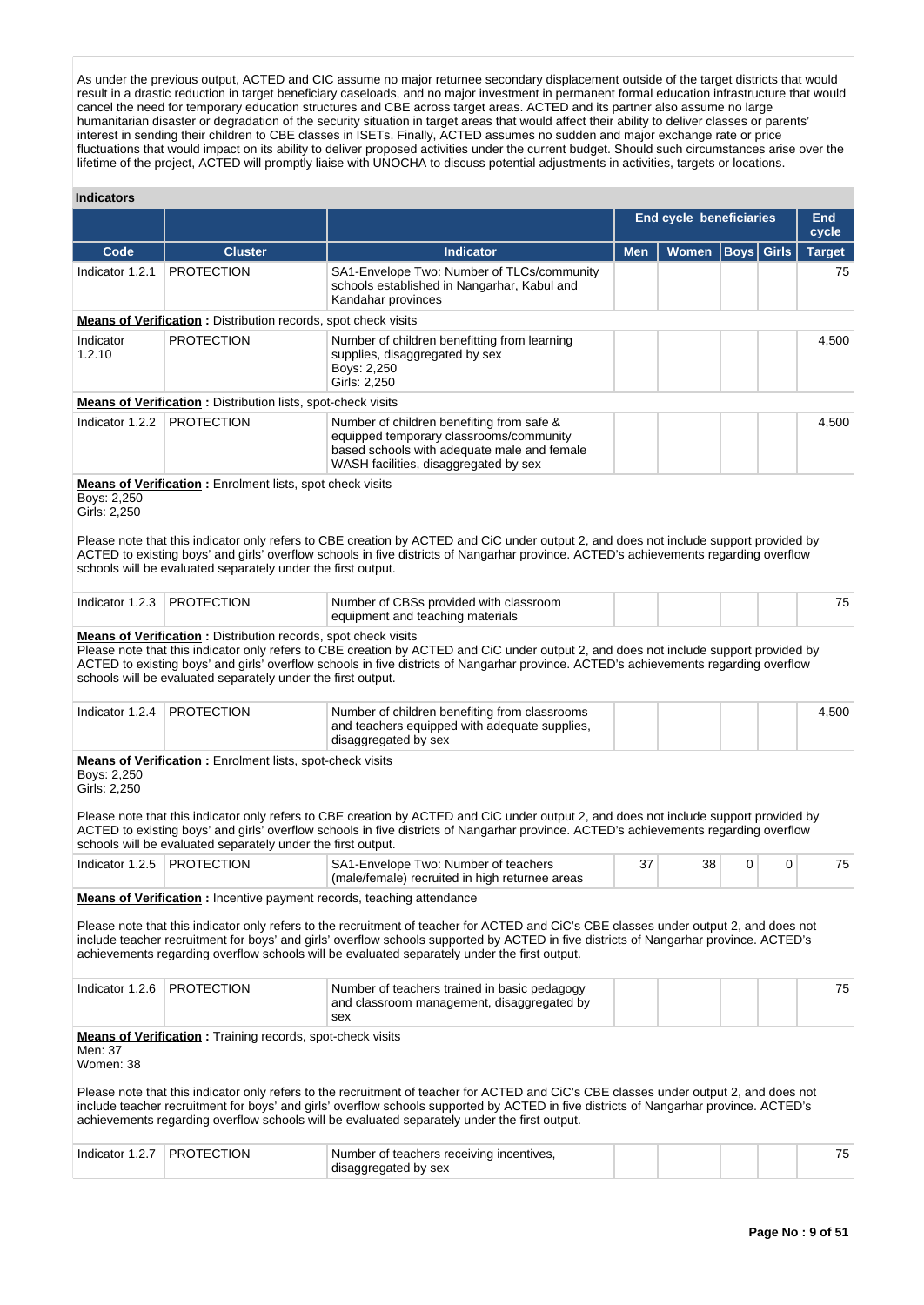**Means of Verification :** Incentive payment records, teaching attendance

Men: 37 Women: 38

Please note that this indicator only refers to the recruitment of teacher for ACTED and CiC's CBE classes under output 2, and does not include teacher recruitment for boys' and girls' overflow schools supported by ACTED in five districts of Nangarhar province. ACTED's achievements regarding overflow schools will be evaluated separately under the first output.

| Indicator 1.2.8                     | <b>PROTECTION</b>                                                      | Number of children benefiting from teachers<br>trained in basic pedagogy and classroom<br>management, disaggregated by sex                                                                                                                                                                                                                                                                                                                                                                                                                                                                                                                                                                                                                                                                                                                                                                                                                                                                                                                                                                                                                                                                                                                                                                          |  | 4,500 |
|-------------------------------------|------------------------------------------------------------------------|-----------------------------------------------------------------------------------------------------------------------------------------------------------------------------------------------------------------------------------------------------------------------------------------------------------------------------------------------------------------------------------------------------------------------------------------------------------------------------------------------------------------------------------------------------------------------------------------------------------------------------------------------------------------------------------------------------------------------------------------------------------------------------------------------------------------------------------------------------------------------------------------------------------------------------------------------------------------------------------------------------------------------------------------------------------------------------------------------------------------------------------------------------------------------------------------------------------------------------------------------------------------------------------------------------|--|-------|
| Boys: 2,250<br>Girls: 2,250         | <b>Means of Verification:</b> Enrolment lists, spot-check visits       |                                                                                                                                                                                                                                                                                                                                                                                                                                                                                                                                                                                                                                                                                                                                                                                                                                                                                                                                                                                                                                                                                                                                                                                                                                                                                                     |  |       |
|                                     |                                                                        | Please note that this indicator only refers to the recruitment of teacher for ACTED and CiC's CBE classes under output 2, and does not<br>include teacher recruitment for boys' and girls' overflow schools supported by ACTED in five districts of Nangarhar province. ACTED's<br>achievements regarding overflow schools will be evaluated separately under the first output.                                                                                                                                                                                                                                                                                                                                                                                                                                                                                                                                                                                                                                                                                                                                                                                                                                                                                                                     |  |       |
| Indicator 1.2.9                     | <b>PROTECTION</b>                                                      | SA1-Envelope Two: Number of TLCs/community<br>schools provided with learning materials in<br>Nangarhar, Kabul and Kandahar provinces                                                                                                                                                                                                                                                                                                                                                                                                                                                                                                                                                                                                                                                                                                                                                                                                                                                                                                                                                                                                                                                                                                                                                                |  | 75    |
|                                     | <b>Means of Verification:</b> Distribution lists, spot check visits    |                                                                                                                                                                                                                                                                                                                                                                                                                                                                                                                                                                                                                                                                                                                                                                                                                                                                                                                                                                                                                                                                                                                                                                                                                                                                                                     |  |       |
| <b>Activities</b><br>Activity 1.2.1 |                                                                        |                                                                                                                                                                                                                                                                                                                                                                                                                                                                                                                                                                                                                                                                                                                                                                                                                                                                                                                                                                                                                                                                                                                                                                                                                                                                                                     |  |       |
|                                     |                                                                        | Standard Activity: Establishment of TLS/Community Based Schools in Nangarhar, Kabul and Kandahar, provision of learning<br>materials and recruitment of teachers, particularly female teachers;                                                                                                                                                                                                                                                                                                                                                                                                                                                                                                                                                                                                                                                                                                                                                                                                                                                                                                                                                                                                                                                                                                     |  |       |
|                                     |                                                                        | KABUL AND NANGARHAR: RECRUITMENT OF TEACHERS FOR CBE CLASSES                                                                                                                                                                                                                                                                                                                                                                                                                                                                                                                                                                                                                                                                                                                                                                                                                                                                                                                                                                                                                                                                                                                                                                                                                                        |  |       |
|                                     | guidelines. In total, 75 teachers will be recruited under this output. | ACTED and CIC will recruit one teacher for each CBE classroom to be established (50 teachers in Nangarhar and 25 teachers in Kabul).<br>ACTED and CIC will endeavour to reach a one teacher to 30 students ratio in their respective CBE classes, as per the MoE's CBE                                                                                                                                                                                                                                                                                                                                                                                                                                                                                                                                                                                                                                                                                                                                                                                                                                                                                                                                                                                                                              |  |       |
| amount (USD 100 per month).         |                                                                        | The recruitment of returnee teachers was recognized as a priority by the EiE working group. ACTED and CIC will engage the PED and local<br>schools to identify available local male and female teachers, as well as UNHCR and IOM to identify qualified returnee teachers who have<br>settled in target areas. In parallel, ACTED and CIC will advertise teacher positions in target communities through door-to-door community<br>mobilization, advertising a group events, and meetings with local shuras Teachers will be selected among candidates who fulfil the MoE's<br>basic requirements. Female teachers will need to prove that they have studied up to Grade 9 (or a minimum of Grade 6), and male teachers<br>will have to demonstrate that they have studied at least up to Grade 12. As much as possible, ACTED and its partner will seek to recruit<br>experienced teachers. Given that female teachers can teach both girls and boys while male teachers usually only teach for boys, ACTED<br>will prioritize female teachers over male teachers, and will endeavour to recruit approximately 50% of female teachers coming from both<br>local and returnee populations. Teachers will receive stipends, in accordance with the EiE working group's current established incentive |  |       |
| ACTED and CIC will recruit:         |                                                                        | -50 CBE teachers in ten ISETs of Nangarhar province (including 25 male and 25 female teachers) (ACTED)                                                                                                                                                                                                                                                                                                                                                                                                                                                                                                                                                                                                                                                                                                                                                                                                                                                                                                                                                                                                                                                                                                                                                                                              |  |       |

- 25 CBE teachers in five KIS (including 12 male and 13 female), Kabul province (CIC)

In total, under output 2, 75 CBE teachers will be recruited, including 37 male and 38 female teachers.

#### **Activity 1.2.2**

**Standard Activity : Establishment of TLS/Community Based Schools in Nangarhar, Kabul and Kandahar, provision of learning materials and recruitment of teachers, particularly female teachers;**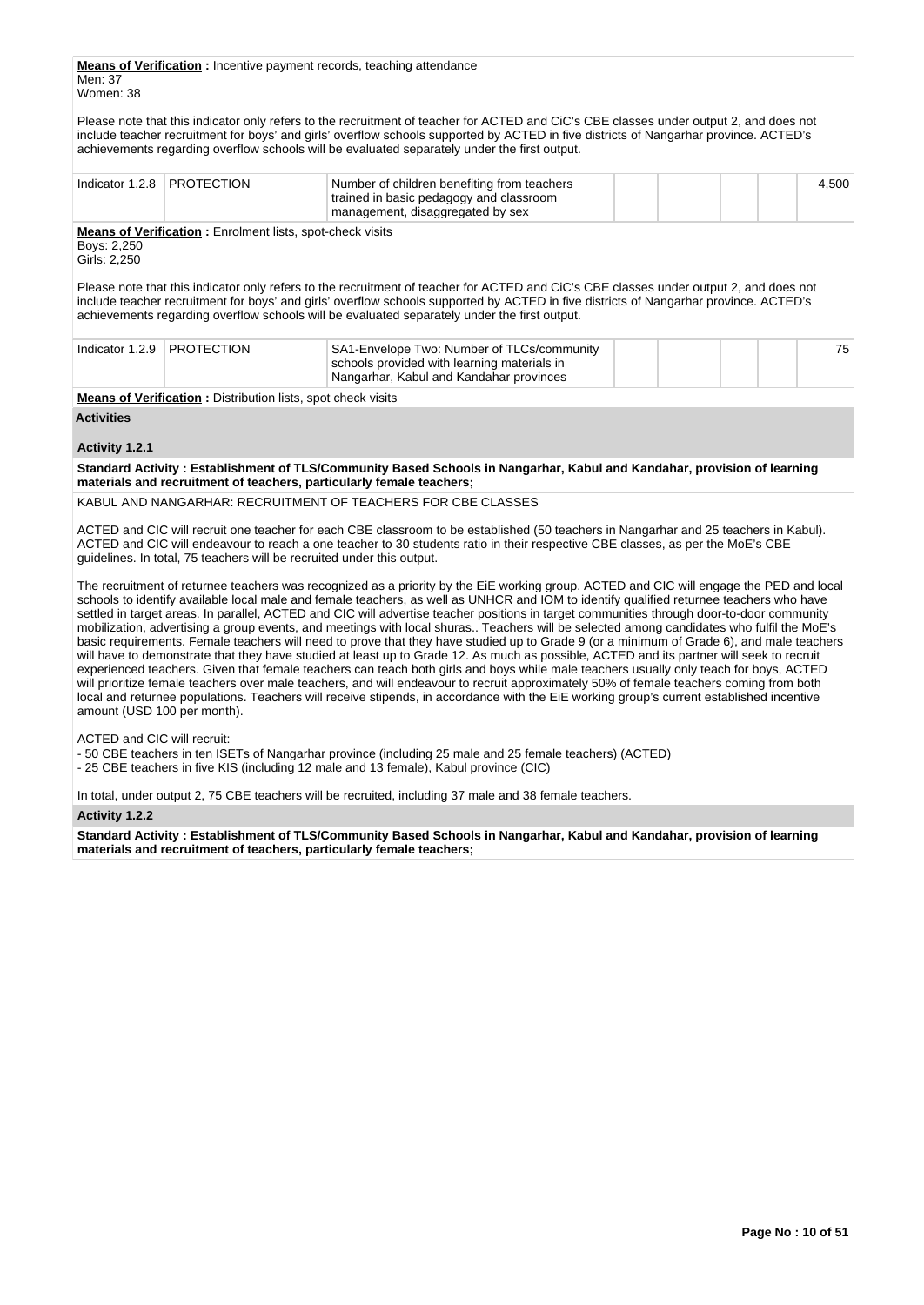#### KABUL AND NANGARHAR: TRAINING OF TEACHERS FOR CBE CLASSES IN INFORMAL SETTLEMENTS

ACTED and CIC will provide a compulsory fifteen-day Training of Trainers (ToT) for newly recruited teachers prior to the start of classes. This ToT will include ten days of training facilitated by a MoE trainer, and five days of in-house training provided by CIC's trainer. This training will include sessions such as methods of teaching and creating an inclusive learning environments. This training will be provided jointly with the training of overflow schools teachers under output 1. ACTED and CIC have a long history of delivering such training curricula, and will translate all relevant training materials into Pashto. Given the local displacement context, this ToT will have a strong focus on inclusive education, as well as gender and protection awareness.

Teachers will be trained on how to use CBE text books that will be used as part of the programme. Trained teachers will then have the capacity to also teach ALP curriculum, which mirrors the CBE curriculum with the only difference being teaching hours per day.

In addition, an eight-day refresher training will be organized halfway through the programme for teachers to share experiences and discuss challenges that they regularly or occasionally face and discuss solutions. The first five days of this refresher will be facilitated by a MoE trainer, and the last three days will be facilitated by CIC's trainer.

All 75 recruited CBE teachers will benefit from these training sessions, in addition to the 10 overflow school teachers trained under output 1. ACTED's AMEU will conduct a pre-and post-test in order to assess the increase in teachers' knowledge. After they have followed the initial ToT and prior to the start of classes, all teachers will receive a teacher kit composed by teacher manuals for CBE curriculum. A total of 75 kits will be delivered to teachers under this output, in addition to the 10 kits that will be delivered under output 1.

This activity will benefit:

- 50 CBE teachers in ten ISETs of Nangarhar province (including 25 male and 25 female teachers) (ACTED)
- 25 CBE teacher in five KIS, Kabul province (including 12 male and 13 female) (CIC)

In total, under output 2, ACTED and CIC will train 75 CBE teachers, including 37 male and 38 female teachers.

# **Activity 1.2.3**

**Standard Activity : Establishment of TLS/Community Based Schools in Nangarhar, Kabul and Kandahar, provision of learning materials and recruitment of teachers, particularly female teachers;**

KABUL AND NANGARHAR: ESTABLISHMENT OF CBE CLASSROOMS IN INFORMAL SETTLEMENTS

ACTED will establish 50 temporary classrooms across ten ISETs in Jalalabad, Rodat and Behsud districts of Nangarhar province (5 classrooms per ISET), and CIC will establish 25 temporary classrooms across five ISETs of Kabul province (5 classroom per ISET). The location of these classrooms will be determined through sustained coordination with the PED, based on the areas of highest need for education in ISETs across target districts, taking into consideration the availability and overcrowding of school infrastructure and the location of returnee caseloads. ACTED and CIC will also closely coordinate with local government, CDCs, host community and ISETs stakeholders to confirm the location of these classrooms. These classrooms will be established in arranged rooms in teachers' homes. Each classroom will accommodate an average of 30 students per class and will be linked to a hub school. In accordance with MoE guidelines, a maximum of five CBEs will be affiliated to each hub school.

For each of these temporary classrooms, ACTED and CIC will provide class kits that will include floor mats, a blackboard, a register with pens and chalk, as well as a first aid kit. ACTED and CIC will provide a class kit for each classroom. 50 classroom kits will be provided in ACTED's CBE classrooms, and 25 will be provided in CIC's CBE classrooms, amounting to a total of 75 classroom kits. Another 10 kits will be provided by ACTED to overflow schools, as part of activity 1.1.1. ACTED and CIC will ensure that these classrooms are located no less than three kilometers away from hub schools and that students do not have to walk long distances to reach the classrooms, thus reducing their exposure to protection risks.

In addition, ACTED and CIC will install separate male and female latrines near these 75 CBE classrooms, and will ensure that class premises are safe and secure for both boys and girls, including students with disabilities. Established classrooms will be properly maintained throughout the project duration. At the end of project, if the need for such CBE provision in target areas has largely decreased or if no funding can be secured for ACTED and CIC to continue implementing their CBE classes, ACTED and CIC will hand over all suitable equipment to local hub schools and the PED.

ACTED and CIC will establish:

- 50 CBE classes in ten ISETs of Nangarhar province (ACTED)

- 25 CBE classes in five KIS, Kabul province (CIC)

In total, under output 2, 75 CBE classrooms will be established.

#### **Activity 1.2.4**

**Standard Activity : Establishment of TLS/Community Based Schools in Nangarhar, Kabul and Kandahar, provision of learning materials and recruitment of teachers, particularly female teachers;**

KABUL AND NANGARHAR: COMMUNITY MOBILIZATION FOR CBE CLASSES

In parallel with the establishment of temporary classrooms in informal settlements, ACTED and CIC will coordinate with local hub schools to launch community mobilization campaigns across the targeted settlements and in their vicinity. These campaigns will be organized in consultation with local government, returnee and host community stakeholders, and CDCs and will include both public awareness sessions at group events (e.g. after the Friday prayer at mosques), and door-to-door visits. Both ACTED's community mobilizers and recruited teachers will take part in such mobilization activities, that will be implemented over the first two months of the project.

These endeavours will aim to raise the awareness of returnee caseloads on the importance of enrolling their children into school, and will particularly aim to sensitize parents on the benefits and necessity of girls' education. ACTED and CIC will disseminate "Back to Learning" campaign materials, as well as basic information on the project, on the CBE curriculum and on ACTED's Complaints Response Mechanism (CRM) using flyers that will easily be understood by all. Students' enrolment procedure, and the location and schedule of CBE classes and local hub schools will also be clearly explained. Students will be encouraged to enroll either in ACTED's and CIC's CBE classes in settlements or formal schools, depending on their distance from the schools.

**Activity 1.2.5**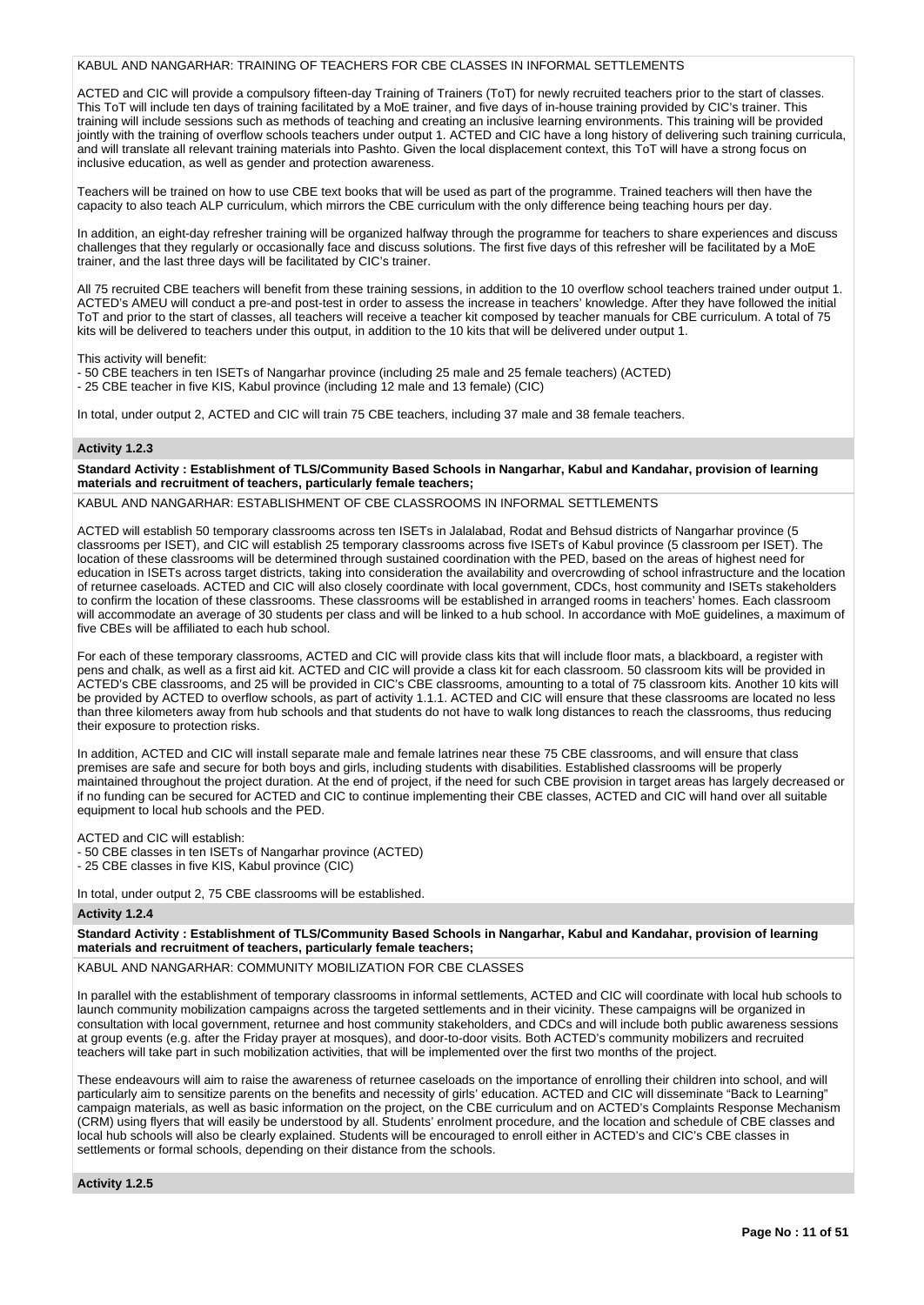#### **Standard Activity : Establishment of TLS/Community Based Schools in Nangarhar, Kabul and Kandahar, provision of learning materials and recruitment of teachers, particularly female teachers;**

#### KABUL AND NANGARHAR: ENROLMENT AND PROVISION OF STUDENT KITS FOR CBE STUDENTS

In coordination with respective hub schools, ACTED and CIC will enroll beneficiary students into their respective CBE classes. Given that these classes will be located in ISETs with high density of returnee households, CBE beneficiaries will mostly be composed by undocumented or registered returnee students, but ACTED and CIC will also enroll IDPs, PIDPs and local students in need of CBE.

Given that CBE certificates can only be delivered to students who have attended 80% of a CBE course, students who enroll into the course up to two months after the start of classes may be eligible to receive a CBE certificate upon completion of the programme. If places are still available in CBE classes after this two-month period, ACTED and CIC will enroll additional students so that they are not left out of school. These students will however not receive a CBE certificate at the end of the course, and will be encouraged to take a grade equivalency test to be able to enroll into primary school.

ACTED and CIC will procure learning materials and provide a student kit to each enrolled student as they enroll and start CBE classes. As per the EiE working group's recommendations, these kits will include MoE-approved CBE learning text books, exercise books, as well as stationery (pencils, sharpeners and rulers). ACTED will distribute 3,000 student kits, and CIC will distribute 1,500 student kits. Part of the kit items (i.e. stationery) will then be re-provided to all enrolled students on a regular basis so as to ensure that they have sufficient materials to properly follow classes.

As ACTED and CIC are limited in their capacity to manage all the identified needs via the CHF, the intervention has aimed to equip students individually in the CBE classrooms where classroom equipment contingent is much less than that of overflow classrooms in formal schools.

Considering a target of 30 students per class, and 2 classes per day (one morning and one afternoon shift), amounting to 60 students per CBE established, and considering 5 CBE classrooms established per ISET, ACTED and CIC will enroll and provide kits to: - 3,000 students in ten ISETs of Nangarhar province (including 1,500 boys and 1,500 girls) (ACTED)

- 1,500 students in five KIS (including 750 boys and 750 girls) (CIC)

In total, under output 2, 4,500 students will be enrolled in CBE classes, including 2,250 boys and 2,250 girls.

# **Activity 1.2.6**

**Standard Activity : Establishment of TLS/Community Based Schools in Nangarhar, Kabul and Kandahar, provision of learning materials and recruitment of teachers, particularly female teachers;**

KABUL AND NANGARHAR: PROVISION OF CBE CLASSES FOR CBE STUDENTS

ACTED will provide CBE classes to 3,000 students, including an estimated 1,500 girls (50 % of the total target) in ten informal settlements of Nangarhar province, and CIC will provide CBE classes to 1,500 students, including an estimated 750 girls (50% of the total target) in five settlements of Kabul province. Classes will be offered in both the morning and the afternoon. ACTED will seek to ensure that girls preferably attend morning classes so as to reduce their exposure to potential protection and GBV threats associated with afternoon travel.

ACTED and CIC will use MoE-approved CBE curriculum. CBE courses will follow the CBE policy for classroom time, duration and length. ACTED will take on a key advocacy role with the MoE, and Kabul and Nangarhar PEDs, to ensure that students receive a valid certificate that they can then use to reenroll into formal schools and continue their learning.

The provision of CBE classes will benefit:

- 3,000 students in ten ISETs of Nangarhar province (including 1,500 boys and 1,500 girls) (ACTED)

- 1,500 students in five KIS (including 750 boys and 750 girls) (CIC)

In total, under output 2, the provision of CBE classes will benefit 4,500 students, including 2,250 boys and 2,250 girls.

#### **Additional Targets :**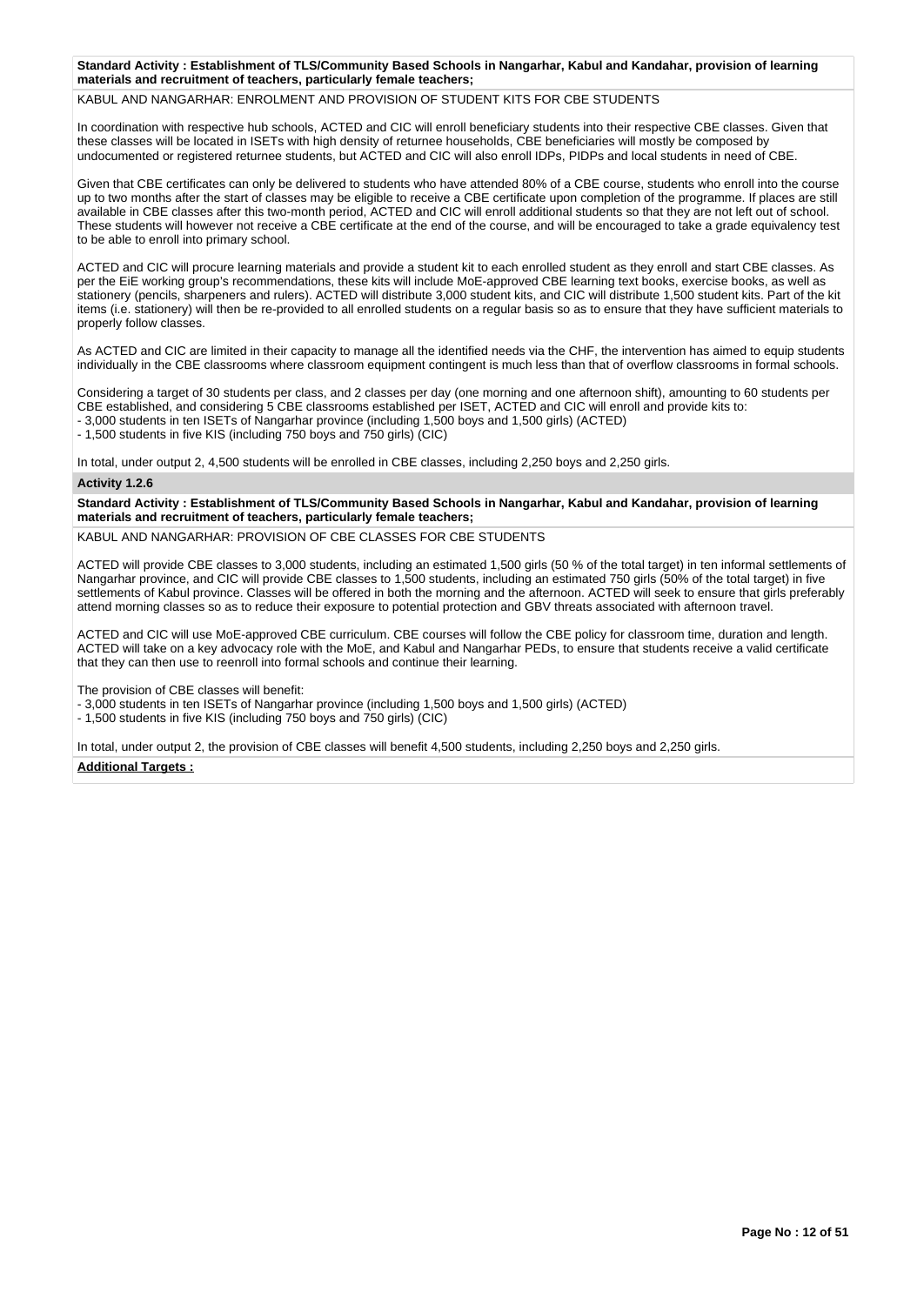# **Monitoring & Reporting plan**

Daily monitoring of project activities will be conducted by ACTED and CIC's project team in the field. The project will be overseen by ACTED's Project Manager, who will work under the oversight of ACTED's expatriate Education Technical Coordinator in Kabul. The Project Manager will coordinate both ACTED's and CIC's activities in their respective areas of coverage, and will act as ACTED's focal point in Nangarhar. The project Manager will update ACTED's internal project management tool, the Project Management Framework, on a monthly basis, and will liaise with ACTED's Country Coordination and Kabul-level departments, as well as their focal points in Jalalabad as needed to ensure a smooth delivery of project activities. Beneficiary data (based on enrolment lists, distribution lists) will be provided by the field team and entered in a database by ACTED in Afghanistan's MIS team.

In addition, ACTED's AMEU will play a key monitoring and evaluation role. The Unit will conduct regular spot-check visits in ACTED and CIC's CBEs, using the classroom observation tool that was developed by ACTED, as well as pre- and post-tests to evaluate the impact of the project on teachers' knowledge, and post-distribution monitoring surveys. Post-distribution monitoring surveys will be conducted within a month from equipment and teaching materials distribution in the field. ACTED's AMEU will also monitor the enrolment and drop out of students in ACTED's and CIC's CBE classes. Throughout the project, ACTED's AMEU will independently manage the Complaints Response Mechanism phone line to collect and address beneficiary complaints, feedback or suggestions.

In coordination with CIC, ACTED will regularly report to UNOCHA, to the MoE and Nangarhar and Kabul PED, and to the EiE working group and the Protection Cluster. ACTED will produce and submit interim and a final reports to UNOCHA, and will also provide information as requested, on an ad hoc basis. In terms of communications and visibility, ACTED will publish pictures and case studies to illustrate the project through ACTED global newsletter and website. These materials will be produced in strict adherence to ACTED's own child protection policy and generally accepted child protection standards, and will also be shared with UNOCHA.

#### **Workplan**

| <b>Activitydescription</b>                                                                                                                                                                                                                                                                                                                                                                                                                                                                                                                                                                                                                                                                                                                                                                                                                                                                                                                                                                                                                                                                                                                                                                                                                                                                                                                                                                                                                                                                                                                                                                                                                                                                                                         | Year |  |  |    |              |  |  |   |  |
|------------------------------------------------------------------------------------------------------------------------------------------------------------------------------------------------------------------------------------------------------------------------------------------------------------------------------------------------------------------------------------------------------------------------------------------------------------------------------------------------------------------------------------------------------------------------------------------------------------------------------------------------------------------------------------------------------------------------------------------------------------------------------------------------------------------------------------------------------------------------------------------------------------------------------------------------------------------------------------------------------------------------------------------------------------------------------------------------------------------------------------------------------------------------------------------------------------------------------------------------------------------------------------------------------------------------------------------------------------------------------------------------------------------------------------------------------------------------------------------------------------------------------------------------------------------------------------------------------------------------------------------------------------------------------------------------------------------------------------|------|--|--|----|--------------|--|--|---|--|
| Activity 1.1.1: NANGARHAR: PROVISION OF EQUIPMENT TO OVERFLOW<br><b>SCHOOLS</b>                                                                                                                                                                                                                                                                                                                                                                                                                                                                                                                                                                                                                                                                                                                                                                                                                                                                                                                                                                                                                                                                                                                                                                                                                                                                                                                                                                                                                                                                                                                                                                                                                                                    | 2017 |  |  | X. | $\mathsf{X}$ |  |  |   |  |
| Responding to the advertised needs of the target schools vocalized in EiE working<br>group meetings by the PED in Jalalabad, ACTED aims to maximize the capacity of<br>the PED and local schools to manage the influx of students in overflow classes by<br>providing class kits to schools that will receive tents provided by UNICEF.<br>ACTED will procure and provide equipment to two schools, including one girls'<br>school, in each target district (Rodat, Behsud, Jalalabad, Kama and Kuzkuner) of<br>Nangarhar province, that are to receive UNICEF tents for the establishment of<br>temporary classrooms. These ten schools were identified as in need of material<br>support by the Nangarhar PED, and have already shared their equipment<br>requirements (e.g. floor mats, blackboards). This equipment is needed for<br>overcrowded schools to absorb the influx of returnee students. ACTED will support<br>these schools by providing a classroom kit (such as those procured for temporary<br>CBE classes in activity 1.2.1) for each of these 10 schools. As per the EiE working<br>group's recommendation, these kits will include a blackboard, mats, a register with<br>pens and chalk. Kits will also include a first aid kit. ACTED will handover procured<br>equipment to beneficiary schools. In addition, ACTED will install separate latrines<br>for boys and girls for all ten supported overflow schools in Nangarhar province, as<br>will be done for CBE classrooms under activity 1.2.1.<br>In total, under output 1, ACTED will support 10 schools, benefitting 800 students<br>(including 400 boys and 400 girls), considering an estimated average of 80<br>students per beneficiary school. | 2018 |  |  |    |              |  |  |   |  |
| Activity 1.1.2: NANGARHAR: RECRUITMENT OF TEACHERS FOR OVERFLOW<br><b>SCHOOLS</b>                                                                                                                                                                                                                                                                                                                                                                                                                                                                                                                                                                                                                                                                                                                                                                                                                                                                                                                                                                                                                                                                                                                                                                                                                                                                                                                                                                                                                                                                                                                                                                                                                                                  | 2017 |  |  | X  | ΙX           |  |  | X |  |
| ACTED will hire 10 local and returnee teachers to teach in identified overcrowded<br>schools in Kama, Rodat, Jalalabad, Behsud and Kuzkuner (one teacher per<br>school), in addition to the 75 teachers that are to be recruited for ACTED's and<br>CiC's classes set up in ISETs under output 2.<br>The recruitment of returnee teachers was recognized as a priority by the EIE<br>working group. ACTED will engage the PED and local schools to identify available<br>local male and female teachers, as well as UNHCR and IOM to identify qualified<br>returnee teachers who have settled in target areas. In parallel, ACTED and CIC will<br>advertise teacher positions in target communities through door-to-door community<br>mobilization, advertising a group events, and meetings with local shuras. Teachers<br>will be selected among candidates who fulfil the MoE's basic requirements. Female<br>teachers will need to prove that they have studied up to Grade 9 (or a minimum of<br>Grade 6), and male teachers will have to demonstrate that they have studied at<br>least up to Grade 12. As much as possible, ACTED and its partner will seek to<br>recruit experienced teachers. Given that female teachers can teach both girls and<br>boys while male teachers usually only teach for boys, ACTED will prioritize female<br>teachers over male teachers, and will endeavour to recruit approximately 50% of<br>female teachers coming from both local and returnee populations. Teachers will be<br>paid in accordance with the EiE working group's current established incentive<br>(USD 100 per month).                                                                                                  | 2018 |  |  |    |              |  |  |   |  |
| In total, under output 1, ACTED will recruit 10 teachers, including 5 male and 5<br>female teachers.                                                                                                                                                                                                                                                                                                                                                                                                                                                                                                                                                                                                                                                                                                                                                                                                                                                                                                                                                                                                                                                                                                                                                                                                                                                                                                                                                                                                                                                                                                                                                                                                                               |      |  |  |    |              |  |  |   |  |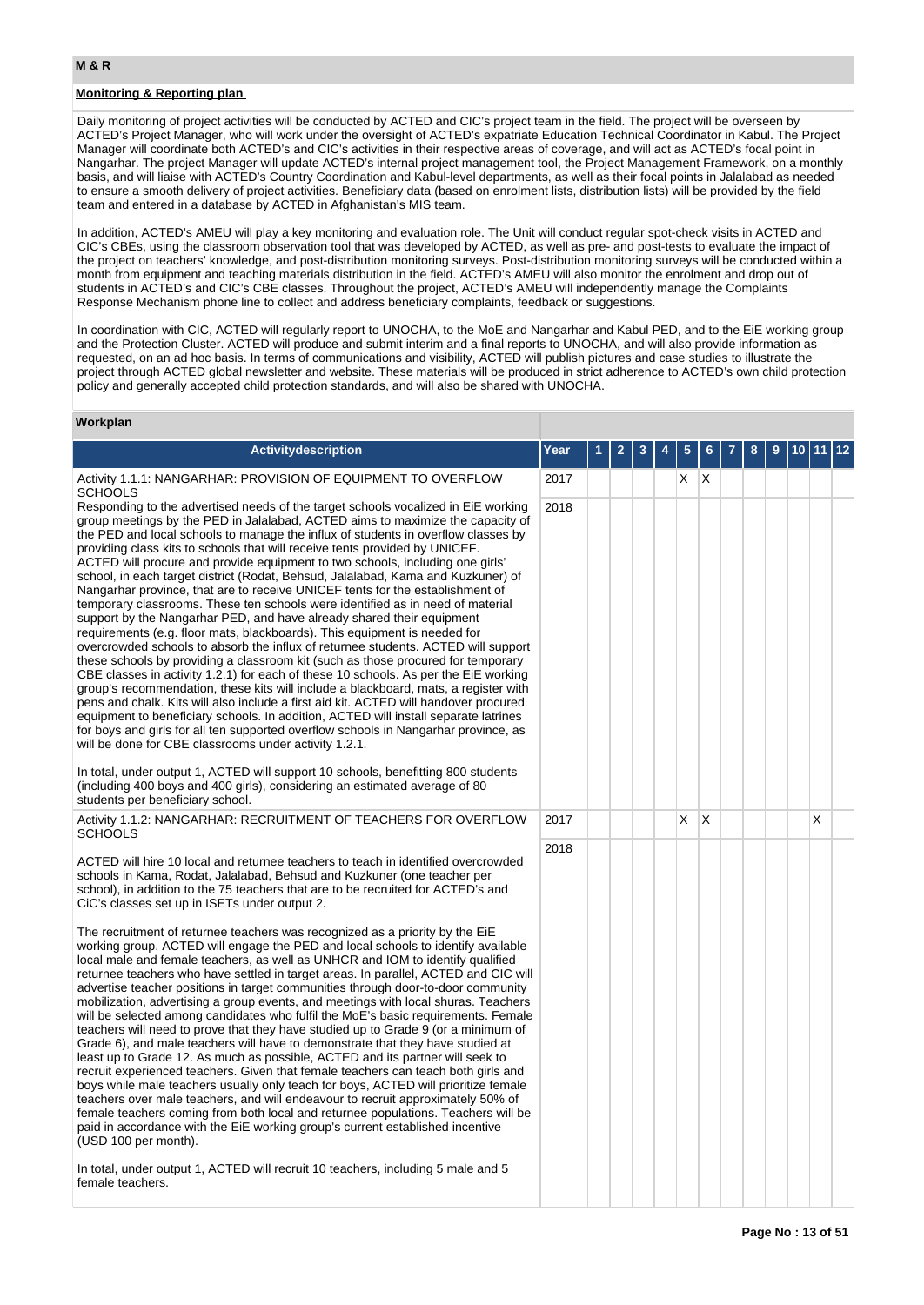Activity 1.1.3: NANGARHAR: PROVISION OF TEACHER TRAINING FOR OVERFLOW SCHOOL TEACHERS

ACTED and CIC will provide a compulsory fifteen-day Training of Trainers (ToT) for newly recruited teachers prior to the start of classes. This ToT will include ten days of training facilitated by a MoE trainer, and five days of in-house training provided by CIC's trainer. This training will include sessions such as methods of teaching and creating an inclusive learning environments, and will target both teachers recruited for overflow schools and teachers recruited to deliver CBE classes in informal settlements (output 2). ACTED and CIC have a long history of delivering such training curricula, and will translate all relevant training materials into Pashto. Given the local displacement context, this ToT will have a strong focu on inclusive education, as well as gender and protection awareness.

Teachers will be trained on how to use CBE text books that will be used as part of the programme. Although only CBE classes will be implemented under this proje Trained teachers will then have the capacity to also teach ALP curriculum, which mirrors the CBE curriculum with the only difference being teaching hours per day.

In addition, an eight-day refresher training will be organized halfway through the programme for teachers to share experiences and discuss challenges that they regularly or occasionally face and discuss solutions. The first five days of this refresher will be facilitated by a MoE trainer, and the last three days will be facilitated by CIC's trainer.

All 10 recruited teachers for overflow schools will benefit from these training sessions, in addition to the 75 teachers for ACTED's and CiC's CBE classes that will be recruited and trained under output 2. ACTED's AMEU will conduct a pre-a post-test in order to assess the increase in teachers' knowledge. After they have followed the initial ToT and prior to the start of classes, all teachers will receive a teacher kit composed by teacher manuals for CBE. 10 kits will be delivered to teachers under this activity, in addition to the 75 kits that will be distributed under output 2 .

In total, under output 1, ACTED will train 10 teachers, including 5 male and 5 female teachers.

#### Activity 1.1.4: KABUL AND NANGARHAR: ADVOCACY FOR THE CREATION O PROVINCIAL PLACEMENT STAFF POSITIONS

The placement and enrollment of returnee students has been identified as a major issue. In its Guidelines for Enrollment of Returnees, the MoE has stated that returnee students who cannot provide any proof of their level of education within three months of registering in school should travel to Kabul to take a grade equivalency test. This test is meant to assess the level of educational attainment students, based on which placement into grades 1 to 9 of primary school or in ALPs (for students three or more years older than the required age for any grade) will be recommended. However, given the limited financial means of returnee households and challenges associated with travelling to and from Kabul, including protection vulnerabilities for youth, this procedure is highly unlikely to succeed an large numbers of returnee students may be left out of school.

ACTED therefore proposes to advocate for the creation of ministerial placement staff positions within the Nangarhar and Kabul PED. These staff's mandate will be to coordinate with the PED, UNICEF, CBE hub schools, EiE CHF partners and other education I/NGOs across Nangarhar and Kabul provinces to organize grad equivalency tests at the local level, advertise these events as widely as possible among returnee populations, and go from school to school to conduct such tests and facilitate the enrolment of returnee students into their relevant grade.

|                | 2017 |                |                         |             | $\overline{\mathsf{x}}$ | $\mathsf X$             |                         |                         |                         |                         |                         |                         |  |
|----------------|------|----------------|-------------------------|-------------|-------------------------|-------------------------|-------------------------|-------------------------|-------------------------|-------------------------|-------------------------|-------------------------|--|
|                | 2018 |                |                         |             |                         |                         |                         |                         |                         |                         |                         |                         |  |
|                |      |                |                         |             |                         |                         |                         |                         |                         |                         |                         |                         |  |
|                |      |                |                         |             |                         |                         |                         |                         |                         |                         |                         |                         |  |
| f              |      |                |                         |             |                         |                         |                         |                         |                         |                         |                         |                         |  |
| us             |      |                |                         |             |                         |                         |                         |                         |                         |                         |                         |                         |  |
|                |      |                |                         |             |                         |                         |                         |                         |                         |                         |                         |                         |  |
| )f<br>ct.      |      |                |                         |             |                         |                         |                         |                         |                         |                         |                         |                         |  |
| $\ddot{\cdot}$ |      |                |                         |             |                         |                         |                         |                         |                         |                         |                         |                         |  |
|                |      |                |                         |             |                         |                         |                         |                         |                         |                         |                         |                         |  |
|                |      |                |                         |             |                         |                         |                         |                         |                         |                         |                         |                         |  |
|                |      |                |                         |             |                         |                         |                         |                         |                         |                         |                         |                         |  |
|                |      |                |                         |             |                         |                         |                         |                         |                         |                         |                         |                         |  |
| nd             |      |                |                         |             |                         |                         |                         |                         |                         |                         |                         |                         |  |
|                |      |                |                         |             |                         |                         |                         |                         |                         |                         |                         |                         |  |
|                |      |                |                         |             |                         |                         |                         |                         |                         |                         |                         |                         |  |
|                |      |                |                         |             |                         |                         |                         |                         |                         |                         |                         |                         |  |
|                |      |                |                         |             |                         |                         |                         |                         |                         |                         |                         |                         |  |
|                |      |                |                         |             |                         |                         |                         |                         |                         |                         |                         |                         |  |
| ÞΕ             | 2017 |                |                         |             | X                       | $\overline{\mathsf{x}}$ | $\overline{\mathsf{X}}$ | $\overline{\mathsf{x}}$ | $\overline{\mathsf{X}}$ | $\overline{\mathsf{x}}$ | $\overline{\mathsf{x}}$ | $\overline{\mathsf{x}}$ |  |
| эr             | 2018 | $\overline{X}$ | $\overline{\mathsf{X}}$ | $\mathsf X$ |                         |                         |                         |                         |                         |                         |                         |                         |  |
|                |      |                |                         |             |                         |                         |                         |                         |                         |                         |                         |                         |  |
| $\circ$ f      |      |                |                         |             |                         |                         |                         |                         |                         |                         |                         |                         |  |
| $\big)$        |      |                |                         |             |                         |                         |                         |                         |                         |                         |                         |                         |  |
| g<br>ıd        |      |                |                         |             |                         |                         |                         |                         |                         |                         |                         |                         |  |
|                |      |                |                         |             |                         |                         |                         |                         |                         |                         |                         |                         |  |
|                |      |                |                         |             |                         |                         |                         |                         |                         |                         |                         |                         |  |
| e              |      |                |                         |             |                         |                         |                         |                         |                         |                         |                         |                         |  |
| e              |      |                |                         |             |                         |                         |                         |                         |                         |                         |                         |                         |  |
|                |      |                |                         |             |                         |                         |                         |                         |                         |                         |                         |                         |  |
|                |      |                |                         |             |                         |                         |                         |                         |                         |                         |                         |                         |  |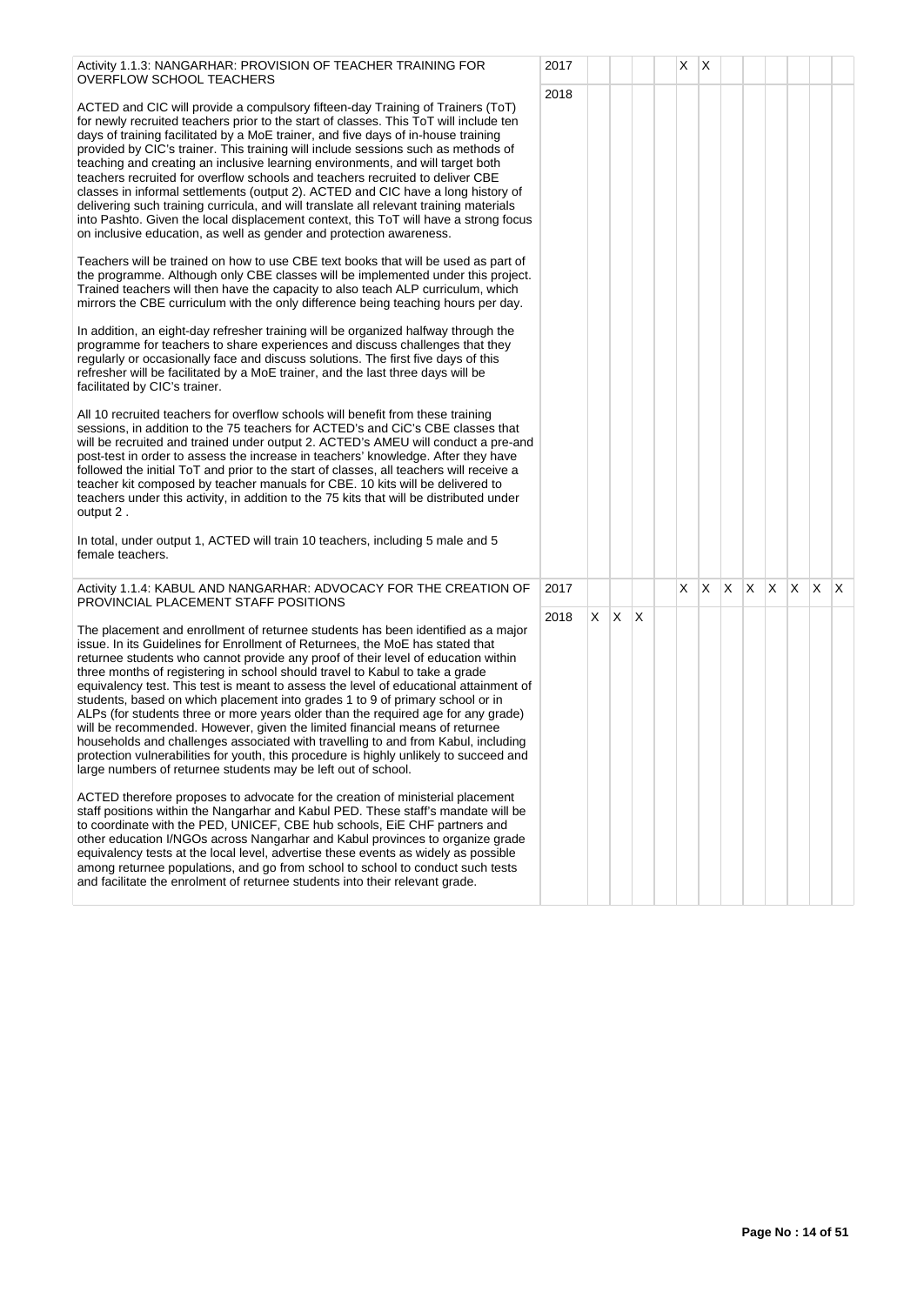| Activity 1.2.1: KABUL AND NANGARHAR: RECRUITMENT OF TEACHERS FOR<br><b>CBE CLASSES</b>                                                                                                                                                                                                                                                                                                                                                                                                                                                                                                                                                                                                                                                                                                                                                                                                                                                                                                                                                                                                                                                                                                                                                                                                                                                               | 2017         |  | X | ΙX |  |          |  |
|------------------------------------------------------------------------------------------------------------------------------------------------------------------------------------------------------------------------------------------------------------------------------------------------------------------------------------------------------------------------------------------------------------------------------------------------------------------------------------------------------------------------------------------------------------------------------------------------------------------------------------------------------------------------------------------------------------------------------------------------------------------------------------------------------------------------------------------------------------------------------------------------------------------------------------------------------------------------------------------------------------------------------------------------------------------------------------------------------------------------------------------------------------------------------------------------------------------------------------------------------------------------------------------------------------------------------------------------------|--------------|--|---|----|--|----------|--|
| ACTED and CIC will recruit one teacher for each CBE classroom to be established<br>(50 teachers in Nangarhar and 25 teachers in Kabul). ACTED and CIC will<br>endeavour to reach a one teacher to 30 students ratio in their respective CBE<br>classes, as per the MoE's CBE guidelines. In total, 75 teachers will be recruited<br>under this output.                                                                                                                                                                                                                                                                                                                                                                                                                                                                                                                                                                                                                                                                                                                                                                                                                                                                                                                                                                                               | 2018         |  |   |    |  |          |  |
| The recruitment of returnee teachers was recognized as a priority by the EiE<br>working group. ACTED and CIC will engage the PED and local schools to identify<br>available local male and female teachers, as well as UNHCR and IOM to identify<br>qualified returnee teachers who have settled in target areas. In parallel, ACTED<br>and CIC will advertise teacher positions in target communities through door-to-door<br>community mobilization, advertising a group events, and meetings with local<br>shuras Teachers will be selected among candidates who fulfil the MoE's basic<br>requirements. Female teachers will need to prove that they have studied up to<br>Grade 9 (or a minimum of Grade 6), and male teachers will have to demonstrate<br>that they have studied at least up to Grade 12. As much as possible, ACTED and<br>its partner will seek to recruit experienced teachers. Given that female teachers<br>can teach both girls and boys while male teachers usually only teach for boys,<br>ACTED will prioritize female teachers over male teachers, and will endeavour to<br>recruit approximately 50% of female teachers coming from both local and returnee<br>populations. Teachers will receive stipends, in accordance with the EiE working<br>group's current established incentive amount (USD 100 per month). |              |  |   |    |  |          |  |
| ACTED and CIC will recruit:<br>-50 CBE teachers in ten ISETs of Nangarhar province (including 25 male and 25<br>female teachers) (ACTED)<br>- 25 CBE teachers in five KIS (including 12 male and 13 female), Kabul province<br>(CIC)                                                                                                                                                                                                                                                                                                                                                                                                                                                                                                                                                                                                                                                                                                                                                                                                                                                                                                                                                                                                                                                                                                                 |              |  |   |    |  |          |  |
| In total, under output 2, 75 CBE teachers will be recruited, including 37 male and<br>38 female teachers.                                                                                                                                                                                                                                                                                                                                                                                                                                                                                                                                                                                                                                                                                                                                                                                                                                                                                                                                                                                                                                                                                                                                                                                                                                            |              |  |   |    |  |          |  |
| Activity 1.2.2: KABUL AND NANGARHAR: TRAINING OF TEACHERS FOR CBE<br><b>CLASSES IN INFORMAL SETTLEMENTS</b>                                                                                                                                                                                                                                                                                                                                                                                                                                                                                                                                                                                                                                                                                                                                                                                                                                                                                                                                                                                                                                                                                                                                                                                                                                          | 2017<br>2018 |  | X | X  |  | $\times$ |  |
| ACTED and CIC will provide a compulsory fifteen-day Training of Trainers (ToT)<br>for newly recruited teachers prior to the start of classes. This ToT will include ten<br>days of training facilitated by a MoE trainer, and five days of in-house training<br>provided by CIC's trainer. This training will include sessions such as methods of<br>teaching and creating an inclusive learning environments. This training will be<br>provided jointly with the training of overflow schools teachers under output 1.<br>ACTED and CIC have a long history of delivering such training curricula, and will<br>translate all relevant training materials into Pashto. Given the local displacement<br>context, this ToT will have a strong focus on inclusive education, as well as gender<br>and protection awareness.                                                                                                                                                                                                                                                                                                                                                                                                                                                                                                                             |              |  |   |    |  |          |  |
| Teachers will be trained on how to use CBE text books that will be used as part of<br>the programme. Trained teachers will then have the capacity to also teach ALP<br>curriculum, which mirrors the CBE curriculum with the only difference being<br>teaching hours per day.                                                                                                                                                                                                                                                                                                                                                                                                                                                                                                                                                                                                                                                                                                                                                                                                                                                                                                                                                                                                                                                                        |              |  |   |    |  |          |  |
| In addition, an eight-day refresher training will be organized halfway through the<br>programme for teachers to share experiences and discuss challenges that they<br>regularly or occasionally face and discuss solutions. The first five days of this<br>refresher will be facilitated by a MoE trainer, and the last three days will be<br>facilitated by CIC's trainer.                                                                                                                                                                                                                                                                                                                                                                                                                                                                                                                                                                                                                                                                                                                                                                                                                                                                                                                                                                          |              |  |   |    |  |          |  |
| All 75 recruited CBE teachers will benefit from these training sessions, in addition<br>to the 10 overflow school teachers trained under output 1. ACTED's AMEU will<br>conduct a pre-and post-test in order to assess the increase in teachers' knowledge.<br>After they have followed the initial ToT and prior to the start of classes, all teachers<br>will receive a teacher kit composed by teacher manuals for CBE curriculum. A total<br>of 75 kits will be delivered to teachers under this output, in addition to the 10 kits<br>that will be delivered under output 1.                                                                                                                                                                                                                                                                                                                                                                                                                                                                                                                                                                                                                                                                                                                                                                    |              |  |   |    |  |          |  |
| This activity will benefit:<br>-50 CBE teachers in ten ISETs of Nangarhar province (including 25 male and 25<br>female teachers) (ACTED)<br>- 25 CBE teacher in five KIS, Kabul province (including 12 male and 13 female)<br>(CIC)                                                                                                                                                                                                                                                                                                                                                                                                                                                                                                                                                                                                                                                                                                                                                                                                                                                                                                                                                                                                                                                                                                                  |              |  |   |    |  |          |  |
| In total, under output 2, ACTED and CIC will train 75 CBE teachers, including 37                                                                                                                                                                                                                                                                                                                                                                                                                                                                                                                                                                                                                                                                                                                                                                                                                                                                                                                                                                                                                                                                                                                                                                                                                                                                     |              |  |   |    |  |          |  |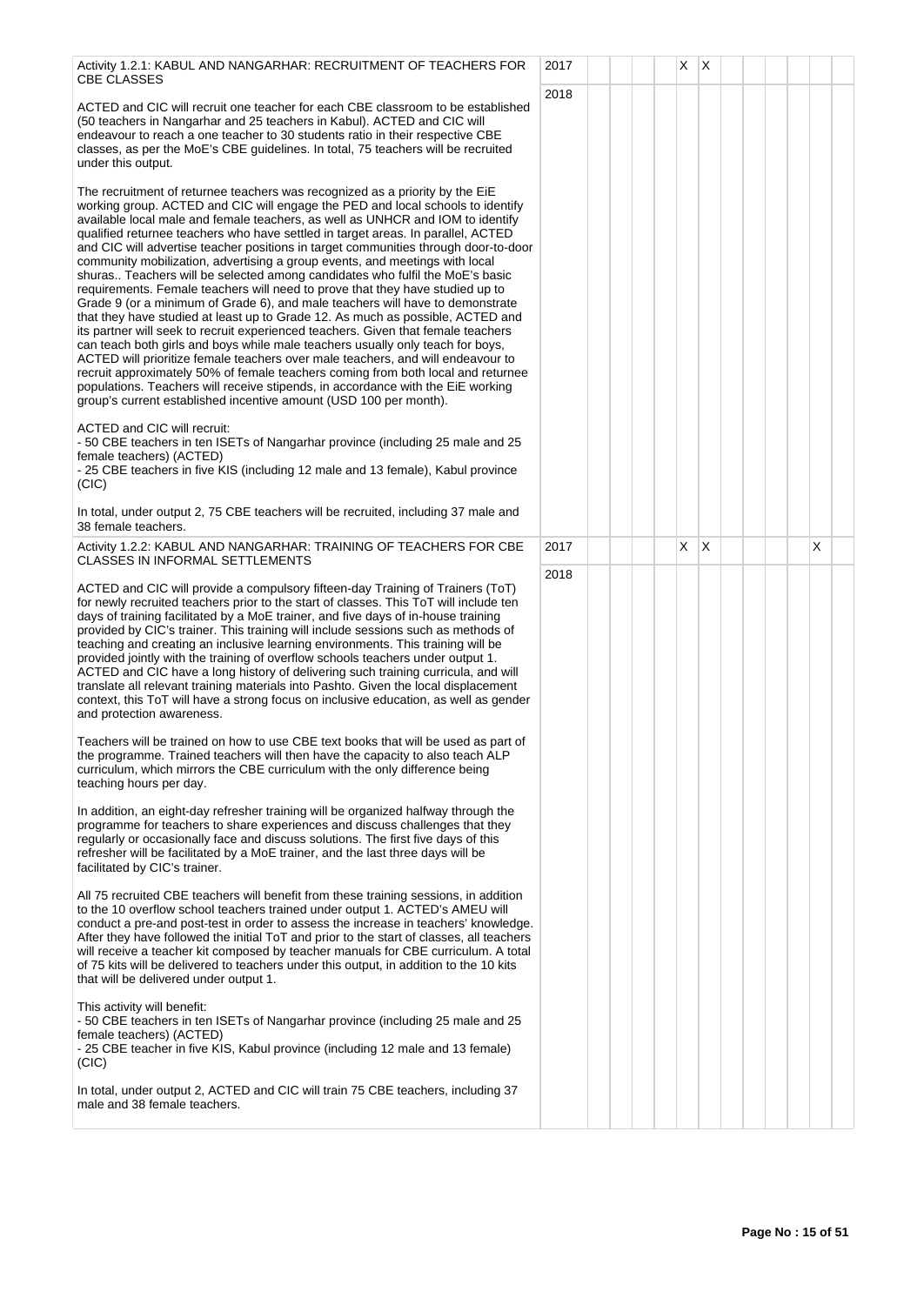| Activity 1.2.3: KABUL AND NANGARHAR: ESTABLISHMENT OF CBE<br>CLASSROOMS IN INFORMAL SETTLEMENTS                                                                                                                                                                                                                                                                                                                                                                                                                                                                                                                                                                                                                                                                                                                                                                                                                                                                                                                                                                      | 2017 |  | X. | $\mathsf{I} \mathsf{X}$ |  |  |  |
|----------------------------------------------------------------------------------------------------------------------------------------------------------------------------------------------------------------------------------------------------------------------------------------------------------------------------------------------------------------------------------------------------------------------------------------------------------------------------------------------------------------------------------------------------------------------------------------------------------------------------------------------------------------------------------------------------------------------------------------------------------------------------------------------------------------------------------------------------------------------------------------------------------------------------------------------------------------------------------------------------------------------------------------------------------------------|------|--|----|-------------------------|--|--|--|
| ACTED will establish 50 temporary classrooms across ten ISETs in Jalalabad,<br>Rodat and Behsud districts of Nangarhar province (5 classrooms per ISET), and<br>CIC will establish 25 temporary classrooms across five ISETs of Kabul province (5<br>classroom per ISET). The location of these classrooms will be determined through<br>sustained coordination with the PED, based on the areas of highest need for<br>education in ISETs across target districts, taking into consideration the availability<br>and overcrowding of school infrastructure and the location of returnee caseloads.<br>ACTED and CIC will also closely coordinate with local government, CDCs, host<br>community and ISETs stakeholders to confirm the location of these classrooms.<br>These classrooms will be established in arranged rooms in teachers' homes. Each<br>classroom will accommodate an average of 30 students per class and will be linked<br>to a hub school. In accordance with MoE guidelines, a maximum of five CBEs will<br>be affiliated to each hub school. | 2018 |  |    |                         |  |  |  |
| For each of these temporary classrooms, ACTED and CIC will provide class kits<br>that will include floor mats, a blackboard, a register with pens and chalk, as well as<br>a first aid kit. ACTED and CIC will provide a class kit for each classroom. 50<br>classroom kits will be provided in ACTED's CBE classrooms, and 25 will be<br>provided in CIC's CBE classrooms, amounting to a total of 75 classroom kits.<br>Another 10 kits will be provided by ACTED to overflow schools, as part of activity<br>1.1.1. ACTED and CIC will ensure that these classrooms are located no less than<br>three kilometers away from hub schools and that students do not have to walk long<br>distances to reach the classrooms, thus reducing their exposure to protection risks.                                                                                                                                                                                                                                                                                         |      |  |    |                         |  |  |  |
| In addition, ACTED and CIC will install separate male and female latrines near<br>these 75 CBE classrooms, and will ensure that class premises are safe and secure<br>for both boys and girls, including students with disabilities. Established classrooms<br>will be properly maintained throughout the project duration. At the end of project, if<br>the need for such CBE provision in target areas has largely decreased or if no<br>funding can be secured for ACTED and CIC to continue implementing their CBE<br>classes, ACTED and CIC will hand over all suitable equipment to local hub schools<br>and the PED.                                                                                                                                                                                                                                                                                                                                                                                                                                          |      |  |    |                         |  |  |  |
| ACTED and CIC will establish:<br>- 50 CBE classes in ten ISETs of Nangarhar province (ACTED)<br>- 25 CBE classes in five KIS, Kabul province (CIC)                                                                                                                                                                                                                                                                                                                                                                                                                                                                                                                                                                                                                                                                                                                                                                                                                                                                                                                   |      |  |    |                         |  |  |  |
| In total, under output 2, 75 CBE classrooms will be established.                                                                                                                                                                                                                                                                                                                                                                                                                                                                                                                                                                                                                                                                                                                                                                                                                                                                                                                                                                                                     |      |  |    |                         |  |  |  |
| Activity 1.2.4: KABUL AND NANGARHAR: COMMUNITY MOBILIZATION FOR<br><b>CBE CLASSES</b>                                                                                                                                                                                                                                                                                                                                                                                                                                                                                                                                                                                                                                                                                                                                                                                                                                                                                                                                                                                | 2017 |  | Χ  | ΙX                      |  |  |  |
| In parallel with the establishment of temporary classrooms in informal settlements,<br>ACTED and CIC will coordinate with local hub schools to launch community<br>mobilization campaigns across the targeted settlements and in their vicinity. These<br>campaigns will be organized in consultation with local government, returnee and<br>host community stakeholders, and CDCs and will include both public awareness<br>sessions at group events (e.g. after the Friday prayer at mosques), and door-to-<br>door visits. Both ACTED's community mobilizers and recruited teachers will take<br>part in such mobilization activities, that will be implemented over the first two<br>months of the project.                                                                                                                                                                                                                                                                                                                                                      | 2018 |  |    |                         |  |  |  |
| These endeavours will aim to raise the awareness of returnee caseloads on the<br>importance of enrolling their children into school, and will particularly aim to<br>sensitize parents on the benefits and necessity of girls' education. ACTED and CIC<br>will disseminate "Back to Learning" campaign materials, as well as basic<br>information on the project, on the CBE curriculum and on ACTED's Complaints<br>Response Mechanism (CRM) using flyers that will easily be understood by all.<br>Students' enrolment procedure, and the location and schedule of CBE classes and<br>local hub schools will also be clearly explained. Students will be encouraged to<br>enroll either in ACTED's and CIC's CBE classes in settlements or formal schools,<br>depending on their distance from the schools.                                                                                                                                                                                                                                                       |      |  |    |                         |  |  |  |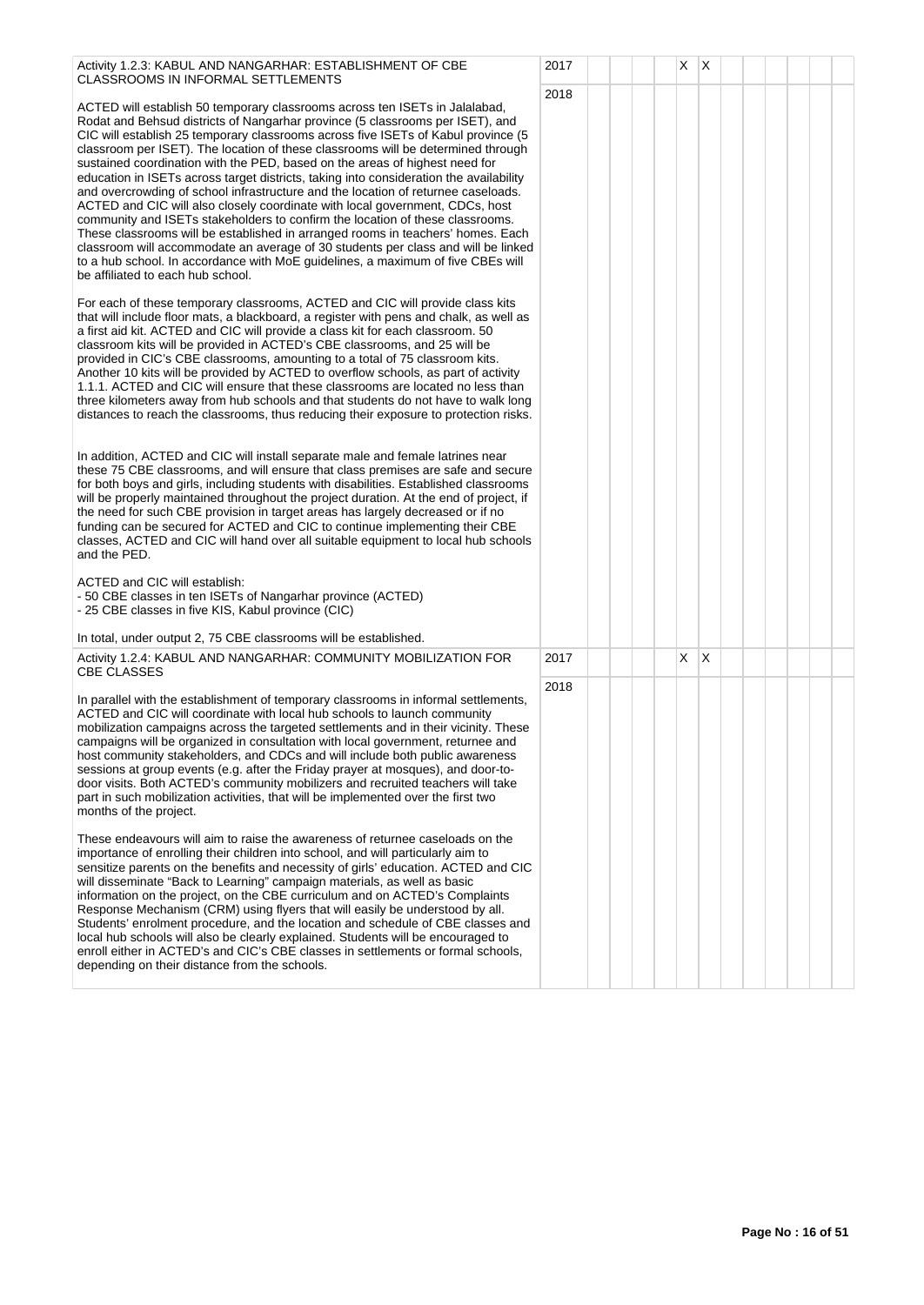| Activity 1.2.5: KABUL AND NANGARHAR: ENROLMENT AND PROVISION OF<br>STUDENT KITS FOR CBE STUDENTS                                                                                                                                                                                                                                                                                                                                                                                                                                                                                                                                                | 2017 |    |          |   | X. | X | X  |              |  |              |
|-------------------------------------------------------------------------------------------------------------------------------------------------------------------------------------------------------------------------------------------------------------------------------------------------------------------------------------------------------------------------------------------------------------------------------------------------------------------------------------------------------------------------------------------------------------------------------------------------------------------------------------------------|------|----|----------|---|----|---|----|--------------|--|--------------|
| In coordination with respective hub schools, ACTED and CIC will enroll beneficiary<br>students into their respective CBE classes. Given that these classes will be located<br>in ISETs with high density of returnee households, CBE beneficiaries will mostly be<br>composed by undocumented or registered returnee students, but ACTED and CIC<br>will also enroll IDPs, PIDPs and local students in need of CBE.                                                                                                                                                                                                                             | 2018 |    |          |   |    |   |    |              |  |              |
| Given that CBE certificates can only be delivered to students who have attended<br>80% of a CBE course, students who enroll into the course up to two months after<br>the start of classes may be eligible to receive a CBE certificate upon completion of<br>the programme. If places are still available in CBE classes after this two-month<br>period, ACTED and CIC will enroll additional students so that they are not left out<br>of school. These students will however not receive a CBE certificate at the end of<br>the course, and will be encouraged to take a grade equivalency test to be able to<br>enroll into primary school. |      |    |          |   |    |   |    |              |  |              |
| ACTED and CIC will procure learning materials and provide a student kit to each<br>enrolled student as they enroll and start CBE classes. As per the EiE working<br>group's recommendations, these kits will include MoE-approved CBE learning text<br>books, exercise books, as well as stationery (pencils, sharpeners and rulers).<br>ACTED will distribute 3,000 student kits, and CIC will distribute 1,500 student kits.<br>Part of the kit items (i.e. stationery) will then be re-provided to all enrolled students<br>on a regular basis so as to ensure that they have sufficient materials to properly<br>follow classes.            |      |    |          |   |    |   |    |              |  |              |
| As ACTED and CIC are limited in their capacity to manage all the identified needs<br>via the CHF, the intervention has aimed to equip students individually in the CBE<br>classrooms where classroom equipment contingent is much less than that of<br>overflow classrooms in formal schools.                                                                                                                                                                                                                                                                                                                                                   |      |    |          |   |    |   |    |              |  |              |
| Considering a target of 30 students per class, and 2 classes per day (one morning<br>and one afternoon shift), amounting to 60 students per CBE established, and<br>considering 5 CBE classrooms established per ISET, ACTED and CIC will enroll<br>and provide kits to:<br>- 3,000 students in ten ISETs of Nangarhar province (including 1,500 boys and<br>1,500 girls) (ACTED)<br>- 1,500 students in five KIS (including 750 boys and 750 girls) (CIC)                                                                                                                                                                                      |      |    |          |   |    |   |    |              |  |              |
| In total, under output 2, 4,500 students will be enrolled in CBE classes, including<br>2,250 boys and 2,250 girls.                                                                                                                                                                                                                                                                                                                                                                                                                                                                                                                              |      |    |          |   |    |   |    |              |  |              |
| Activity 1.2.6: KABUL AND NANGARHAR: PROVISION OF CBE CLASSES FOR<br><b>CBE STUDENTS</b>                                                                                                                                                                                                                                                                                                                                                                                                                                                                                                                                                        | 2017 |    |          |   |    |   | X. | $X \times X$ |  | $\mathsf{X}$ |
| ACTED will provide CBE classes to 3,000 students, including an estimated 1,500<br>girls (50 % of the total target) in ten informal settlements of Nangarhar province,<br>and CIC will provide CBE classes to 1,500 students, including an estimated 750<br>girls (50% of the total target) in five settlements of Kabul province. Classes will be<br>offered in both the morning and the afternoon. ACTED will seek to ensure that girls<br>preferably attend morning classes so as to reduce their exposure to potential<br>protection and GBV threats associated with afternoon travel.                                                       | 2018 | X. | <b>X</b> | X |    |   |    |              |  |              |
| ACTED and CIC will use MoE-approved CBE curriculum. CBE courses will follow<br>the CBE policy for classroom time, duration and length. ACTED will take on a key<br>advocacy role with the MoE, and Kabul and Nangarhar PEDs, to ensure that<br>students receive a valid certificate that they can then use to reenroll into formal<br>schools and continue their learning.                                                                                                                                                                                                                                                                      |      |    |          |   |    |   |    |              |  |              |
| The provision of CBE classes will benefit:<br>- 3,000 students in ten ISETs of Nangarhar province (including 1,500 boys and<br>1,500 girls) (ACTED)<br>- 1,500 students in five KIS (including 750 boys and 750 girls) (CIC)                                                                                                                                                                                                                                                                                                                                                                                                                    |      |    |          |   |    |   |    |              |  |              |
| In total, under output 2, the provision of CBE classes will benefit 4,500 students,<br>including 2,250 boys and 2,250 girls.                                                                                                                                                                                                                                                                                                                                                                                                                                                                                                                    |      |    |          |   |    |   |    |              |  |              |
| <b>OTHER INFO</b>                                                                                                                                                                                                                                                                                                                                                                                                                                                                                                                                                                                                                               |      |    |          |   |    |   |    |              |  |              |
| <b>Accountability to Affected Populations</b>                                                                                                                                                                                                                                                                                                                                                                                                                                                                                                                                                                                                   |      |    |          |   |    |   |    |              |  |              |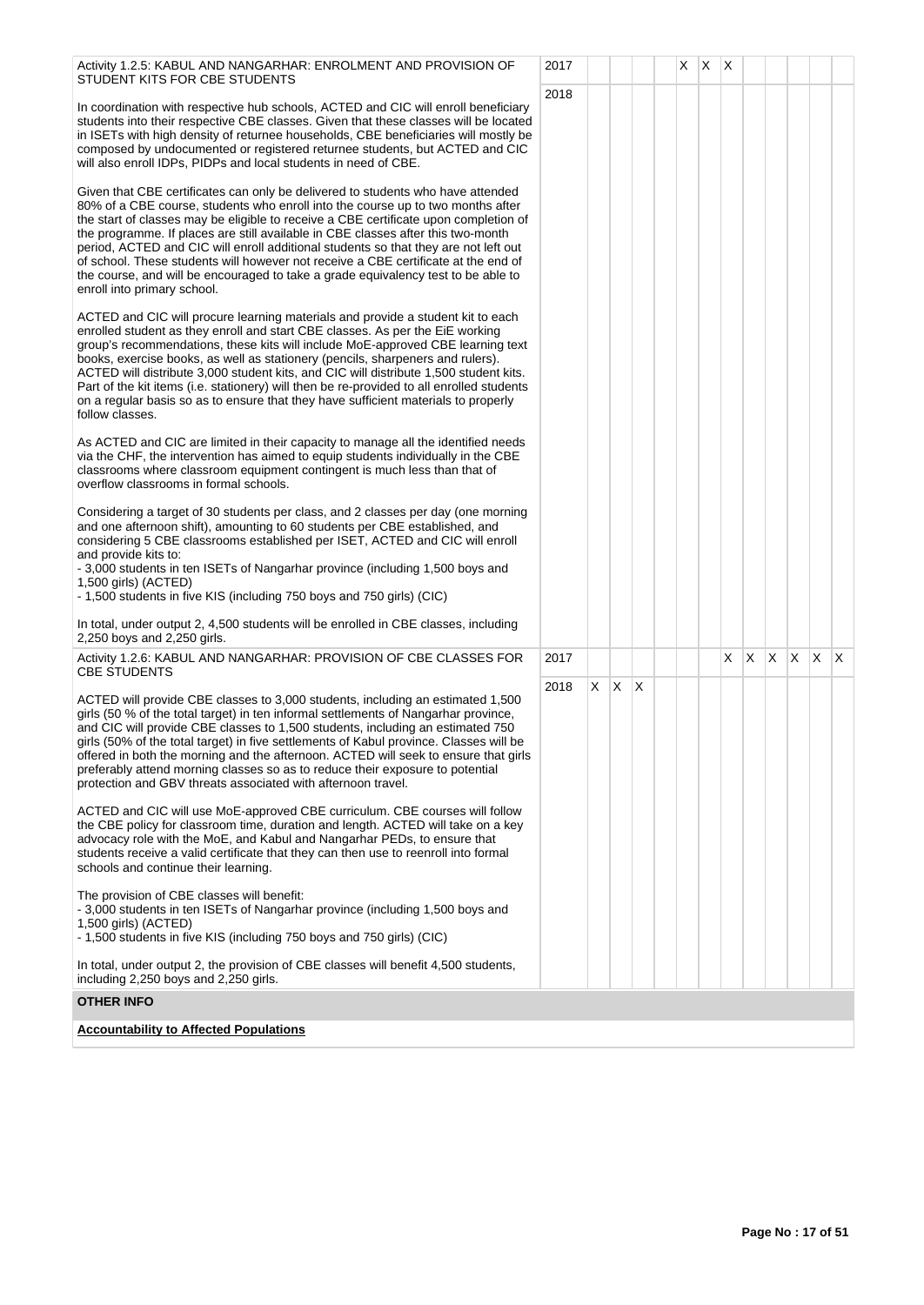ACTED and CIC take multiple steps to ensure accountability to affected populations, starting at project design stage with the direct consultation of beneficiaries and local stakeholders. The proposed intervention was elaborated based on actual needs communicated by Nangahar provincial authorities and observed in the field, taking into consideration the specific constraints faced by girls. The project was also designed taking into consideration gaps in service delivery and the needs of Kabul and Nangarhar's PED, schools and teachers. Project beneficiaries will be consulted throughout project implementation so as to collect feedback and make any necessary adjustment.

ACTED is committed to upholding a Do No Harm approach throughout all of its projects, and will strive to ensure the safety and security of beneficiaries and nearby communities. ACTED and CIC closely adhere to protection standards, notably by bringing education as close as possible to beneficiary caseloads and by ensuring that temporary classes are setup in accordance with relevant safety and protection standards. Girls' protection needs will particularly be taken into consideration in daily project implementation. ACTED and CIC will notably follow the Inter-agency Network for Education in Emergencies' Minimum Standards for Education contextualized for Afghanistan regarding community participation, coordination and analysis.

In addition, in line with its core values, ACTED has established an Anti-fraud and Whistle-blowing policy that promotes prevention and detection and identifies a pathway for investigation, as well as a series of preventative mechanisms and internal control systems that are designed to detect any fraudulent activity. ACTED has elaborated a set of procedures that incorporate effective internal control mechanisms (e.g. segregation of duties to ensure that errors are prevented). ACTED also has a Code of Conduct, that provides clear guidance on the standards of behaviour that all staff are required to abide by. ACTED accepts and take allegations for fraud, waste or abuse that might involve ACTED's operations, programme or personnel very seriously. ACTED encourages anyone to express its concern about any gaps through a complaints mechanism that is administered by ACTED's Transparency Team at HQ level. The complaint is evaluated based on the existence of fraud, waste, or abuse by an ACTED employee or within an ACTED programme or premises. This may give rise to an internal investigation and, when needed, a specific audit procedure. ACTED in Afghanistan's staff is well aware of this policy and fraud reporting mechanisms. In addition, ACTED in Afghanistan has a CRM through which both beneficiaries and non-beneficiaries can submit complaints, suggestions and comments. This CRM is a key and efficient component of ACTED's transparency and accountability strategy, and will be advertised throughout the project.

# **Implementation Plan**

Upon contract signature, ACTED and CIC will set up their project teams, recruiting qualified professionals and providing them with a full explanation on the project, under the supervision of ACTED's Education Technical Coordinator who will oversee the overall implementation of the project by both ACTED and CIC and regularly take part in all relevant coordination mechanisms (e.g EiE working grup, Protection Cluster, etc.). ACTED's project team will be composed by a dedicated Project Manager, based in Jalalabad, who will oversee the implementation of all activities in Nangarhar. In addition, ACTED will have 10 project officers (one per ISET), who will be assisted by 30 locally-recruited community mobilizers (three per ISET) during the first two months of the project. Similarly, CIC will have a project manager in Kabul, supported by 5 project officers (one per ISET). These officers will be assisted by 15 community mobilizers for a duration of two months. ACTED's Project Manager will collaborate with ACTED's departments (finance, audit, project development, logistics, administration and human resources, security, AMEU), Country Coordination and ACTED's Education Technical Coordinator in Kabul on a regular basis to ensure a smooth delivery of project activities and address any issue that may arise over the course of the project. Under ACTED's oversight, CIC will be responsible for the implementation of Output 2 activities in Kabul (1.2.1 to 1.2.6), and will also take part in the delivery of teachers' ToT and refresher trainings in Nangarhar (1.2.2 and 1.1.3).

In the early stages of the project, ACTED's Logistics team will procure equipment and materials to be supplied to identified overcrowded hub schools (output 1), and to CBE temporary classrooms to be established in ISETs (output 2). The nature and quantity of necessary materials were determined based on needs communicated by the PED and observed by ACTED in each target area. In parallel, ACTED and CIC will liaise with Nangarhar and Kabul PEDs, schools, UNHCR and IOM to recruit 85 teachers for both ten target hub schools and 75 CBE classes. ACTED and CIC will particularly aim to recruit qualified female and returnee teachers. All recruited teachers will go on a fifteen-day ToT for CBE prior to the start of classes, and will receive teacher kits. ACTED will advocate towards the MoE and PEDs for the creation of a provincial placement staff positions in both Kabul and Nangarhar provinces.

The location of CBE classes to be established in ISETs will be determined based on coordination with hub schools, government, local communities, CDCs and ISETs' stakeholders. Sustained community mobilization endeavours will be launched in ISETs to encourage parents to send their children, especially girls, to school. ACTED and CIC will then enroll students in their temporary CBE classrooms, provide them with learning materials, and supervise the delivery of the 9-month CBE curriculum. Students will be enrolled up to two months after the start of classes, and will receive stationery every six weeks. At the end of the project, should the need for such increased education service delivery persist, ACTED and CIC will seek to hand over CBE classes equipment to local hub schools and PEDs.

Throughout the project, ACTED and CIC will coordinate with the local government and education authorities, schools and local communities (e.g. host and ISET community stakeholders, CDCs, etc.) to ensure the continued acceptance, relevance and sustainability of activities. ACTED will also coordinate closely with UNOCHA, Clusters (including the Protection cluster and EiE and CPiE working groups), and other CHF EiE implementing partners, as well as national and international NGOs involved in education service delivery in Nangarhar and Kabul. These endeavours will help limit the risk of geographical overlap among partners, and harmonize education service delivery for returnee caseload across the provinces.

#### **Coordination with other Organizations in project area**

| Name of the organization                        | Areas/activities of collaboration and rationale                                                                                                                                                                                                                                                                                                                                                                                                                                                                                                           |
|-------------------------------------------------|-----------------------------------------------------------------------------------------------------------------------------------------------------------------------------------------------------------------------------------------------------------------------------------------------------------------------------------------------------------------------------------------------------------------------------------------------------------------------------------------------------------------------------------------------------------|
| <b>UNOCHA</b>                                   | Throughout the implementation of the project, ACTED will keep<br>coordinating closely with UNOCHA, as is currently done under other<br>CHF grants, and will bring any relevant matter to its attention.<br>Constant coordination will help ensure that project activities do not<br>overlap with those of other organizations in the same target areas.<br>Besides regular reporting, ACTED will share assessment reports as<br>requested so as to contribute to humanitarian or early recovery<br>coordination and to longer-term education programming. |
| Protection cluster, EiE and CPIE working groups | ACTED is an active participant in the EiE working group and<br>Protection cluster. ACTED will regularly report to the cluster and<br>working group and will share any relevant information with these<br>coordination bodies. ACTED will also coordinate with the Cluster, EiE<br>and Child Protection in Emergencies (CPIE) working groups if<br>potential cases of child abuse come to its attention.                                                                                                                                                   |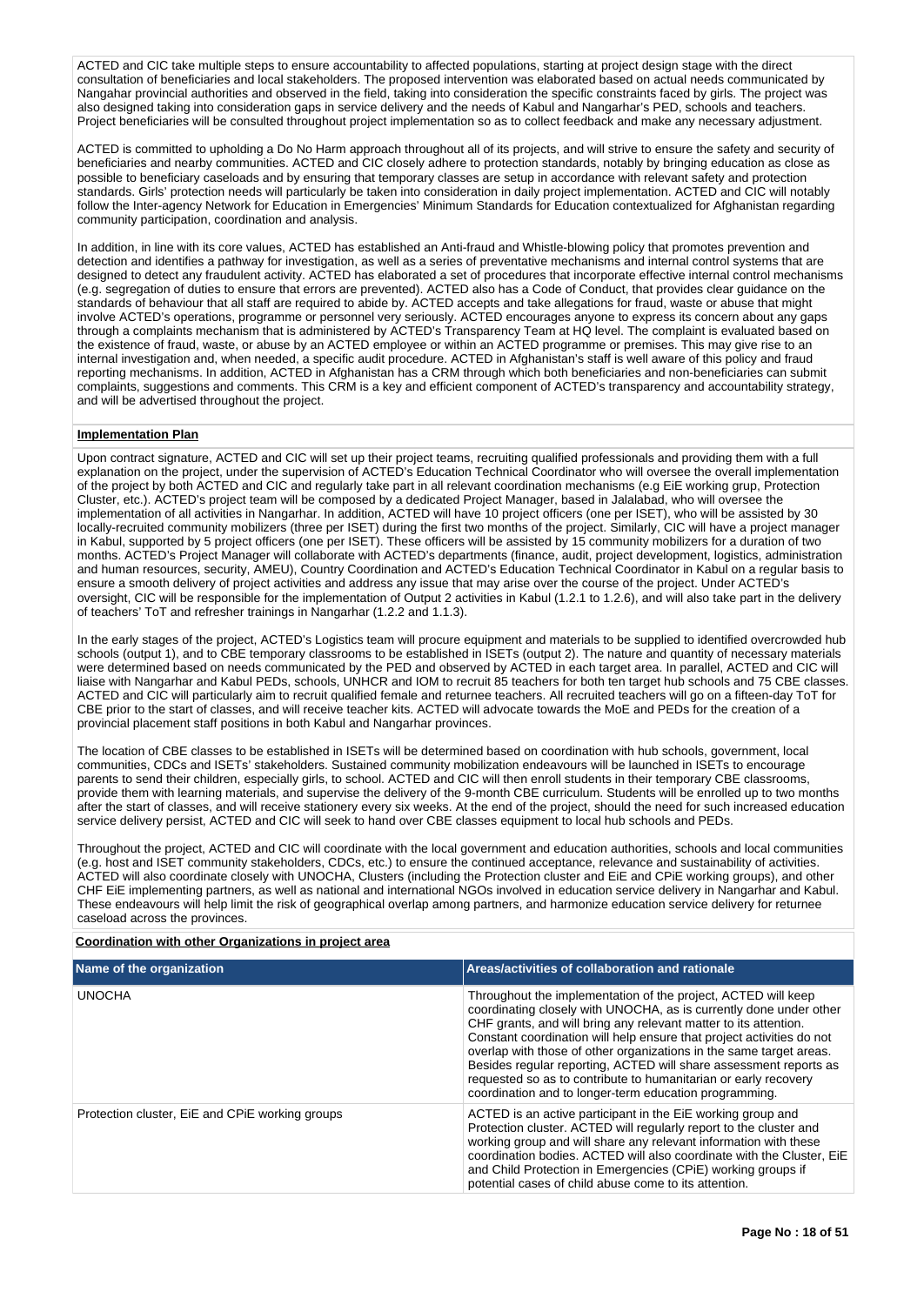| Other CHF implementing partners and EiE I/NGOs | ACTED will regularly coordinate with other NGOs implementing<br>projects in Nangarhar province (e.g. Save the Children and the<br>Norwegian Refugee Council) so as to ensure that there is no<br>coverage overlap or major programmatic divergences that would<br>require harmonization. ACTED will strive to ensure that beneficiary<br>caseloads receive the same level of EiE assistance across<br>Nangarhar province, and will therefore closely coordinate with other<br>CHF-funded EiE partners and education NGOs. |
|------------------------------------------------|---------------------------------------------------------------------------------------------------------------------------------------------------------------------------------------------------------------------------------------------------------------------------------------------------------------------------------------------------------------------------------------------------------------------------------------------------------------------------------------------------------------------------|
| <b>Environment Marker Of The Project</b>       |                                                                                                                                                                                                                                                                                                                                                                                                                                                                                                                           |

#### **Environment Marker Of The Project**

B: Medium environmental impact with NO mitigation

## **Gender Marker Of The Project**

2a-The project is designed to contribute significantly to gender equality

# **Justify Chosen Gender Marker Code**

This action is premised on the recognition that girls face higher constraints in accessing education than boys (e.g. lack of female teachers, etc.), and are more often affected by household negative coping mechanisms that prevent them from going or staying in school (e.g. early marriage). The project will contribute to greater gender equality by identifying and addressing the needs of girls in terms of access to education. Community mobilization endeavours will notably aim to sensitize returnee and other local groups on the importance and benefits of girls' education. ACTED and CIC will aim to enroll at least 50% of girls in their respective CBE classes in informal settlements. ACTED and CIC will provide adequate, easily and safely accessible premises, including separate latrines for boys and girls, and will prioritize the recruitment of female teachers. A gender awareness module will be compulsory as part of teachers' ToT to ensure that they can best include and interact with girls in their classrooms.

# **Protection Mainstreaming**

ACTED and CIC will follow INEE's Minimum Standards for Education. Given the sensitivity of girls' education in certain target areas, ACTED and CIC will secure community buy-in through intensive community and multi-stakeholder mobilization endeavours, and will preferably recruit experienced female teachers. The location of classrooms will be decided in coordination with hub schools, government and key community stakeholders in ISETs in order to avoid creating tensions within the ISETs and with nearby communities. ACTED and CiC will seek to ensure that classes are easily and safely accessible to children, especially girls. ACTED and CIC will ensure that facilities and routes to facilities are away from threats (i.e. AOG or other violence, including GBV). CBE classes will be located within ISETs so that students do not have to travel long distances. The premises used will be set up in accordance with safety standards and will be regularly maintained and cleaned. ACTED will seek to ensure that suitable sanitation facilities are available in the close vicinity of classrooms, and that CBE premises and sanitation facilities are accessible to children with disabilities. CBE classes and hub schools will all be equipped with first aid kits. Classes will preferably be given in the morning so as to reduce children's (and especially girls') exposure to threats associated with night time travel.

CIC's protection and psychosocial support experience in Afghanistan will be leveraged, notably as part of teachers' ToTs and refreshers. ACTED and CIC will liaise with protection stakeholders so as to provide psychosocial support or undertake referrals as necessary. ACTED and CIC will report any protection concerns to relevant stakeholders, the Protection cluster and CPiE. Teachers will be trained on protection, notably on how to refer cases of abuse, and will sign a Code of Conduct. Corporal punishment will be prohibited. Students will be made aware of the Code of Conduct, and of how to report any case of exploitation or abuse. Should any occurrence of abuse be brought to ACTED or CiC's attention, they will promptly investigate the issue and take necessary action (e.g. replacing teachers). ACTED will encourage the uptake of such approaches by local schools so that these protection measures remain in place beyond the end of the project.

ACTED and CiC will perform a security risk assessment at each location where CBE classes are to be established, and background checks through community inquiries (e.g. local shuras, community elders) as part of the recruitment of teachers. ACTED and CiC will perform broad-based mobilization to reach out to all segments of population, and will use measures to prevent the occurrence of discriminations (e.g. gender-based, ethnic, religious, disability, …) during the teachers' recruitment and students' enrolment. Community mobilization will use both written materials and face-to-face mobilization (i.e. group events and door-to-door visits), so as to reach both literate and illiterate families.

In addition, teachers will receive an inclusive education training from the Swedish Committee for Afghanistan (SCA), notably focusing on disabilities (e.g. reduced mobility; intellectual disability; sight and hearing disorders; blindness). ACTED and CiC will engage local structures to identify children with disabilities so as to further reach out to them and ensure their enrolment. A referral mechanism for specific needs will be in place to allow teachers to connect higher needs students with SCA run schools where necessary.

ACTED and CiC will facilitate the enrolment of children with limited or no civil and education documentation in accordance with MoE guidelines, and will disseminate information to students and their families regarding related administrative processes. ACTED will advocate for the creation of placement staff positions within the PEDs to solve the gaps in the current placement system for returnees.

## **Country Specific Information**

# **Safety and Security**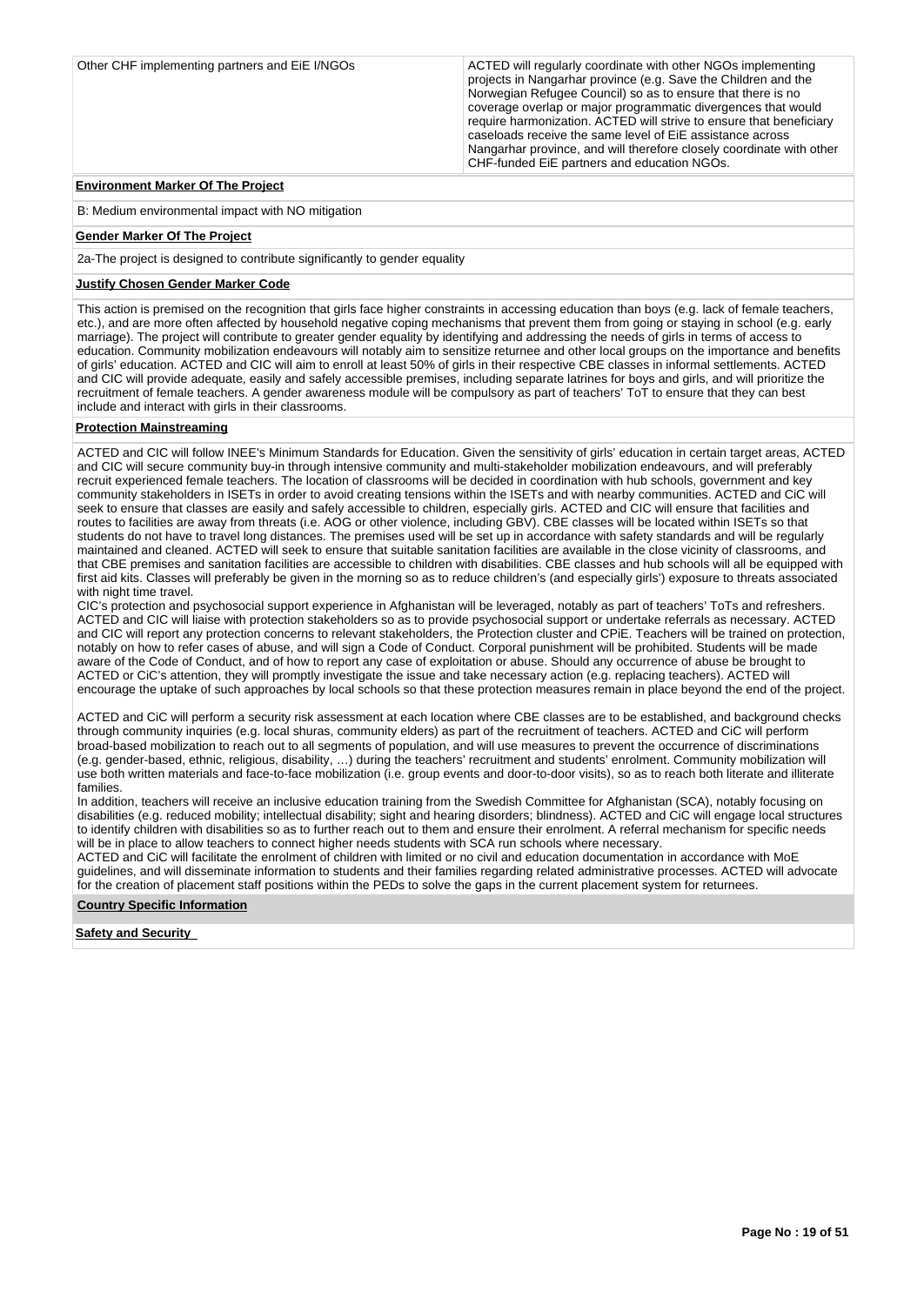ACTED has an active presence in Nangarhar province and is therefore familiar with local stakeholders, local culture and the security situation. ACTED is aware of the presence of armed groups, including the Taliban, Al Qaeda, the Islamic State, the Haggani network, etc. Attacks and armed clashes are commonplace in Afghanistan, and particularly target the Afghan National Security Forces (ANSF) and government officials. The primary security risk present in the KIS are anti-government attacks, banditry and theft. While security will continue to pose a challenge, the vested interest of the communities and authorities will assure minimal disturbance during implementation. As such, ACTED and CIC assume no erosion of security situation that would pose a direct threat to staff and beneficiaries, and anticipate their acceptance and willing participation in the intervention. However, given the volatile security environment of districts that will be targeted, partners will continuously work towards maintaining local acceptance and engage local interlocutors and powerbrokers, and will make sure that some prior coordination with the local community is undertaken in each target area. The purpose, aim and the methodology of the project will be thoroughly explained in order not to raise doubts or suspicions. As mentioned above, recognizing that the type of programming that is envisioned here may prove to be culturally sensitive and that a variety of protection concerns need to be considered, particularly with regards to girls' education, partners will seek to ensure that CBE classrooms are located in safe and easily accessible locations; that premises are safe and secure; that classes take place at suitable times and that teachers are properly trained to ensure the safety and security of students. Community mobilization and acceptance will be a key component of partners' security strategy.

All ACTED national and international staff receive a security briefing prior to their deployment in the field. ACTED staff members will dress appropriately and avoid displaying items that might attract unwanted attention. ACTED encourages staff to follow security policies even when off-duty, including maintaining a low profile, and limits the movement of international staff. ACTED's Security department in each area monitors and logs all movements and submit detailed information to the Country Security team in Kabul on a daily basis. ACTED's Radio Room is responsible for knowing staff whereabouts at any time. ACTED has a Country Security Plan for Afghanistan. All ACTED staff are covered by and aware of the plan. ACTED distinguishes several security phases that assist country and area office staff in implementing countermeasures to respond to changes in the threat level. ACTED has Minimum Operational Security Standards for each phase, and areaspecific Security Action Plans, including for Nangarhar province. In urban centers where ACTED has offices, such as Jalalabad, ACTED regularly reviews security procedures. The risks inherent to ACTED's operations are assessed on a daily basis. ACTED receives live updates from the International NGO Safety Organisation (INSO). Security updates are discussed at base-level during Weekly Meetings, and area coordinators submit Weekly Security Reports. This system allows fast and effective action to adapt to a change in the level of risk, and the implementation of SOPs. In addition, ACTED follows strict procedures in case of any incident.

CiC has extensive experience working in Afghanistan and security is premised on working closely with local partners and building positive relationships prior to implementation. This mitigates the potential for security incidents, and provides an immediate localised support system. CiC is signed up to INSO, as well as having dedicated staff to assess and analyse the security situation. CiC does not anticipate that a rapid deterioration in security will affect the KIS.

# **Access**

Thanks to its current programming in Nangarhar province in partnership with International Medical Corps, ACTED has developed ties with local communities in the province and enjoys access to proposed districts of intervention. As part of the elaboration of this proposal, ACTED has mobilized its Security department to collect any necessary information on specific security and safety threats in target districts and specific target locations within them, and it was confirmed that target areas were accessible, and that both ACTED's AMEU assessment and proposed activities could be implemented there. As mentioned above, access to the KIS does not normally pose specific challenges. CIC has a long experience of implementing projects in Kabul, and is therefore familiar with local constraints and stakeholders.

The ISETs of Behsud, Jalalabad and Rodat districts (Nangarhar) where ACTED is planning to establish its CBE classes are within close distance from Jalalabad city, the provincial center, and can be reached using main roads leading to and from the city. These roads and areas are highly strategic for the Afghan government and are therefore secure, as opposed to districts such as Khogyani or more remote areas of Rodat that are located further away from the provincial center. ACTED therefore does not expect significant disruption in the accessibility of target ISETs in Nangarhar province. ACTED also currently implements shelter programming in nearby locations and has access to these districts. However, should any access issue arise, ACTED will leverage its network of local authorities, stakeholders and community elders in target areas to get real time information, adjust its security measures and secure access. While international staff access to ISETs is not expected to come as a major issue in Kabul province, it will require cautious planning in Nangarhar province. International staff will be able to visit project sites in Nangarhar on a punctual basis and only during day time, after clearance from ACTED's security department that will be given on a case-by-case basis and after a thorough security analysis.

In addition, the Nangarhar PED and local authorities in target districts are highly supportive of education interventions, including in ISETs and notably targeting girls. At the onset on the project, both ACTED in Nangarhar and CiC in Kabul will first secure the buy-in of ISET stakeholders (e.g. mullahs, elders, etc.), and conduct broad-based community mobilization, raising local awareness on the importance and benefits of education, including girls'. Coordination and sensitization endeavours will be maintained and strengthened as needed. ACTED and CiC will seek to locally recruit their teachers and community mobilizers within target ISETs and their close vicinity, further ensuring the acceptance of the project, and therefore their access to target areas.

## **BUDGET**

| Code | <b>Budget Line Description</b>                                                                                                                                                                                                                                                                                                                                                                                                                                                                   |   | D / S Quantity Unit | cost         | <b>IDuration</b><br>Recurran<br>ce. | $\frac{9}{6}$<br>charged<br>to CHF | <b>Total Cost</b> |
|------|--------------------------------------------------------------------------------------------------------------------------------------------------------------------------------------------------------------------------------------------------------------------------------------------------------------------------------------------------------------------------------------------------------------------------------------------------------------------------------------------------|---|---------------------|--------------|-------------------------------------|------------------------------------|-------------------|
|      | <b>Staff and Other Personnel Costs</b>                                                                                                                                                                                                                                                                                                                                                                                                                                                           |   |                     |              |                                     |                                    |                   |
| 1.1  | ACTED - Program - Technical Coordinator - Education<br>(International)                                                                                                                                                                                                                                                                                                                                                                                                                           | D |                     | 5,500<br>.00 | 11                                  | 17.00                              | 10,285.00         |
|      | ACTED employs international staff managers based in Kabul. The Technical coordinator (Education) supervise all the Education<br>project, coordinate the action with partners, Education cluster, and EiEWG. He will directly supervise the Project Manager in<br>Jalalabab, and the implementing partner (Children In Crisis) in Kabul.<br>1 person*11 months*5,500 USD (including salary + 300 USD per diem + 5 USD Food Allowance per day + 50 USD of insurance<br>$costs$ ) *17% = 10,285 USD |   |                     |              |                                     |                                    |                   |
| 1.2  | ACTED - Program - Project Manager                                                                                                                                                                                                                                                                                                                                                                                                                                                                | D |                     | 950.0        | 11                                  | 100.00                             | 10.450.00         |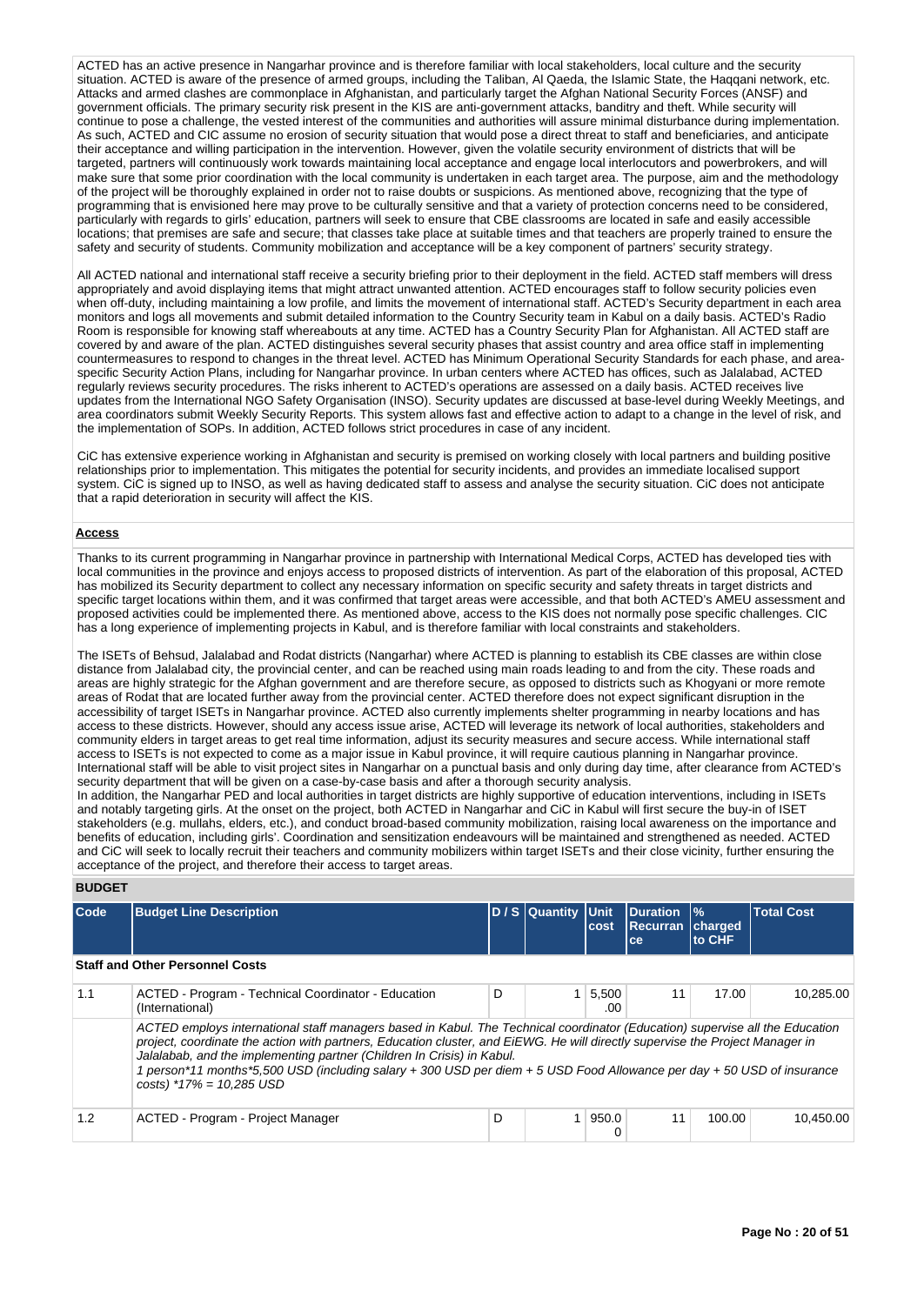|      | "The project manager will be charge to follow the project implementation of the overall project, coordinating the team, and<br>consolidating information from his area of intervention. He will be also the focal point between field and capital, and will directly<br>respond to the Technical Coordinator (Education) and ACTED's Country Director. The unit cost includes base salary as per<br>ACTED's pay scale as well as all applicable benefits in line with ACTED's HR Manual.<br>1 person*11 months*950 USD*100% = 10,450 USD"  |   |                 |                       |    |        |           |
|------|--------------------------------------------------------------------------------------------------------------------------------------------------------------------------------------------------------------------------------------------------------------------------------------------------------------------------------------------------------------------------------------------------------------------------------------------------------------------------------------------------------------------------------------------|---|-----------------|-----------------------|----|--------|-----------|
| 1.3  | ACTED - Program - Project Officer                                                                                                                                                                                                                                                                                                                                                                                                                                                                                                          | D | 10 <sup>1</sup> | 450.0<br>0            | 11 | 100.00 | 49,500.00 |
|      | "ACTED will hire 10 project officers (1 per ISETs in Nangarhar province) to support the implementation of the programme on the<br>ground throughout its duration. These officers will be paid in accordance with ACTED's payscale (USD 450 per month and per<br>officer).<br>10 persons*11 months*450 USD*100% = 49,500 USD"                                                                                                                                                                                                               |   |                 |                       |    |        |           |
| 1.4  | ACTED - Program - AMEU Officer                                                                                                                                                                                                                                                                                                                                                                                                                                                                                                             | D |                 | 2 550.0<br>0          | 11 | 27.00  | 3,267.00  |
|      | "Responsible for managing the assessment at a Base Level, consolidating the data and reporting to AMEU Manager. Allocated to<br>the project to ensure a consistent coordination of the beneficiary verification, assessments and the monitoring of the<br><i>implementation.</i><br>2 persons*11 months*550 USD*27% = USD 3,267"                                                                                                                                                                                                           |   |                 |                       |    |        |           |
| 1.5  | ACTED - Program - Driver                                                                                                                                                                                                                                                                                                                                                                                                                                                                                                                   | D | 3 <sup>1</sup>  | 450.0<br>0            | 11 | 100.00 | 14,850.00 |
|      | "One driver per each ACTED car allocated for this project.<br>3 persons*11 months*450 USD*100% = 14,850 USD"                                                                                                                                                                                                                                                                                                                                                                                                                               |   |                 |                       |    |        |           |
| 1.6  | ACTED - Program - Local Community Mobilizer (Incentive)                                                                                                                                                                                                                                                                                                                                                                                                                                                                                    | D |                 | 30   50.00            | 2  | 100.00 | 3,000.00  |
|      | "Community mobilizers will be in charge of mobilizing communities for sending kids to CBEs, they will me in the project for 2<br>months at the beginning of the project. A benefit of 50 USD per month will be given.<br>30 persons*2 months*50 USD*100% = 3,000 USD"                                                                                                                                                                                                                                                                      |   |                 |                       |    |        |           |
| 1.7  | ACTED - Program - Teacher (Incentive)                                                                                                                                                                                                                                                                                                                                                                                                                                                                                                      | D |                 | 60 100.0<br>0         | 10 | 95.00  | 57,000.00 |
|      | "ACTED will recruit 10 teachers for its supported overflow formal schools in Nangarhar province and 50 teachers for its CBE<br>classes in Nangarhar ISETs (total: 60 teachers). These teachers will be paid in accordance with the EiE working group's current<br>incentive established rate (USD 100 per month and per teacher), for a period of 9.5 months (9-month CBE curriculum, and 2<br>weeks of training prior to the start of classes).<br>60 teachers $*$ USD 100 per month per teacher $*$ 9.5 months per teacher = 57,000 USD" |   |                 |                       |    |        |           |
| 1.8  | ACTED - Kabul - Country Director (International)                                                                                                                                                                                                                                                                                                                                                                                                                                                                                           | S |                 | 1   9,000<br>.00      | 11 | 9.00   | 8,910.00  |
|      | "ACTED employs international staff managers based in Kabul. The Country Director is responsible for ACTED's mission in<br>Afghanistan. The unit cost includes base salary as per ACTED's pay scale as well as all applicable benefits in line with ACTED's<br>HR Manual.<br>1 person*11 months*9,000 USD (including salary + 500 USD perdiem + 5 USD Food Allowance per day + 50 USD of insurance<br>$costs$ ) *9% = 8,910 USD"                                                                                                            |   |                 |                       |    |        |           |
| 1.9  | ACTED - Kabul - Support Managers (Log, Fin, Admin, Sec,<br>Audit)                                                                                                                                                                                                                                                                                                                                                                                                                                                                          | S | 1               | 2,000<br>.00          | 11 | 9.00   | 1,980.00  |
|      | "ACTED employs support staff managers based in Kabul, including finance, logistics, human resources, audit  to ensure project<br>procurement and administration is properly maintain, respecting donors compliancy, and internal procedures. They are<br>responsible for Kabul office and also all the field offices. The unit cost includes base salary as per ACTED's pay scale as well as<br>all applicable benefits in line with ACTED's HR Manual.<br>1 person*11 months*2,000 USD*9% = 1,980 USD"                                    |   |                 |                       |    |        |           |
| 1.10 | ACTED - Nangarhar - Base Manager                                                                                                                                                                                                                                                                                                                                                                                                                                                                                                           | S |                 | $1 \mid 1,600$<br>.00 | 11 | 40.00  | 7,040.00  |
|      | ACTED base manager is in charge of the overall supervision in his province ensuring activities are running according to the plan,<br>as well as context analysis in term of security. The unit cost includes base salary as per ACTED's pay scale as well as all<br>applicable benefits in line with ACTED's HR Manual.<br>1 person*11 months*1,600 USD*40% = 7,040 USD                                                                                                                                                                    |   |                 |                       |    |        |           |
| 1.11 | ACTED - Nangarhar - Support Officers (Log, Fin, Admin, Sec,<br>Audit)                                                                                                                                                                                                                                                                                                                                                                                                                                                                      | S |                 | 2 700.0<br>$\Omega$   | 11 | 40.00  | 6,160.00  |
|      | ACTED employs support staff officers based in Nangarhar including finance and logistics to ensure project procurement and<br>administration is properly maintain, respecting donors compliancy, and internal procedures. They are responsible for their field<br>office and sub-bases. The unit cost includes base salary as per ACTED's pay scale as well as all applicable benefits in line with<br><b>ACTED's HR Manual.</b><br>2 persons*11 months*700 USD*40% = 6,160 USD                                                             |   |                 |                       |    |        |           |
| 1.12 | ACTED - Nangarhar - Support Staff (Guard, Cook, Cleaner)                                                                                                                                                                                                                                                                                                                                                                                                                                                                                   | S | 4               | 350.0<br>0            | 11 | 40.00  | 6,160.00  |
|      | ACTED employs national staff such as guards, cooks and cleaners for its premises. The unit cost includes base salary as per<br>ACTED's pay scale as well as all applicable benefits in line with ACTED's HR Manual.<br>4 persons*11 months*350 USD*40% = 6,160 USD                                                                                                                                                                                                                                                                         |   |                 |                       |    |        |           |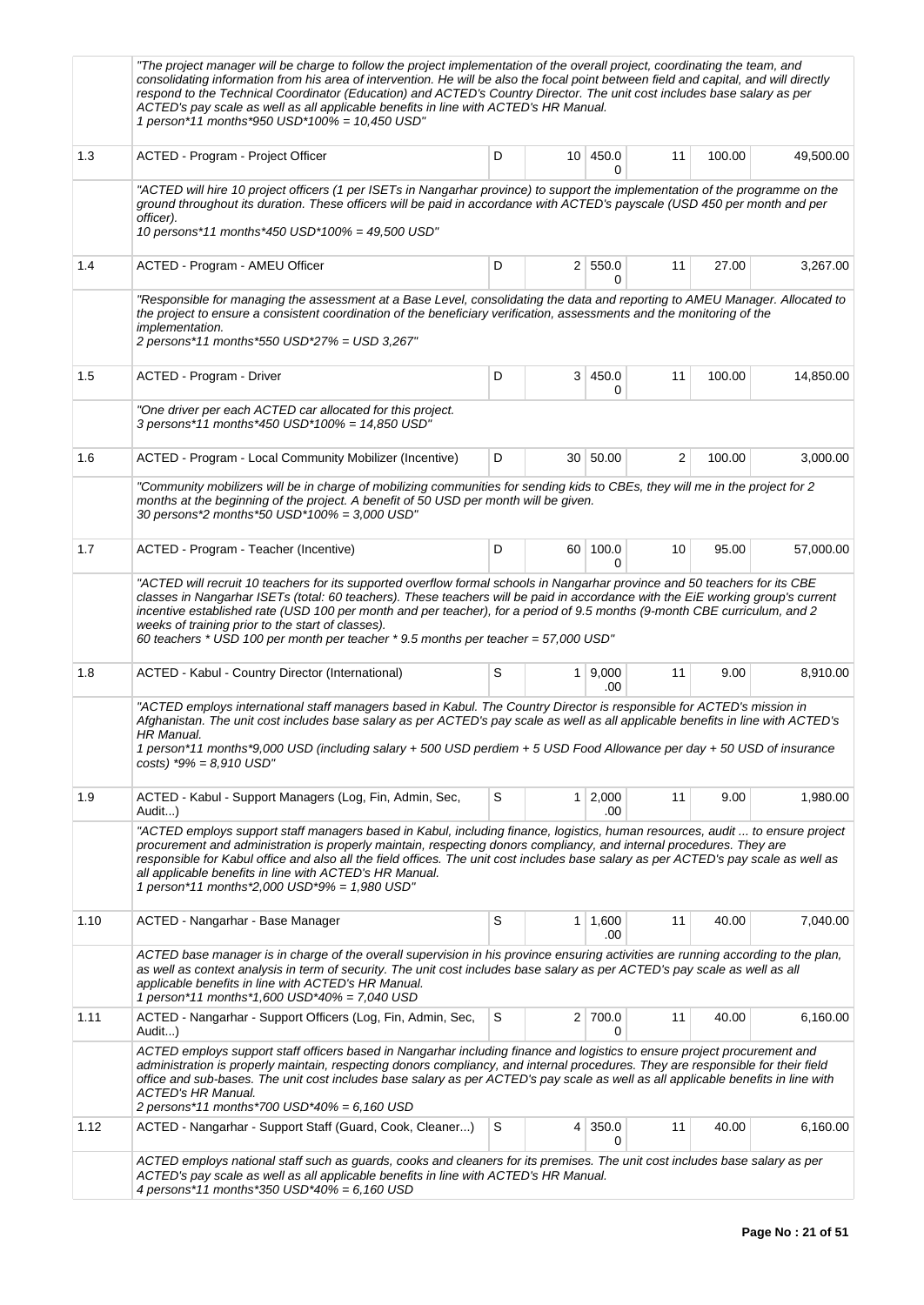|     | <b>Section Total</b>                                                                                                                                                                                                                                                                                                                                                                                                                                                                                                                                                                                                                                                                                                                  |   | 178,602.00 |                   |              |        |           |  |  |  |  |
|-----|---------------------------------------------------------------------------------------------------------------------------------------------------------------------------------------------------------------------------------------------------------------------------------------------------------------------------------------------------------------------------------------------------------------------------------------------------------------------------------------------------------------------------------------------------------------------------------------------------------------------------------------------------------------------------------------------------------------------------------------|---|------------|-------------------|--------------|--------|-----------|--|--|--|--|
|     | <b>Supplies, Commodities, Materials</b>                                                                                                                                                                                                                                                                                                                                                                                                                                                                                                                                                                                                                                                                                               |   |            |                   |              |        |           |  |  |  |  |
| 2.1 | ACTED - Act. 1.1.1 - Overflow Schools - Class Kit + First Aid<br>Kit                                                                                                                                                                                                                                                                                                                                                                                                                                                                                                                                                                                                                                                                  | D |            | $10$ 177.0<br>0   | $\mathbf{1}$ | 100.00 | 1,770.00  |  |  |  |  |
|     | "ACTED will procure 10 class kits composed by a blackboard, floor mats, registers with pens and chalk for ten overcrowded<br>formal schools in Nangarhar province (one boy school and one girl school in 5 districts), in accordance with current EiE working<br>group recommendations. These classkits will also include a USD 50 first aid-kit, and will be worth USD 177 each in total, and the<br>total amount for class kits to be supplied to supported overflow schools will therefore be USD 1,770<br>1 kit x 10 overcrowed schools x 177 USD = 1,770 USD"                                                                                                                                                                    |   |            |                   |              |        |           |  |  |  |  |
| 2.2 | ACTED - Act. 1.1.1 - Overflow Schools - Latrine                                                                                                                                                                                                                                                                                                                                                                                                                                                                                                                                                                                                                                                                                       | D |            | 10 500.0<br>0     | $\mathbf{1}$ | 100.00 | 5,000.00  |  |  |  |  |
|     | "ACTED will install latrines in all 10 overcrowded formal schools in Nangarhar province (one boy school and one girl school in 5<br>districts). In accordance with current EiE working group/WASH Cluster recommendations, ACTED budgeted USD 500 for latrines<br>in each school, amounting to a total of USD 5,000 for these 10 latrines in overflow schools.<br>1 latrine x 10 overcrowed schools x 500 USD = 5,000 USD"                                                                                                                                                                                                                                                                                                            |   |            |                   |              |        |           |  |  |  |  |
| 2.3 | ACTED - Act. 1.1.3 & Act. 1.2.2 - ToT - MoE Trainer                                                                                                                                                                                                                                                                                                                                                                                                                                                                                                                                                                                                                                                                                   | D |            | $1 \,   \, 20.00$ | 15           | 100.00 | 300.00    |  |  |  |  |
|     | "A MoE trainer will be invited to deliver a 10-day workshop prior to the the start of classes in Nangarhar province (for the 10<br>teachers recruited to teach in overcrowded schools and for the 50 teachers recruited to teach in CBE in ISETs). The trainer will<br>also be invited to facilitate a 5-day refresher training halfway through the programme. This trainer will therefore facilitate a total of<br>15 days of training across the programme in Nangarhar, and will receive a compensation of USD 20 per day, amounting to a total<br>of USD 300.<br>1 MoE trainer x USD 20 per day x 15 days = USD 300"                                                                                                              |   |            |                   |              |        |           |  |  |  |  |
| 2.4 | ACTED - Act. 1.1.3 & Act. 1.2.2 - ToT - Allowance for<br>participants                                                                                                                                                                                                                                                                                                                                                                                                                                                                                                                                                                                                                                                                 | D | 61         | 3.00              | 23           | 100.00 | 4,209.00  |  |  |  |  |
|     | "All teachers recruited by ACTED to teach in supported overcrowded schools (10 teachers) and in ACTED's CBE classes in<br>Nangarhar province (50 teachers) will be invited to take part in a 15-day ToT prior to the start of classes and in a 8-day refresher<br>training halfway through the programme. 60 teachers will be entitled to receiving a USD 3 transport, food and accomodation<br>allowance for a total of 23 days. The MoE trainer (10 days as part of ToT and 5 days as part of refresher: 15 days total) and CIC's<br>protection specialist (5 days as part of ToT and 3 days as part of refresher) will be entitled to receiving the same USD 3<br>allowance.<br>61 participants $*$ 23 days $*$ USD 3 = USD 4,209" |   |            |                   |              |        |           |  |  |  |  |
| 2.5 | ACTED - Act. 1.1.3 & Act. 1.2.2 - ToT - Other expenditures<br>(room rental, refreshment, )                                                                                                                                                                                                                                                                                                                                                                                                                                                                                                                                                                                                                                            | D | 1          | 1,044<br>.00      | 1            | 100.00 | 1,044.00  |  |  |  |  |
|     | "Other expenditure for the provision of a 15-day ToT prior to the start of classes and of a 8-day refresher ToT halfway through the<br>programme by ACTED in Nangarhar province will include room rental and refreshments.<br>800 USD for renting a room (4 training session x 200 USD rental cost for a place) + 244 USD for refreshment and office supplies<br>(61 persons x 4 training session x 1 USD for refreshment and office supplie) = $1,044$ USD"                                                                                                                                                                                                                                                                          |   |            |                   |              |        |           |  |  |  |  |
| 2.6 | ACTED - Act. 1.1.3 & Act. 1.2.2 - ToT - Teacher Kit                                                                                                                                                                                                                                                                                                                                                                                                                                                                                                                                                                                                                                                                                   | D |            | 60 35.00          | $\mathbf{1}$ | 100.00 | 2,100.00  |  |  |  |  |
|     | ACTED will procure 60 teacher kits composed by teacher manuals for the 10 teachers who will be recruited to teach the ten<br>supported overflow schools in Nangarhar province (one boy school and one girl school in 5 districts) and for the 50 teachers who<br>will be recruited to teach in ACTED's CBE classes in Nangarhar ISETs, in accordance with current EiE working group<br>recommendations. These classkits will be worth USD 35 each, and the total amount for class kits to be supplied to supported<br>overflow schools will therefore be USD 2,100.<br>60 teacher kits * USD 35 = USD 2,100                                                                                                                           |   |            |                   |              |        |           |  |  |  |  |
| 2.7 | ACTED - Act. 1.2.3 - CBE - Class Kit + First Aid Kit                                                                                                                                                                                                                                                                                                                                                                                                                                                                                                                                                                                                                                                                                  | D | $50-1$     | 177.0<br>0        | 1            | 100.00 | 8,850.00  |  |  |  |  |
|     | "ACTED will procure 50 class kits composed by a blackboard, floor mats, registers with pens and chalk for its 50 CBE classrooms<br>in Nangarhar province, in accordance with current EiE working group recommendations. These classkits will also include a USD<br>50 first aid-kit, and will be worth USD 177 each in total, and the total amount for class kits to be supplied to ACTED's CBE<br>classes will therefore be USD 8,850<br>50 class kits * USD 177 = USD 8,850"                                                                                                                                                                                                                                                        |   |            |                   |              |        |           |  |  |  |  |
| 2.8 | ACTED - Act. 1.2.3 - CBE - Latrine                                                                                                                                                                                                                                                                                                                                                                                                                                                                                                                                                                                                                                                                                                    | D |            | 50 500.0<br>0     | 1            | 100.00 | 25,000.00 |  |  |  |  |
|     | "ACTED will install separate boys and girls latrines for all of its 50 CBE classrooms in Nangarhar province. In accordance with<br>current EiE working group/WASH Cluster recommendations, ACTED budgeted USD 500 for latrines in each CBE amounting to a<br>total of USD 25,000 for these 50 latrines in ISETs.<br>50 latrines * USD 500 per latrine = USD 25,000"                                                                                                                                                                                                                                                                                                                                                                   |   |            |                   |              |        |           |  |  |  |  |
| 2.9 | ACTED - Act. 1.2.5 - CBE - Student Kit                                                                                                                                                                                                                                                                                                                                                                                                                                                                                                                                                                                                                                                                                                | D |            | 3000 11.00        | 1            | 100.00 | 33,000.00 |  |  |  |  |
|     | "ACTED will procure 3,000 student kits composed by exercise books, curriculum books, pencils, sharpener and rules for the<br>3,000 students who will enrol in ACTED's CBE classes in Nangarhar province, in accordance with current EiE working group<br>recommendations. These classkits will be worth USD 11 each, and the total amount for student kits to be supplied to CiC's CBE<br>students will therefore be USD 33,000.<br>Please note that the 800 beneficiary students from output 1 will not receive such student kits.<br>3,000 students kits $*$ USD 11 per kit = USD 33,000"                                                                                                                                           |   |            |                   |              |        |           |  |  |  |  |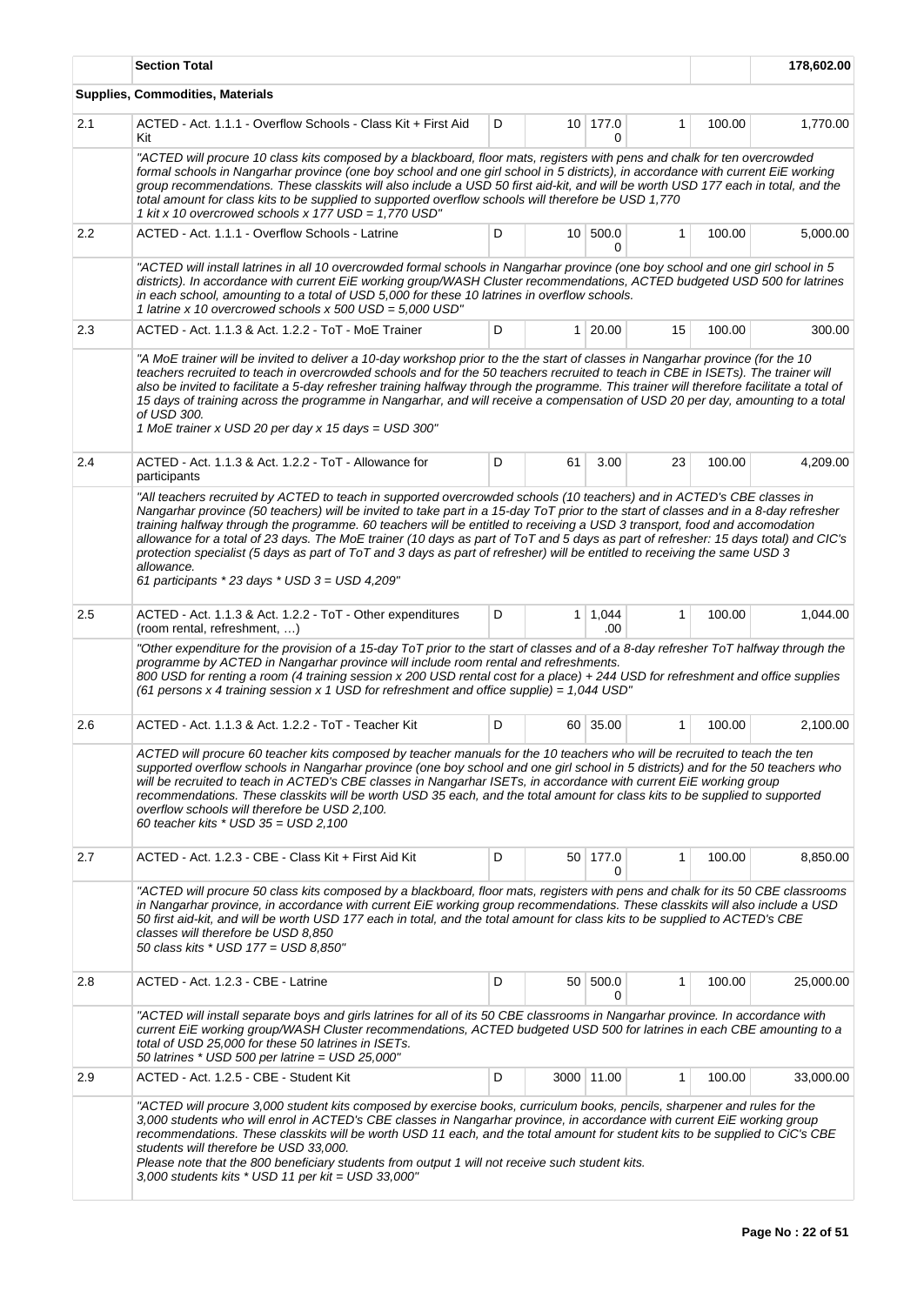| 2.10             | ACTED - Transversal - Assessment, Monitoring & Evaluation                                                                                                                                                                                                                                                                                                                                                                                                                                                                                                                                          | D | 0.01           | 499,0<br>00.00      | 1            | 50.00  | 2,495.00   |
|------------------|----------------------------------------------------------------------------------------------------------------------------------------------------------------------------------------------------------------------------------------------------------------------------------------------------------------------------------------------------------------------------------------------------------------------------------------------------------------------------------------------------------------------------------------------------------------------------------------------------|---|----------------|---------------------|--------------|--------|------------|
|                  | "Each ACTED project require Monitoring and Evaluation from the AMEU departement. A percentage of 0.5% of the total amount<br>of the project has been choosen.<br>499,000 USD (total amount of the present proposition) x $0.5\% = 2,495$ USD"                                                                                                                                                                                                                                                                                                                                                      |   |                |                     |              |        |            |
| 2.11             | ACTED - Transversal - Printing cost (leaflets, certificates )                                                                                                                                                                                                                                                                                                                                                                                                                                                                                                                                      | D | 1 <sup>1</sup> | 3,030<br>.00        | 1            | 100.00 | 3,030.00   |
|                  | "ACTED will print Back to Learning campaign leaflets (10,000 for Nangarhar), valued at USD 0.15 each. ACTED will also print<br>teacher training certificates (60 for Nangarhar), valued at USD 0.5 each; ACTED will finally print students certificates (3,000 in<br>Nangarhar), valued at USD 0.5 each.<br>(10,000 leaflets * USD 0.15 per leaflet) + (60 teacher certificate * USD 0.5 per certificate) + (3,000 student certificates * USD 0.5<br>per certificate) = $USD$ 3,030)"                                                                                                              |   |                |                     |              |        |            |
|                  | <b>Section Total</b>                                                                                                                                                                                                                                                                                                                                                                                                                                                                                                                                                                               |   |                |                     |              |        | 86,798.00  |
| <b>Equipment</b> |                                                                                                                                                                                                                                                                                                                                                                                                                                                                                                                                                                                                    |   |                |                     |              |        |            |
| 3.1              | <b>ACTED - Laptop</b>                                                                                                                                                                                                                                                                                                                                                                                                                                                                                                                                                                              | S | 1              | 900.0<br>0          | $\mathbf{1}$ | 100.00 | 900.00     |
|                  | "ACTED will purchase 1 computer for staff to use for this project, including for all project-related email communication, analysis of<br>data, database management, and creating reports and analyses.<br>1 computer x 900 USD per computer x 100% = 900 USD"                                                                                                                                                                                                                                                                                                                                      |   |                |                     |              |        |            |
|                  | <b>Section Total</b>                                                                                                                                                                                                                                                                                                                                                                                                                                                                                                                                                                               |   |                |                     |              |        | 900.00     |
|                  | <b>Contractual Services</b>                                                                                                                                                                                                                                                                                                                                                                                                                                                                                                                                                                        |   |                |                     |              |        |            |
| 4.1              | ACTED - Act. 1.1.3 & Act. 1.2.2 - ToT - Translation of the ToT<br>training material                                                                                                                                                                                                                                                                                                                                                                                                                                                                                                                | D | $\mathbf{1}$   | 50.00               | 10           | 100.00 | 500.00     |
|                  | "ACTED will translate ToT materials from Dari to Pashto so that they are accessible to all ACTED and CiC trained teaches in both<br>Kabul and Nangarhar provinces. ACTED will pay a consultant for this translation. The USD 500 amount was determined based on<br>previous experience.<br>10 days of consultancy x 50 USD per day x 1 translation session = 500 USD"                                                                                                                                                                                                                              |   |                |                     |              |        |            |
|                  | <b>Section Total</b>                                                                                                                                                                                                                                                                                                                                                                                                                                                                                                                                                                               |   |                |                     |              |        | 500.00     |
| Travel           |                                                                                                                                                                                                                                                                                                                                                                                                                                                                                                                                                                                                    |   |                |                     |              |        |            |
| 5.1              | <b>ACTED - International travel</b>                                                                                                                                                                                                                                                                                                                                                                                                                                                                                                                                                                | S | 1.             | 1,800<br>.00        | 1            | 100.00 | 1,800.00   |
|                  | "ACTED will fly expatriate staffs to Kabul. One flight per expatriate.<br>1 international flights (Round trips) x 1,800 USD per flight x 100% = 1,800 USD"                                                                                                                                                                                                                                                                                                                                                                                                                                         |   |                |                     |              |        |            |
| 5.2              | ACTED - Vehicles costs - Fuel, Maintenance                                                                                                                                                                                                                                                                                                                                                                                                                                                                                                                                                         | D | 3              | 450.0<br>0          | 11           | 100.00 | 14,850.00  |
|                  | "ACTED will provide vehicles for staff use during the project. Vehicle cost includes fuel, maintenance, legal documents<br>3 vehicles x 450 USD per vehicle per month x 11 months x 100%= 14,850 USD"                                                                                                                                                                                                                                                                                                                                                                                              |   |                |                     |              |        |            |
|                  | <b>Section Total</b>                                                                                                                                                                                                                                                                                                                                                                                                                                                                                                                                                                               |   |                |                     |              |        | 16,650.00  |
|                  | <b>Transfers and Grants to Counterparts</b>                                                                                                                                                                                                                                                                                                                                                                                                                                                                                                                                                        |   |                |                     |              |        |            |
| 6.1              | CIC - Subgrant                                                                                                                                                                                                                                                                                                                                                                                                                                                                                                                                                                                     | D |                | $20$ 7,185<br>.82   | 1            | 100.00 | 143,716.43 |
|                  | "ACTED will partner with Children in Crisis to implement the project in Kabul area. Under ACTED's oversight, CIC will be<br>responsible for the implementation of Output 2 activities in Kabul (1.2.1 to 1.2.6), and its Protection Specialist will also take part in<br>the delivery of teachers' ToT and refresher trainings in Nangarhar province (1.2.2 and 1.1.3).<br>As requested. CIC's complete budget was moved to this chapter. The line was broken down using the "Edit budget breakdown"<br>function. CIC's full budget and budget narrative is also uploaded in the "Documents" tab". |   |                |                     |              |        |            |
|                  | <b>Section Total</b>                                                                                                                                                                                                                                                                                                                                                                                                                                                                                                                                                                               |   |                |                     |              |        | 143,716.43 |
|                  | <b>General Operating and Other Direct Costs</b>                                                                                                                                                                                                                                                                                                                                                                                                                                                                                                                                                    |   |                |                     |              |        |            |
| 7.1              | ACTED - Kabul - Building rental                                                                                                                                                                                                                                                                                                                                                                                                                                                                                                                                                                    | S |                | $0.5$ 16,00<br>0.00 | 11           | 9.00   | 7,920.00   |
|                  | ACTED's offices, guesthouses and workshop in Kabul will be used during this project. The rent will be paid on a monthly basis.<br>0.5 office x 16,000 USD per month representing the 4 premises (1 office at 4,500 USD + 1 guesthouse at 11,500 USD + 1<br>workshop 400 USD = 16,400 USD round down to 16,000 USD) x 11 months x $9\%$ = 7,920 USD                                                                                                                                                                                                                                                 |   |                |                     |              |        |            |
| 7.2              | <b>ACTED - Nangarhar - Office Supplies</b>                                                                                                                                                                                                                                                                                                                                                                                                                                                                                                                                                         | S | $\mathbf{1}$   | 166.6<br>0          | 11           | 40.00  | 733.04     |
|                  | Office consumable and stationnaries for the Faryad office and sub-offices.<br>1 province x 166.60 USD per month x 11 months x 40% = 733.04 USD                                                                                                                                                                                                                                                                                                                                                                                                                                                     |   |                |                     |              |        |            |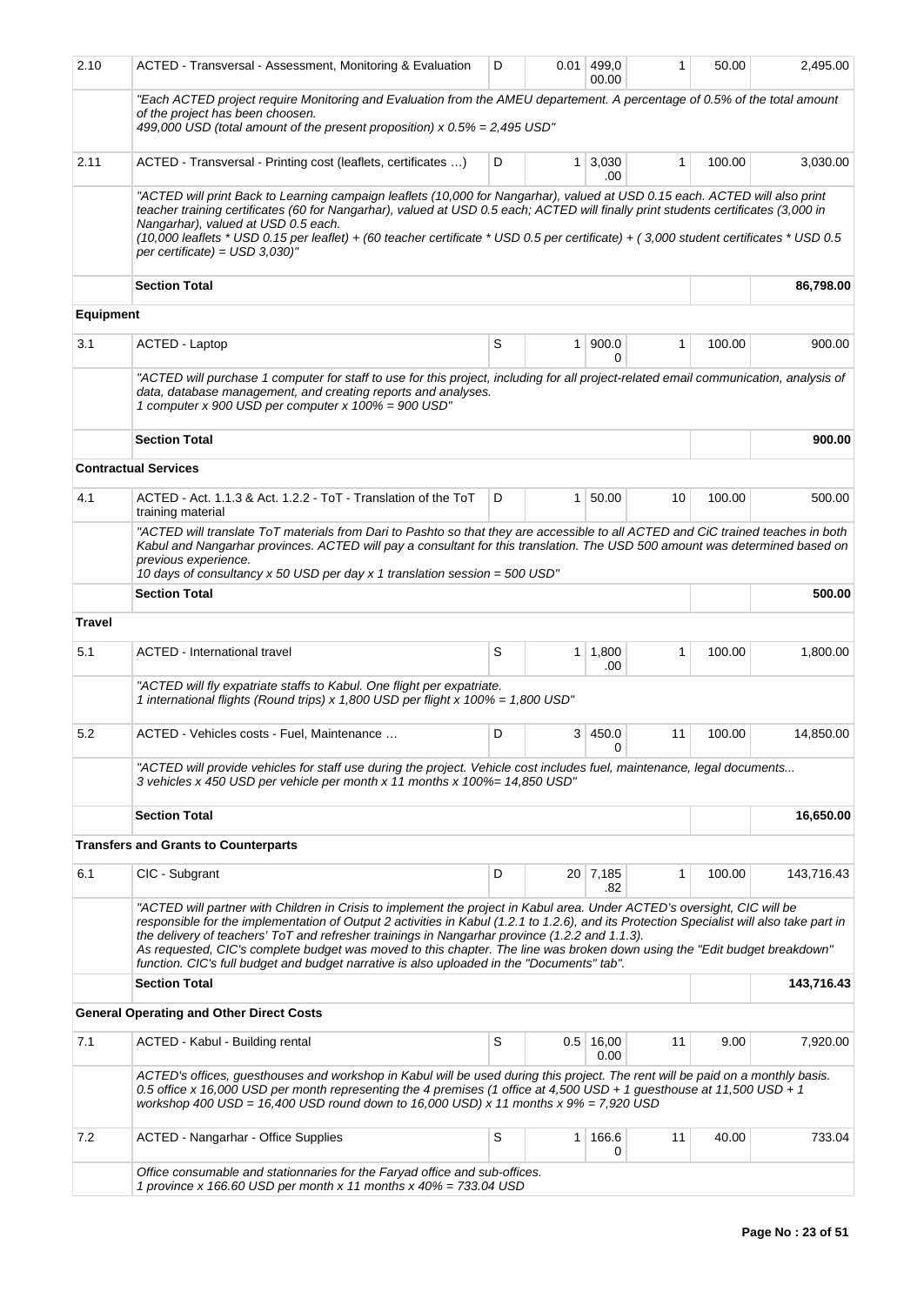| 7.3                                                                                                                                                                                                                                                   | <b>ACTED - Nangarhar - Communication Costs</b>                                                                                                                               | S            | 1            | 250.0<br>0   | 11 | 40.00 | 1,100.00   |  |  |  |
|-------------------------------------------------------------------------------------------------------------------------------------------------------------------------------------------------------------------------------------------------------|------------------------------------------------------------------------------------------------------------------------------------------------------------------------------|--------------|--------------|--------------|----|-------|------------|--|--|--|
|                                                                                                                                                                                                                                                       | ACTED will provide staff from Nangarhar province with internet, a phone, and 3G service for this project.<br>1 province x 250 USD per month x 11 months x $40\% = 1,100$ USD |              |              |              |    |       |            |  |  |  |
| 7.4                                                                                                                                                                                                                                                   | ACTED - Nangarhar - Subsistance Allowance for National Staff S                                                                                                               |              |              | 14 50.00     | 11 | 40.00 | 3,080.00   |  |  |  |
|                                                                                                                                                                                                                                                       | ACTED will provide allowance (50 USD per month) to cover food cost for staff in Nangarhar province.<br>14 persons x 50 USD x 11 months x 40% = 3,080 USD                     |              |              |              |    |       |            |  |  |  |
| 7.5                                                                                                                                                                                                                                                   | ACTED - Nangarhar - Office rental & monthly fees (energy )                                                                                                                   | <sub>S</sub> | $\mathbf{1}$ | 1,400<br>.00 | 11 | 40.00 | 6,160.00   |  |  |  |
| ACTED's offices, guesthouses and sub-offices in Nangarhar province will be use during this project. The rent, energy,<br>maintenance, and utilities will be paid on a monthly basis.<br>1 province x 1,400 USD per month x 11 months x 40%= 6,160 USD |                                                                                                                                                                              |              |              |              |    |       |            |  |  |  |
|                                                                                                                                                                                                                                                       | <b>Section Total</b>                                                                                                                                                         |              |              | 18,993.04    |    |       |            |  |  |  |
| <b>SubTotal</b>                                                                                                                                                                                                                                       |                                                                                                                                                                              |              | 3,403.51     |              |    |       | 446,159.47 |  |  |  |
| Direct                                                                                                                                                                                                                                                |                                                                                                                                                                              |              |              |              |    |       | 394,216.43 |  |  |  |
| Support                                                                                                                                                                                                                                               |                                                                                                                                                                              |              |              |              |    |       | 51,943.04  |  |  |  |
| <b>PSC Cost</b>                                                                                                                                                                                                                                       |                                                                                                                                                                              |              |              |              |    |       |            |  |  |  |
| <b>PSC Cost Percent</b>                                                                                                                                                                                                                               |                                                                                                                                                                              |              |              |              |    |       | 7.00       |  |  |  |
| <b>PSC Amount</b>                                                                                                                                                                                                                                     |                                                                                                                                                                              |              |              |              |    |       | 31,231.16  |  |  |  |
| <b>Total Cost</b>                                                                                                                                                                                                                                     |                                                                                                                                                                              |              | 477,390.63   |              |    |       |            |  |  |  |

**Project Locations**

| <b>Location</b> | <b>Estimated</b><br>percentage<br>of budget<br>for each<br><b>location</b> |            | <b>Estimated number of beneficiaries</b> | for each location       |     | <b>Activity Name</b>                                                                                                                                                                                                                                                                                                                                                                                                                                                                                                                                                                                                                                                                                                                                                                                                                                                                                                                                                                                                                                                                                                                                                                                                                                                                                                                                                                                                                                                                                                                                                                                                                                                                                                                                                                            |
|-----------------|----------------------------------------------------------------------------|------------|------------------------------------------|-------------------------|-----|-------------------------------------------------------------------------------------------------------------------------------------------------------------------------------------------------------------------------------------------------------------------------------------------------------------------------------------------------------------------------------------------------------------------------------------------------------------------------------------------------------------------------------------------------------------------------------------------------------------------------------------------------------------------------------------------------------------------------------------------------------------------------------------------------------------------------------------------------------------------------------------------------------------------------------------------------------------------------------------------------------------------------------------------------------------------------------------------------------------------------------------------------------------------------------------------------------------------------------------------------------------------------------------------------------------------------------------------------------------------------------------------------------------------------------------------------------------------------------------------------------------------------------------------------------------------------------------------------------------------------------------------------------------------------------------------------------------------------------------------------------------------------------------------------|
|                 |                                                                            | <b>Men</b> | Women                                    | <b>Boys Girls Total</b> |     |                                                                                                                                                                                                                                                                                                                                                                                                                                                                                                                                                                                                                                                                                                                                                                                                                                                                                                                                                                                                                                                                                                                                                                                                                                                                                                                                                                                                                                                                                                                                                                                                                                                                                                                                                                                                 |
| Kabul -> Kabul  | 34                                                                         | 12         | 13                                       | 750                     | 750 | 1,525 Activity 1.1.4 : KABUL AND NANGARHAR:<br>ADVOCACY FOR THE CREATION OF<br>PROVINCIAL PLACEMENT STAFF POSITIONS<br>The placement and enrollment of returnee<br>students has been identified as a major issue. In<br>its Guidelines for Enrollment of Returnees, the<br>MoE has stated that returnee students who<br>cannot provide any proof of their level of<br>education within three months of registering in<br>school should travel to Kabul to take a grade<br>equivalency test. This test is meant to assess the<br>level of educational attainment of students,<br>based on which placement into grades 1 to 9 of<br>primary school or in ALPs (for students three or<br>more years older than the required age for any<br>grade) will be recommended. However, given the<br>limited financial means of returnee households<br>and challenges associated with travelling to and<br>from Kabul, including protection vulnerabilities for<br>youth, this procedure is highly unlikely to<br>succeed and large numbers of returnee students<br>may be left out of school.<br>ACTED therefore proposes to advocate for the<br>creation of ministerial placement staff positions<br>within the Nangarhar and Kabul PED. These<br>staff's mandate will be to coordinate with the<br>PED, UNICEF, CBE hub schools, EiE CHF<br>partners and other education I/NGOs across<br>Nangarhar and Kabul provinces to organize<br>grade equivalency tests at the local level,<br>advertise these events as widely as possible<br>among returnee populations, and go from school<br>to school to conduct such tests and facilitate the<br>enrolment of returnee students into their relevant<br>grade.<br>Activity 1.2.1: KABUL AND NANGARHAR:<br>RECRUITMENT OF TEACHERS FOR CBE<br><b>CLASSES</b> |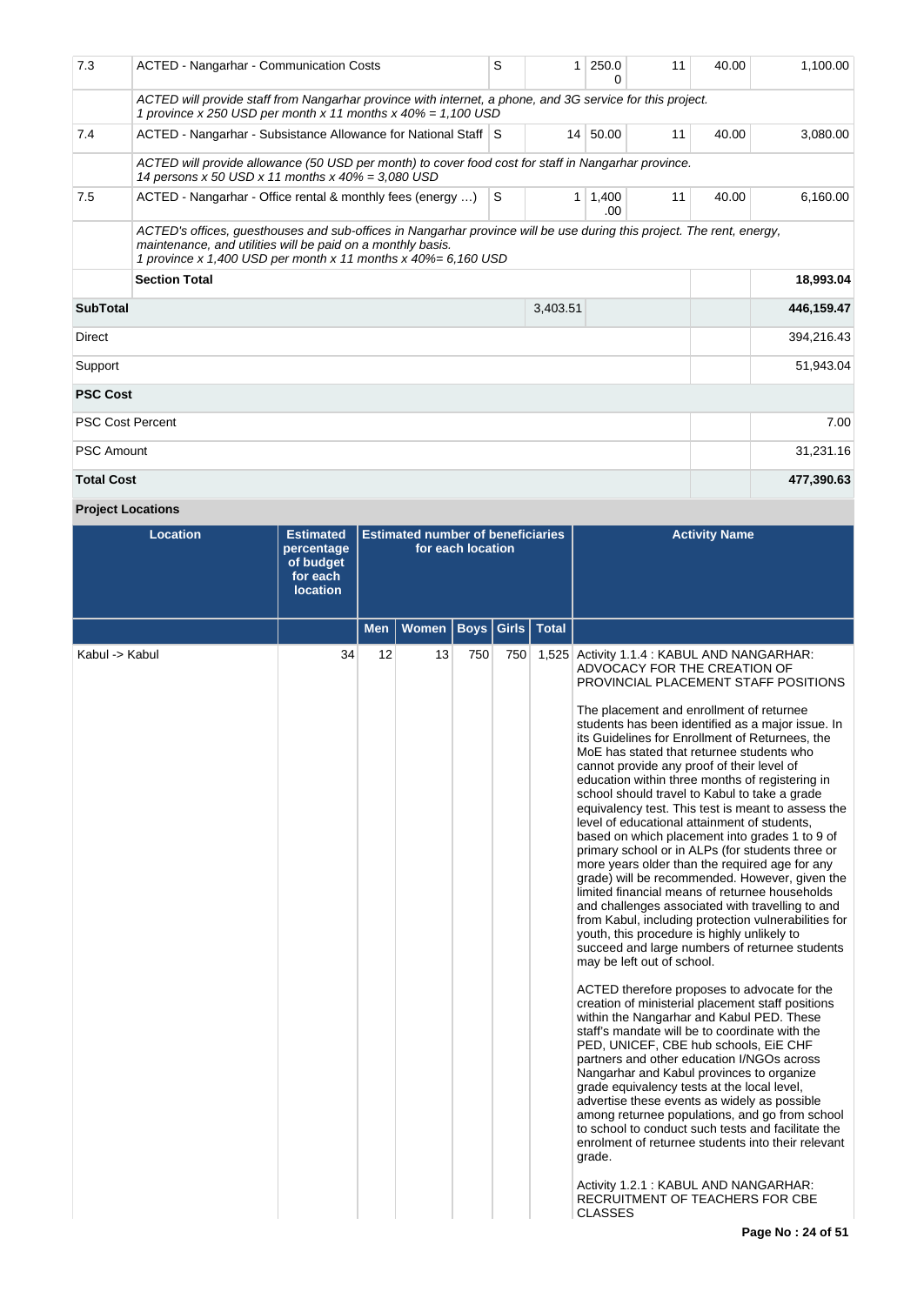ACTED and CIC will recruit one teacher for each CBE classroom to be established (50 teachers in Nangarhar and 25 teachers in Kabul). ACTED and CIC will endeavour to reach a one teacher to 30 students ratio in their respective CBE classes, as per the MoE's CBE guidelines. In total, 75 teachers will be recruited under this output.

The recruitment of returnee teachers was recognized as a priority by the EiE working group. ACTED and CIC will engage the PED and local schools to identify available local male and female teachers, as well as UNHCR and IOM to identify qualified returnee teachers who have settled in target areas. In parallel, ACTED and CIC will advertise teacher positions in target communities through door-to-door community mobilization, advertising a group events, and meetings with local shuras.. Teachers will be selected among candidates who fulfil the MoE's basic requirements. Female teachers will need to prove that they have studied up to Grade 9 (or a minimum of Grade 6), and male teachers will have to demonstrate that they have studied at least up to Grade 12. As much as possible, ACTED and its partner will seek to recruit experienced teachers. Given that female teachers can teach both girls and boys while male teachers usually only teach for boys, ACTED will prioritize female teachers over male teachers, and will endeavour to recruit approximately 50% of female teachers coming from both local and returnee populations. Teachers will receive stipends, in accordance with the EiE working group's current established incentive amount (USD 100 per month).

ACTED and CIC will recruit:

- 50 CBE teachers in ten ISETs of Nangarhar province (including 25 male and 25 female teachers) (ACTED)

- 25 CBE teachers in five KIS (including 12 male and 13 female), Kabul province (CIC)

In total, under output 2, 75 CBE teachers will be recruited, including 37 male and 38 female teachers.

Activity 1.2.2 : KABUL AND NANGARHAR: TRAINING OF TEACHERS FOR CBE CLASSES IN INFORMAL SETTLEMENTS

ACTED and CIC will provide a compulsory fifteen-day Training of Trainers (ToT) for newly recruited teachers prior to the start of classes. This ToT will include ten days of training facilitated by a MoE trainer, and five days of inhouse training provided by CIC's trainer. This training will include sessions such as methods of teaching and creating an inclusive learning environments. This training will be provided jointly with the training of overflow schools teachers under output 1. ACTED and CIC have a long history of delivering such training curricula, and will translate all relevant training materials into Pashto. Given the local displacement context, this ToT will have a strong focus on inclusive education, as well as gender and protection awareness.

Teachers will be trained on how to use CBE text books that will be used as part of the programme. Trained teachers will then have the capacity to also teach ALP curriculum, which mirrors the CBE curriculum with the only difference being teaching hours per day.

In addition, an eight-day refresher training will be organized halfway through the programme for teachers to share experiences and discuss challenges that they regularly or occasionally face and discuss solutions. The first five days of this refresher will be facilitated by a MoE trainer,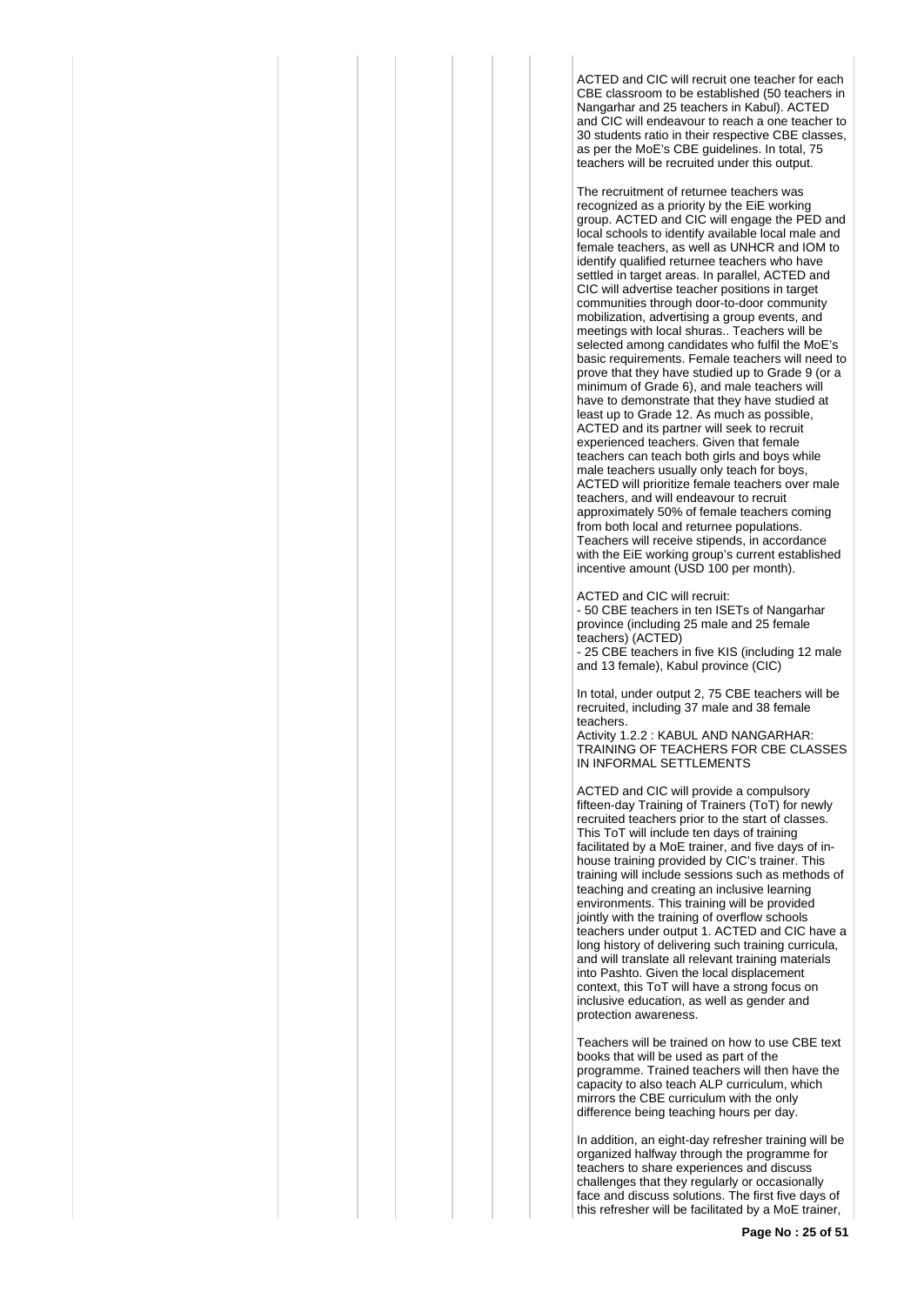and the last three days will be facilitated by CIC's trainer.

All 75 recruited CBE teachers will benefit from these training sessions, in addition to the 10 overflow school teachers trained under output 1. ACTED's AMEU will conduct a pre-and post-test in order to assess the increase in teachers' knowledge. After they have followed the initial ToT and prior to the start of classes, all teachers will receive a teacher kit composed by teacher manuals for CBE curriculum. A total of 75 kits will be delivered to teachers under this output, in addition to the 10 kits that will be delivered under output 1.

This activity will benefit:

- 50 CBE teachers in ten ISETs of Nangarhar province (including 25 male and 25 female teachers) (ACTED)

- 25 CBE teacher in five KIS, Kabul province (including 12 male and 13 female) (CIC)

In total, under output 2, ACTED and CIC will train 75 CBE teachers, including 37 male and 38 female teachers.

Activity 1.2.3 : KABUL AND NANGARHAR: ESTABLISHMENT OF CBE CLASSROOMS IN INFORMAL SETTLEMENTS

ACTED will establish 50 temporary classrooms across ten ISETs in Jalalabad, Rodat and Behsud districts of Nangarhar province (5 classrooms per ISET), and CIC will establish 25 temporary classrooms across five ISETs of Kabul province (5 classroom per ISET). The location of these classrooms will be determined through sustained coordination with the PED, based on the areas of highest need for education in ISETs across target districts, taking into consideration the availability and overcrowding of school infrastructure and the location of returnee caseloads. ACTED and CIC will also closely coordinate with local government, CDCs, host community and ISETs stakeholders to confirm the location of these classrooms. These classrooms will be established in arranged rooms in teachers' homes. Each classroom will accommodate an average of 30 students per class and will be linked to a hub school. In accordance with MoE guidelines, a maximum of five CBEs will be affiliated to each hub school.

For each of these temporary classrooms, ACTED and CIC will provide class kits that will include floor mats, a blackboard, a register with pens and chalk, as well as a first aid kit. ACTED and CIC will provide a class kit for each classroom. 50 classroom kits will be provided in ACTED's CBE classrooms, and 25 will be provided in CIC's CBE classrooms, amounting to a total of 75 classroom kits. Another 10 kits will be provided by ACTED to overflow schools, as part of activity 1.1.1. ACTED and CIC will ensure that these classrooms are located no less than three kilometers away from hub schools and that students do not have to walk long distances to reach the classrooms, thus reducing their exposure to protection risks.

In addition, ACTED and CIC will install separate male and female latrines near these 75 CBE classrooms, and will ensure that class premises are safe and secure for both boys and girls, including students with disabilities. Established classrooms will be properly maintained throughout the project duration. At the end of project, if the need for such CBE provision in target areas has largely decreased or if no funding can be secured for ACTED and CIC to continue implementing their CBE classes, ACTED and CIC will hand over all suitable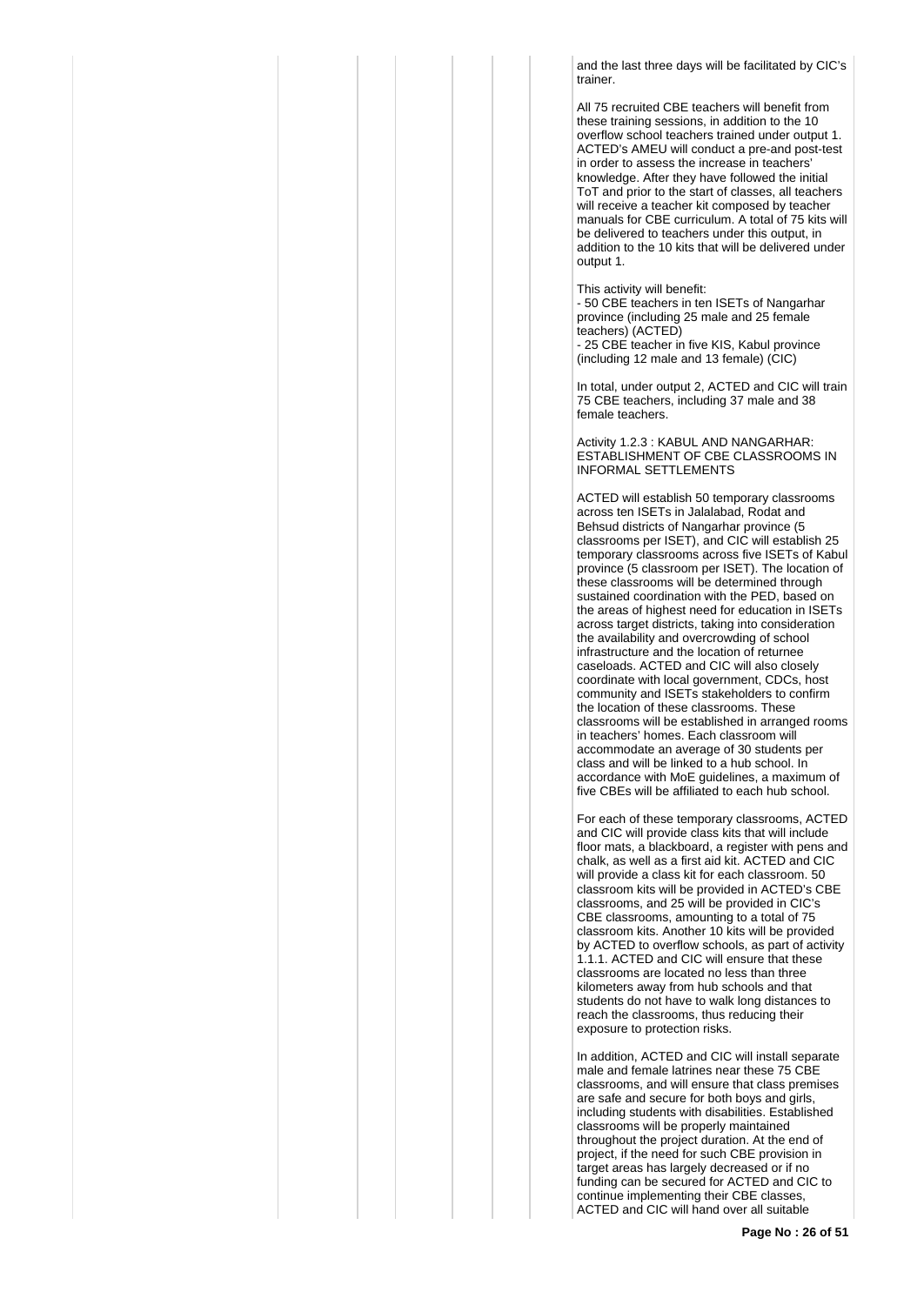equipment to local hub schools and the PED.

ACTED and CIC will establish: - 50 CBE classes in ten ISETs of Nangarhar province (ACTED) - 25 CBE classes in five KIS, Kabul province (CIC)

In total, under output 2, 75 CBE classrooms will be established.

Activity 1.2.4 : KABUL AND NANGARHAR: COMMUNITY MOBILIZATION FOR CBE CLASSES

In parallel with the establishment of temporary classrooms in informal settlements, ACTED and CIC will coordinate with local hub schools to launch community mobilization campaigns across the targeted settlements and in their vicinity. These campaigns will be organized in consultation with local government, returnee and host community stakeholders, and CDCs and will include both public awareness sessions at group events (e.g. after the Friday prayer at mosques), and door-to-door visits. Both ACTED's community mobilizers and recruited teachers will take part in such mobilization activities, that will be implemented over the first two months of the project.

These endeavours will aim to raise the awareness of returnee caseloads on the importance of enrolling their children into school, and will particularly aim to sensitize parents on the benefits and necessity of girls' education. ACTED and CIC will disseminate "Back to Learning" campaign materials, as well as basic information on the project, on the CBE curriculum and on ACTED's Complaints Response Mechanism (CRM) using flyers that will easily be understood by all. Students' enrolment procedure, and the location and schedule of CBE classes and local hub schools will also be clearly explained. Students will be encouraged to enroll either in ACTED's and CIC's CBE classes in settlements or formal schools, depending on their distance from the schools.

Activity 1.2.5 : KABUL AND NANGARHAR: ENROLMENT AND PROVISION OF STUDENT KITS FOR CBE STUDENTS

In coordination with respective hub schools, ACTED and CIC will enroll beneficiary students into their respective CBE classes. Given that these classes will be located in ISETs with high density of returnee households, CBE beneficiaries will mostly be composed by undocumented or registered returnee students, but ACTED and CIC will also enroll IDPs, PIDPs and local students in need of CBE.

Given that CBE certificates can only be delivered to students who have attended 80% of a CBE course, students who enroll into the course up to two months after the start of classes may be eligible to receive a CBE certificate upon completion of the programme. If places are still available in CBE classes after this two-month period, ACTED and CIC will enroll additional students so that they are not left out of school. These students will however not receive a CBE certificate at the end of the course, and will be encouraged to take a grade equivalency test to be able to enroll into primary school.

ACTED and CIC will procure learning materials and provide a student kit to each enrolled student as they enroll and start CBE classes. As per the EiE working group's recommendations, these kits will include MoE-approved CBE learning text books, exercise books, as well as stationery (pencils, sharpeners and rulers). ACTED will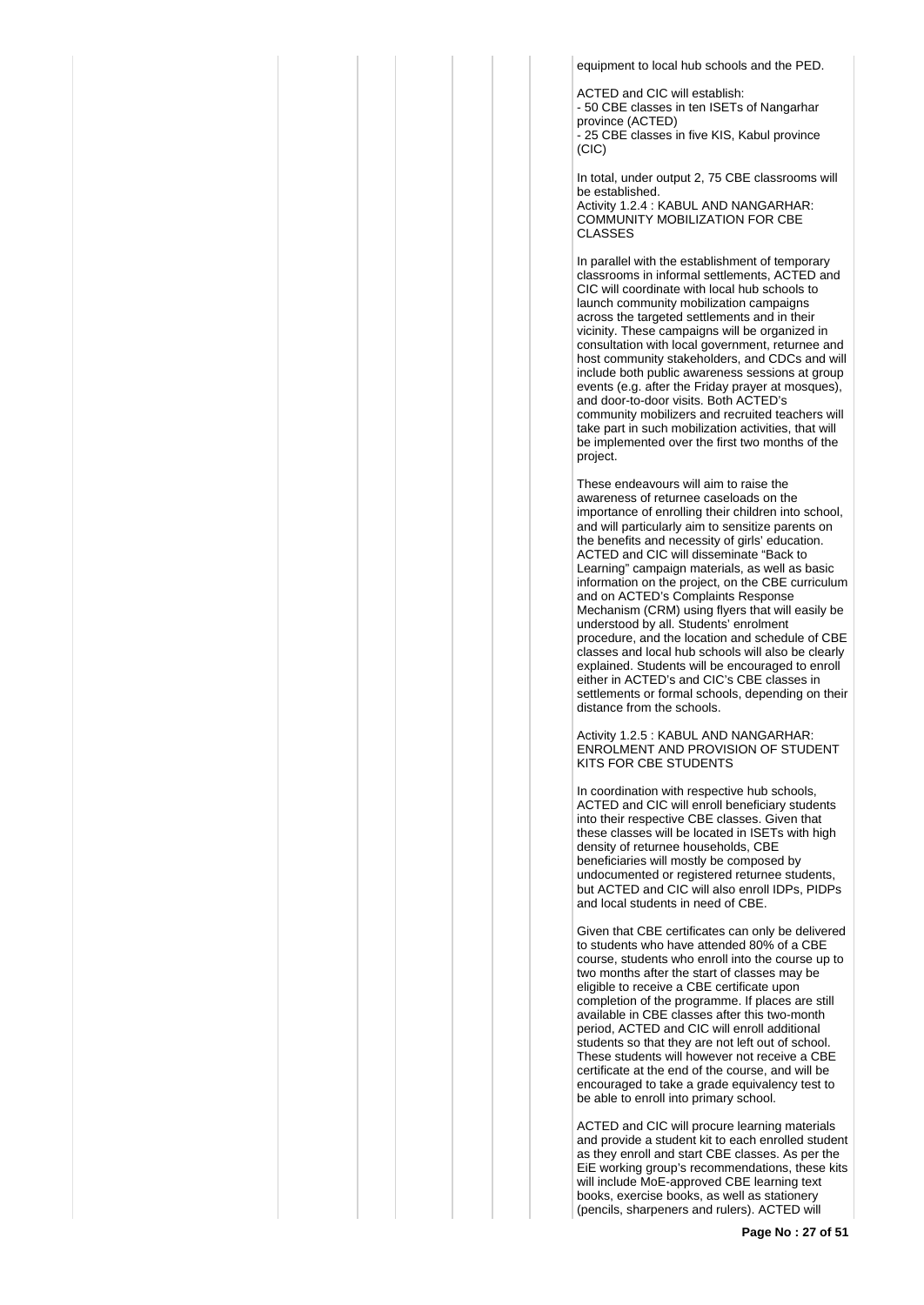|                        |   |   |   |     |     | distribute 3,000 student kits, and CIC will<br>distribute 1,500 student kits. Part of the kit items<br>(i.e. stationery) will then be re-provided to all<br>enrolled students on a regular basis so as to<br>ensure that they have sufficient materials to<br>properly follow classes.                                                                                                                                                                                                                                                                                                                   |
|------------------------|---|---|---|-----|-----|----------------------------------------------------------------------------------------------------------------------------------------------------------------------------------------------------------------------------------------------------------------------------------------------------------------------------------------------------------------------------------------------------------------------------------------------------------------------------------------------------------------------------------------------------------------------------------------------------------|
|                        |   |   |   |     |     | As ACTED and CIC are limited in their capacity<br>to manage all the identified needs via the CHF,<br>the intervention has aimed to equip students<br>individually in the CBE classrooms where<br>classroom equipment contingent is much less<br>than that of overflow classrooms in formal<br>schools.                                                                                                                                                                                                                                                                                                   |
|                        |   |   |   |     |     | Considering a target of 30 students per class,<br>and 2 classes per day (one morning and one<br>afternoon shift), amounting to 60 students per<br>CBE established, and considering 5 CBE<br>classrooms established per ISET, ACTED and<br>CIC will enroll and provide kits to:<br>- 3,000 students in ten ISETs of Nangarhar<br>province (including 1,500 boys and 1,500 girls)<br>(ACTED)<br>- 1,500 students in five KIS (including 750 boys<br>and 750 girls) (CIC)                                                                                                                                   |
|                        |   |   |   |     |     | In total, under output 2, 4,500 students will be<br>enrolled in CBE classes, including 2,250 boys<br>and 2,250 girls.<br>Activity 1.2.6 : KABUL AND NANGARHAR:<br>PROVISION OF CBE CLASSES FOR CBE<br><b>STUDENTS</b>                                                                                                                                                                                                                                                                                                                                                                                    |
|                        |   |   |   |     |     | ACTED will provide CBE classes to 3,000<br>students, including an estimated 1,500 girls (50<br>% of the total target) in ten informal settlements<br>of Nangarhar province, and CIC will provide CBE<br>classes to 1,500 students, including an estimated<br>750 girls (50% of the total target) in five<br>settlements of Kabul province. Classes will be<br>offered in both the morning and the afternoon.<br>ACTED will seek to ensure that girls preferably<br>attend morning classes so as to reduce their<br>exposure to potential protection and GBV threats<br>associated with afternoon travel. |
|                        |   |   |   |     |     | ACTED and CIC will use MoE-approved CBE<br>curriculum. CBE courses will follow the CBE<br>policy for classroom time, duration and length.<br>ACTED will take on a key advocacy role with the<br>MoE, and Kabul and Nangarhar PEDs, to ensure<br>that students receive a valid certificate that they<br>can then use to reenroll into formal schools and<br>continue their learning.                                                                                                                                                                                                                      |
|                        |   |   |   |     |     | The provision of CBE classes will benefit:<br>- 3,000 students in ten ISETs of Nangarhar<br>province (including 1,500 boys and 1,500 girls)<br>(ACTED)<br>- 1,500 students in five KIS (including 750 boys<br>and 750 girls) (CIC)                                                                                                                                                                                                                                                                                                                                                                       |
|                        |   |   |   |     |     | In total, under output 2, the provision of CBE<br>classes will benefit 4,500 students, including<br>2,250 boys and 2,250 girls.                                                                                                                                                                                                                                                                                                                                                                                                                                                                          |
| Nangarhar -> Jalalabad | 8 | 3 | 4 | 230 | 230 | 467 Activity 1.1.1 : NANGARHAR: PROVISION OF<br>EQUIPMENT TO OVERFLOW SCHOOLS<br>Responding to the advertised needs of the target<br>schools vocalized in EiE working group meetings<br>by the PED in Jalalabad, ACTED aims to<br>maximize the capacity of the PED and local<br>schools to manage the influx of students in<br>overflow classes by providing class kits to<br>schools that will receive tents provided by<br>UNICEF.<br>ACTED will procure and provide equipment to                                                                                                                      |
|                        |   |   |   |     |     | two schools, including one girls' school, in each<br>target district (Rodat, Behsud, Jalalabad, Kama<br>and Kuzkuner) of Nangarhar province, that are to<br>receive UNICEF tents for the establishment of<br>temporary classrooms. These ten schools were                                                                                                                                                                                                                                                                                                                                                |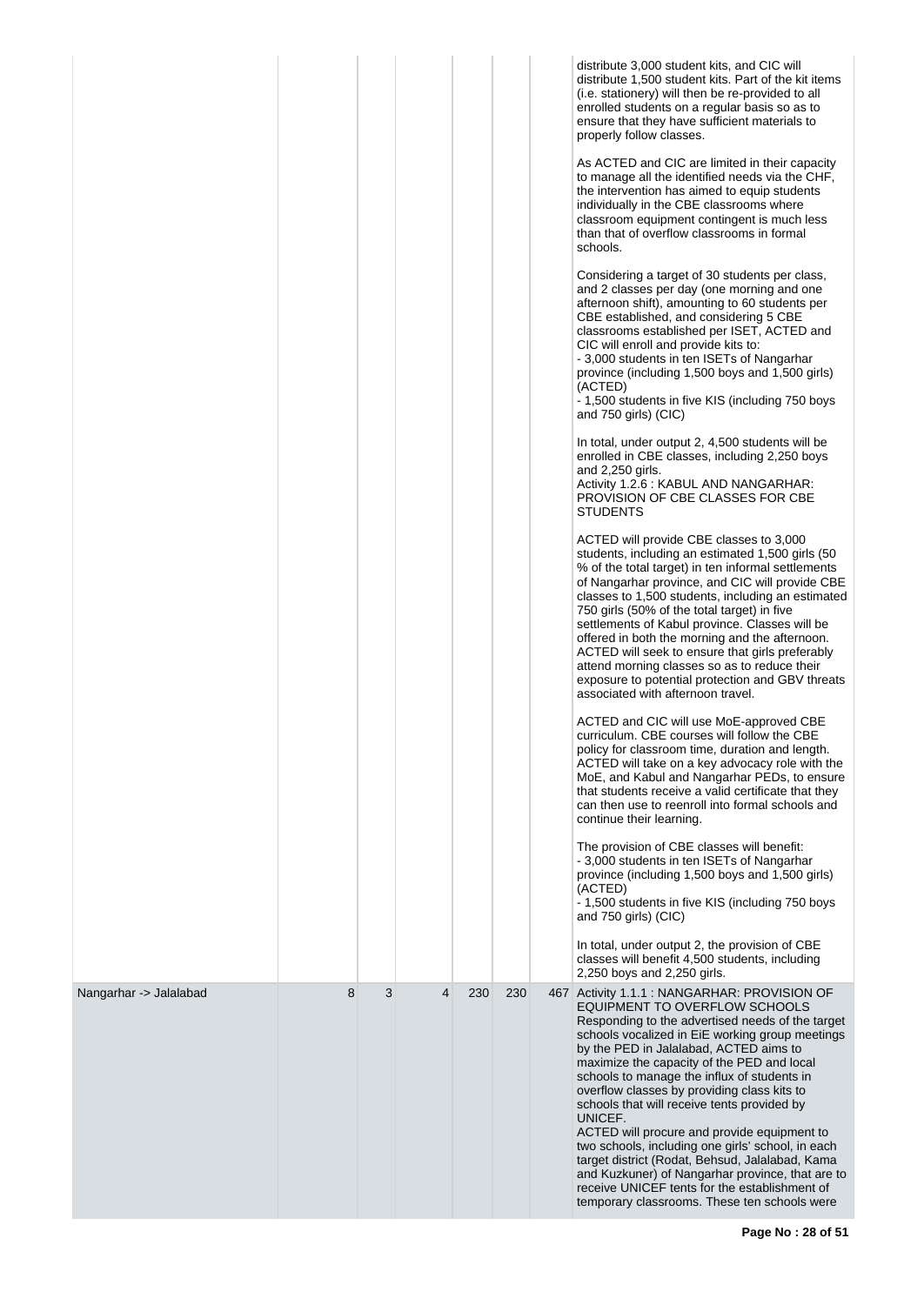identified as in need of material support by the Nangarhar PED, and have already shared their equipment requirements (e.g. floor mats, blackboards). This equipment is needed for overcrowded schools to absorb the influx of returnee students. ACTED will support these schools by providing a classroom kit (such as those procured for temporary CBE classes in activity 1.2.1) for each of these 10 schools. As per the EiE working group's recommendation, these kits will include a blackboard, mats, a register with pens and chalk. Kits will also include a first aid kit. ACTED will handover procured equipment to beneficiary schools. In addition, ACTED will install separate latrines for boys and girls for all ten supported overflow schools in Nangarhar province, as will be done for CBE classrooms under activity 1.2.1.

In total, under output 1, ACTED will support 10 schools, benefitting 800 students (including 400 boys and 400 girls), considering an estimated average of 80 students per beneficiary school. Activity 1.1.2 : NANGARHAR: RECRUITMENT OF TEACHERS FOR OVERFLOW SCHOOLS

ACTED will hire 10 local and returnee teachers to teach in identified overcrowded schools in Kama, Rodat, Jalalabad, Behsud and Kuzkuner (one teacher per school), in addition to the 75 teachers that are to be recruited for ACTED's and CiC's classes set up in ISETs under output 2.

The recruitment of returnee teachers was recognized as a priority by the EiE working group. ACTED will engage the PED and local schools to identify available local male and female teachers, as well as UNHCR and IOM to identify qualified returnee teachers who have settled in target areas. In parallel, ACTED and CIC will advertise teacher positions in target communities through door-to-door community mobilization, advertising a group events, and meetings with local shuras. Teachers will be selected among candidates who fulfil the MoE's basic requirements. Female teachers will need to prove that they have studied up to Grade 9 (or a minimum of Grade 6), and male teachers will have to demonstrate that they have studied at least up to Grade 12. As much as possible, ACTED and its partner will seek to recruit experienced teachers. Given that female teachers can teach both girls and boys while male teachers usually only teach for boys, ACTED will prioritize female teachers over male teachers, and will endeavour to recruit approximately 50% of female teachers coming from both local and returnee populations. Teachers will be paid in accordance with the EiE working group's current established incentive (USD 100 per month).

In total, under output 1, ACTED will recruit 10 teachers, including 5 male and 5 female teachers.

Activity 1.1.3 : NANGARHAR: PROVISION OF TEACHER TRAINING FOR OVERFLOW SCHOOL TEACHERS

ACTED and CIC will provide a compulsory fifteen-day Training of Trainers (ToT) for newly recruited teachers prior to the start of classes. This ToT will include ten days of training facilitated by a MoE trainer, and five days of inhouse training provided by CIC's trainer. This training will include sessions such as methods of teaching and creating an inclusive learning environments, and will target both teachers recruited for overflow schools and teachers recruited to deliver CBE classes in informal settlements (output 2). ACTED and CIC have a

**Page No : 29 of 51**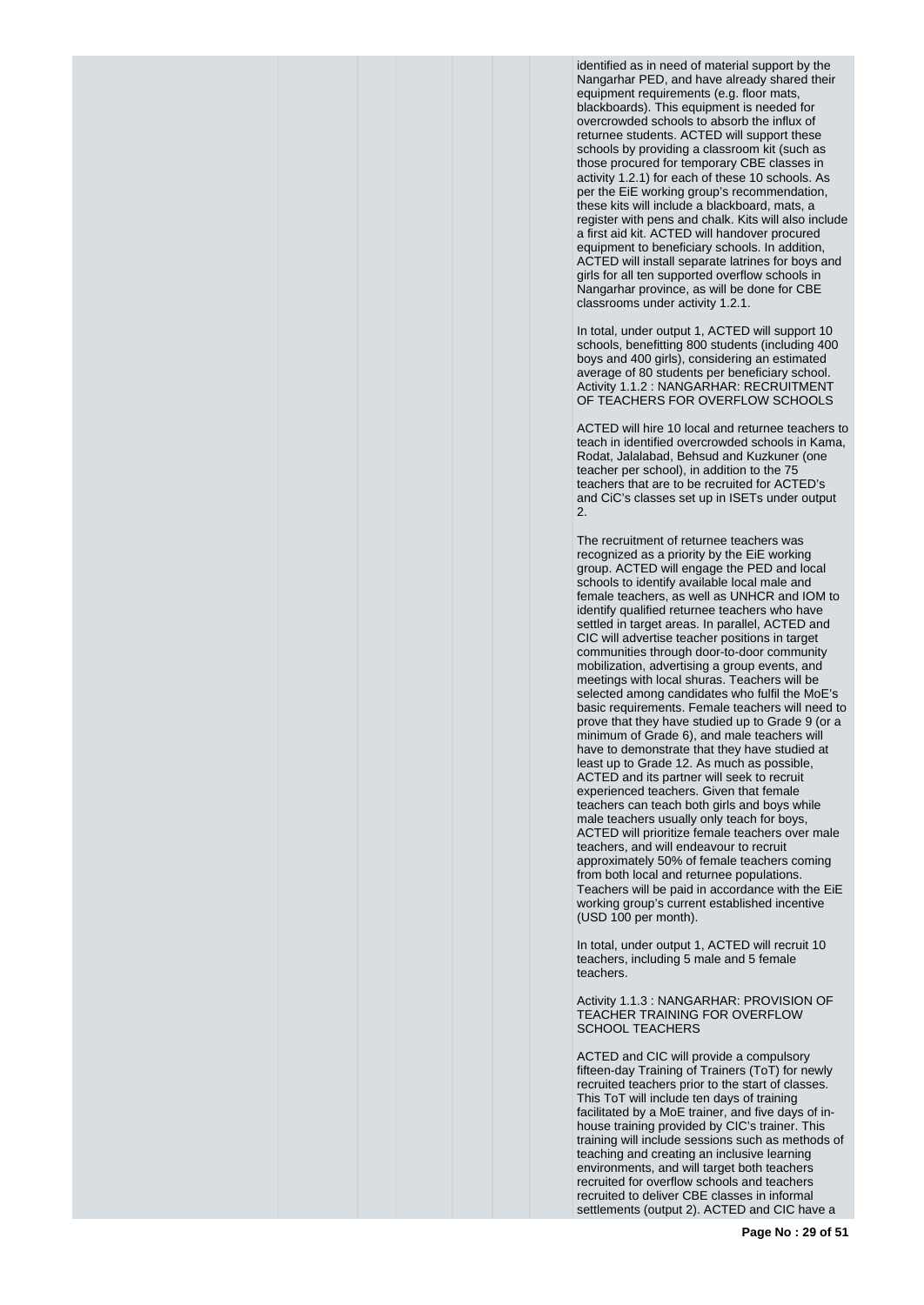long history of delivering such training curricula, and will translate all relevant training materials into Pashto. Given the local displacement context, this ToT will have a strong focus on inclusive education, as well as gender and protection awareness.

Teachers will be trained on how to use CBE text books that will be used as part of the programme. Although only CBE classes will be implemented under this project. Trained teachers will then have the capacity to also teach ALP curriculum, which mirrors the CBE curriculum with the only difference being teaching hours per day.

In addition, an eight-day refresher training will be organized halfway through the programme for teachers to share experiences and discuss challenges that they regularly or occasionally face and discuss solutions. The first five days of this refresher will be facilitated by a MoE trainer, and the last three days will be facilitated by CIC's trainer.

All 10 recruited teachers for overflow schools will benefit from these training sessions, in addition to the 75 teachers for ACTED's and CiC's CBE classes that will be recruited and trained under output 2. ACTED's AMEU will conduct a pre-and post-test in order to assess the increase in teachers' knowledge. After they have followed the initial ToT and prior to the start of classes, all teachers will receive a teacher kit composed by teacher manuals for CBE. 10 kits will be delivered to teachers under this activity, in addition to the 75 kits that will be distributed under output 2 .

In total, under output 1, ACTED will train 10 teachers, including 5 male and 5 female teachers.

Activity 1.1.4 : KABUL AND NANGARHAR: ADVOCACY FOR THE CREATION OF PROVINCIAL PLACEMENT STAFF POSITIONS

The placement and enrollment of returnee students has been identified as a major issue. In its Guidelines for Enrollment of Returnees, the MoE has stated that returnee students who cannot provide any proof of their level of education within three months of registering in school should travel to Kabul to take a grade equivalency test. This test is meant to assess the level of educational attainment of students, based on which placement into grades 1 to 9 of primary school or in ALPs (for students three or more years older than the required age for any grade) will be recommended. However, given the limited financial means of returnee households and challenges associated with travelling to and from Kabul, including protection vulnerabilities for youth, this procedure is highly unlikely to succeed and large numbers of returnee students may be left out of school.

ACTED therefore proposes to advocate for the creation of ministerial placement staff positions within the Nangarhar and Kabul PED. These staff's mandate will be to coordinate with the PED, UNICEF, CBE hub schools, EiE CHF partners and other education I/NGOs across Nangarhar and Kabul provinces to organize grade equivalency tests at the local level, advertise these events as widely as possible among returnee populations, and go from school to school to conduct such tests and facilitate the enrolment of returnee students into their relevant grade.

Activity 1.2.1 : KABUL AND NANGARHAR: RECRUITMENT OF TEACHERS FOR CBE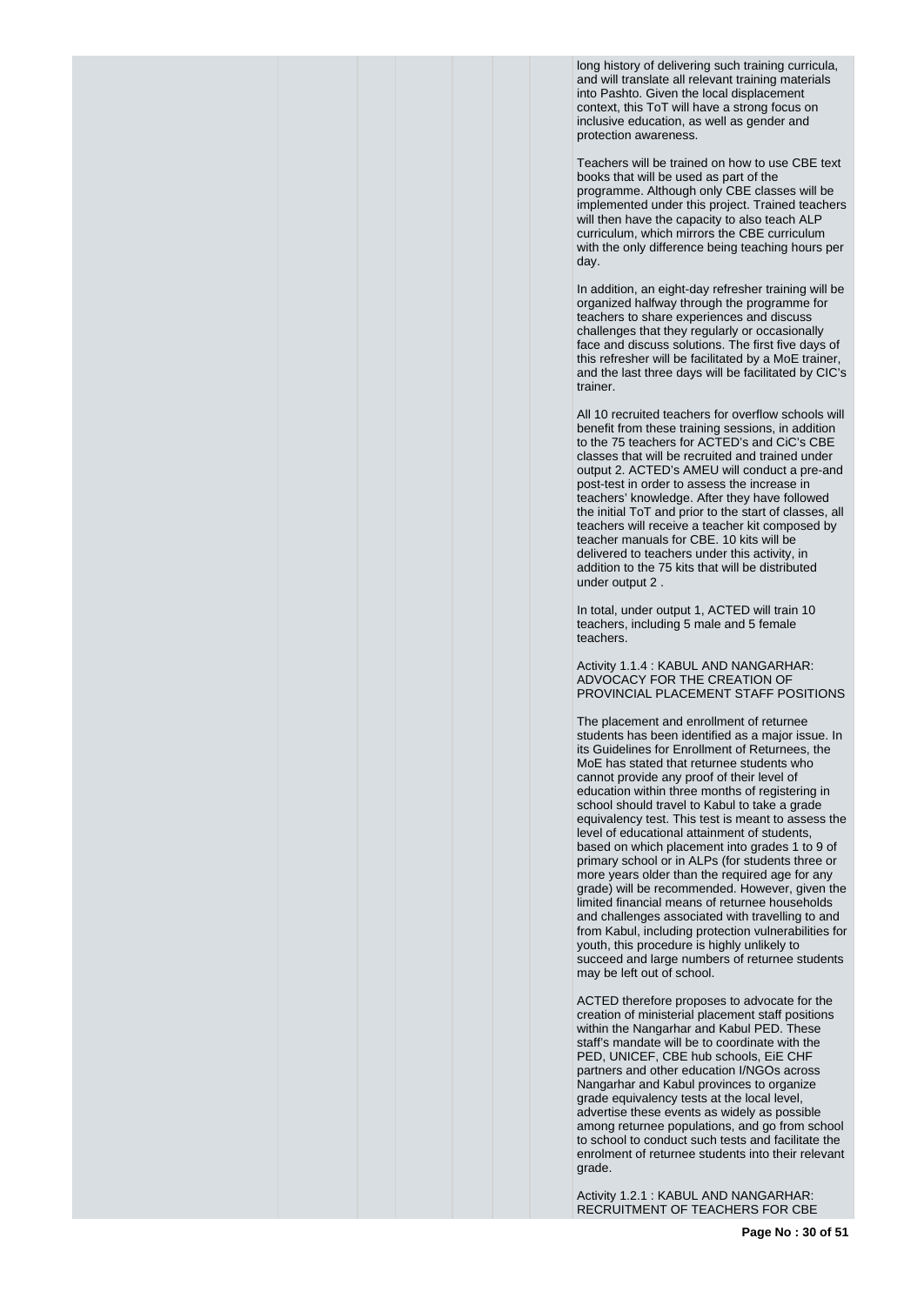# CLASSES

ACTED and CIC will recruit one teacher for each CBE classroom to be established (50 teachers in Nangarhar and 25 teachers in Kabul). ACTED and CIC will endeavour to reach a one teacher to 30 students ratio in their respective CBE classes, as per the MoE's CBE guidelines. In total, 75 teachers will be recruited under this output.

The recruitment of returnee teachers was recognized as a priority by the EiE working group. ACTED and CIC will engage the PED and local schools to identify available local male and female teachers, as well as UNHCR and IOM to identify qualified returnee teachers who have settled in target areas. In parallel, ACTED and CIC will advertise teacher positions in target communities through door-to-door community mobilization, advertising a group events, and meetings with local shuras.. Teachers will be selected among candidates who fulfil the MoE's basic requirements. Female teachers will need to prove that they have studied up to Grade 9 (or a minimum of Grade 6), and male teachers will have to demonstrate that they have studied at least up to Grade 12. As much as possible, ACTED and its partner will seek to recruit experienced teachers. Given that female teachers can teach both girls and boys while male teachers usually only teach for boys, ACTED will prioritize female teachers over male teachers, and will endeavour to recruit approximately 50% of female teachers coming from both local and returnee populations. Teachers will receive stipends, in accordance with the EiE working group's current established incentive amount (USD 100 per month).

ACTED and CIC will recruit:

- 50 CBE teachers in ten ISETs of Nangarhar province (including 25 male and 25 female teachers) (ACTED)

- 25 CBE teachers in five KIS (including 12 male and 13 female), Kabul province (CIC)

In total, under output 2, 75 CBE teachers will be recruited, including 37 male and 38 female teachers.

Activity 1.2.2 : KABUL AND NANGARHAR: TRAINING OF TEACHERS FOR CBE CLASSES IN INFORMAL SETTLEMENTS

ACTED and CIC will provide a compulsory fifteen-day Training of Trainers (ToT) for newly recruited teachers prior to the start of classes. This ToT will include ten days of training facilitated by a MoE trainer, and five days of inhouse training provided by CIC's trainer. This training will include sessions such as methods of teaching and creating an inclusive learning environments. This training will be provided jointly with the training of overflow schools teachers under output 1. ACTED and CIC have a long history of delivering such training curricula, and will translate all relevant training materials into Pashto. Given the local displacement context, this ToT will have a strong focus on inclusive education, as well as gender and protection awareness.

Teachers will be trained on how to use CBE text books that will be used as part of the programme. Trained teachers will then have the capacity to also teach ALP curriculum, which mirrors the CBE curriculum with the only difference being teaching hours per day.

In addition, an eight-day refresher training will be organized halfway through the programme for teachers to share experiences and discuss challenges that they regularly or occasionally face and discuss solutions. The first five days of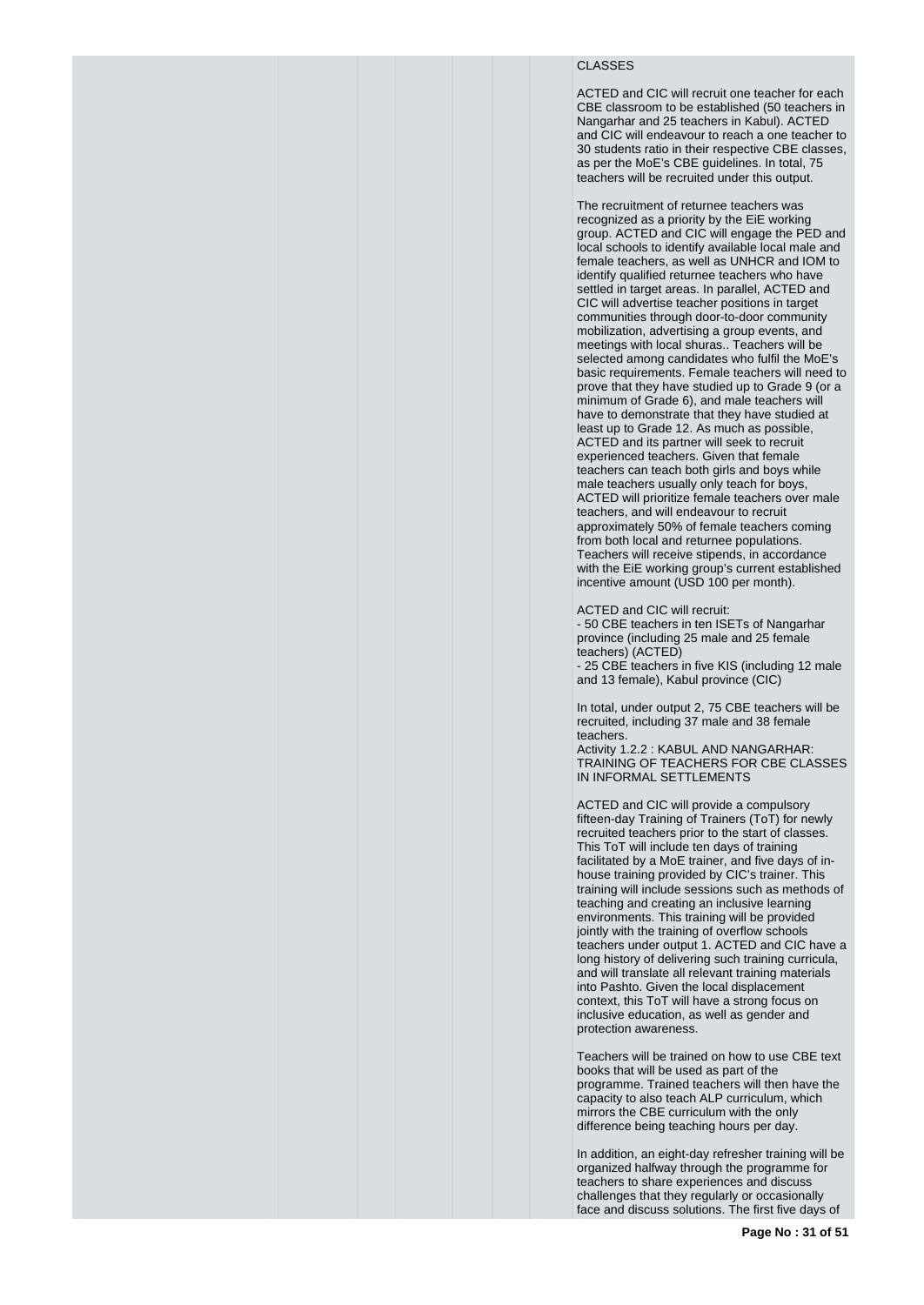this refresher will be facilitated by a MoE trainer, and the last three days will be facilitated by CIC's trainer.

All 75 recruited CBE teachers will benefit from these training sessions, in addition to the 10 overflow school teachers trained under output 1. ACTED's AMEU will conduct a pre-and post-test in order to assess the increase in teachers' knowledge. After they have followed the initial ToT and prior to the start of classes, all teachers will receive a teacher kit composed by teacher manuals for CBE curriculum. A total of 75 kits will be delivered to teachers under this output, in addition to the 10 kits that will be delivered under output 1.

This activity will benefit:

- 50 CBE teachers in ten ISETs of Nangarhar province (including 25 male and 25 female teachers) (ACTED) - 25 CBE teacher in five KIS, Kabul province (including 12 male and 13 female) (CIC)

In total, under output 2, ACTED and CIC will train 75 CBE teachers, including 37 male and 38 female teachers.

Activity 1.2.3 : KABUL AND NANGARHAR: ESTABLISHMENT OF CBE CLASSROOMS IN INFORMAL SETTLEMENTS

ACTED will establish 50 temporary classrooms across ten ISETs in Jalalabad, Rodat and Behsud districts of Nangarhar province (5 classrooms per ISET), and CIC will establish 25 temporary classrooms across five ISETs of Kabul province (5 classroom per ISET). The location of these classrooms will be determined through sustained coordination with the PED, based on the areas of highest need for education in ISETs across target districts, taking into consideration the availability and overcrowding of school infrastructure and the location of returnee caseloads. ACTED and CIC will also closely coordinate with local government, CDCs, host community and ISETs stakeholders to confirm the location of these classrooms. These classrooms will be established in arranged rooms in teachers' homes. Each classroom will accommodate an average of 30 students per class and will be linked to a hub school. In accordance with MoE guidelines, a maximum of five CBEs will be affiliated to each hub school.

For each of these temporary classrooms, ACTED and CIC will provide class kits that will include floor mats, a blackboard, a register with pens and chalk, as well as a first aid kit. ACTED and CIC will provide a class kit for each classroom. 50 classroom kits will be provided in ACTED's CBE classrooms, and 25 will be provided in CIC's CBE classrooms, amounting to a total of 75 classroom kits. Another 10 kits will be provided by ACTED to overflow schools, as part of activity 1.1.1. ACTED and CIC will ensure that these classrooms are located no less than three kilometers away from hub schools and that students do not have to walk long distances to reach the classrooms, thus reducing their exposure to protection risks.

In addition, ACTED and CIC will install separate male and female latrines near these 75 CBE classrooms, and will ensure that class premises are safe and secure for both boys and girls, including students with disabilities. Established classrooms will be properly maintained throughout the project duration. At the end of project, if the need for such CBE provision in target areas has largely decreased or if no funding can be secured for ACTED and CIC to continue implementing their CBE classes,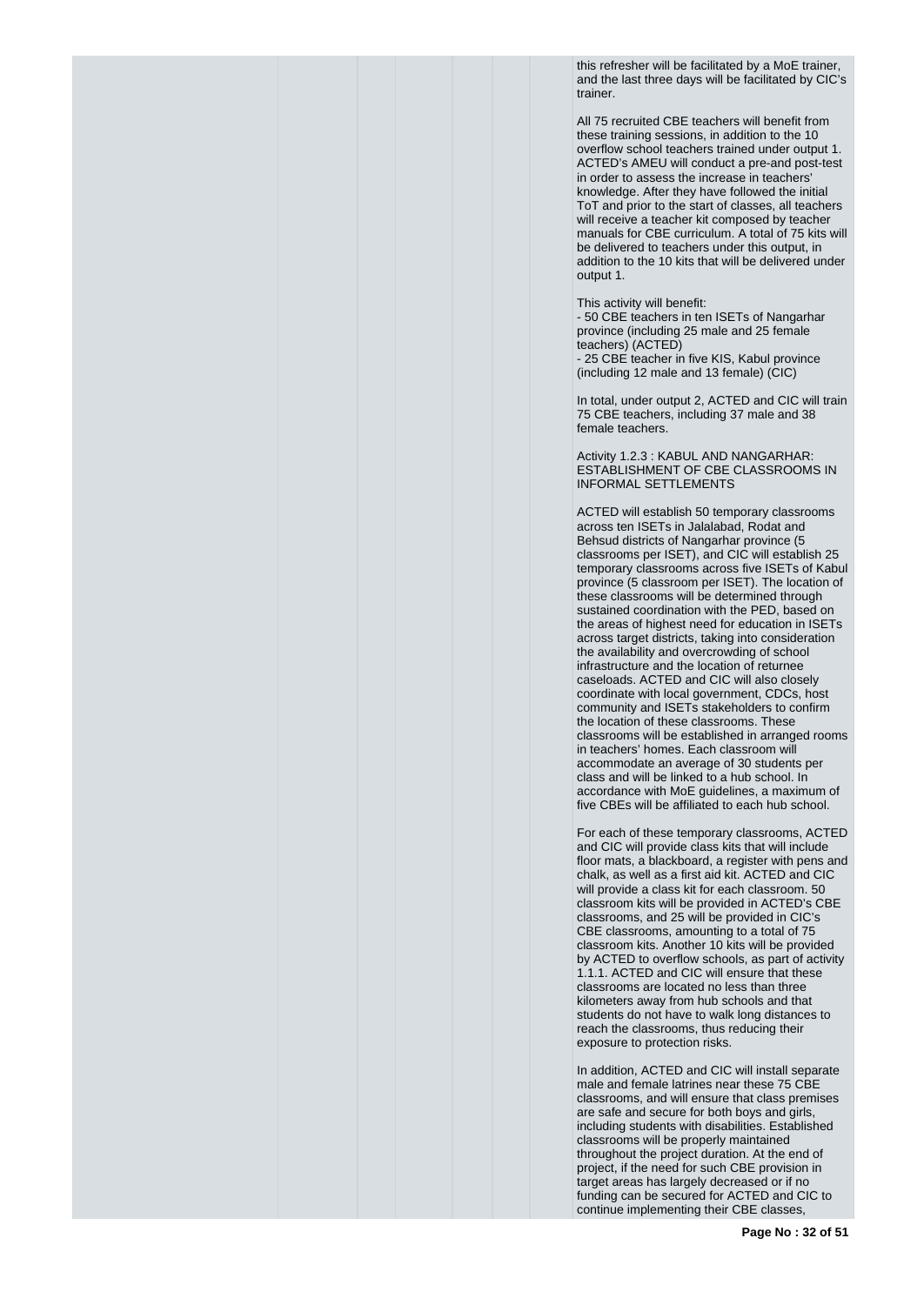ACTED and CIC will hand over all suitable equipment to local hub schools and the PED.

ACTED and CIC will establish: - 50 CBE classes in ten ISETs of Nangarhar province (ACTED) - 25 CBE classes in five KIS, Kabul province  $(C|C)$ 

In total, under output 2, 75 CBE classrooms will be established.

Activity 1.2.4 : KABUL AND NANGARHAR: COMMUNITY MOBILIZATION FOR CBE CLASSES

In parallel with the establishment of temporary classrooms in informal settlements, ACTED and CIC will coordinate with local hub schools to launch community mobilization campaigns across the targeted settlements and in their vicinity. These campaigns will be organized in consultation with local government, returnee and host community stakeholders, and CDCs and will include both public awareness sessions at group events (e.g. after the Friday prayer at mosques), and door-to-door visits. Both ACTED's community mobilizers and recruited teachers will take part in such mobilization activities, that will be implemented over the first two months of the project.

These endeavours will aim to raise the awareness of returnee caseloads on the importance of enrolling their children into school, and will particularly aim to sensitize parents on the benefits and necessity of girls' education. ACTED and CIC will disseminate "Back to Learning" campaign materials, as well as basic information on the project, on the CBE curriculum and on ACTED's Complaints Response Mechanism (CRM) using flyers that will easily be understood by all. Students' enrolment procedure, and the location and schedule of CBE classes and local hub schools will also be clearly explained. Students will be encouraged to enroll either in ACTED's and CIC's CBE classes in settlements or formal schools, depending on their distance from the schools.

Activity 1.2.5 : KABUL AND NANGARHAR: ENROLMENT AND PROVISION OF STUDENT KITS FOR CBE STUDENTS

In coordination with respective hub schools, ACTED and CIC will enroll beneficiary students into their respective CBE classes. Given that these classes will be located in ISETs with high density of returnee households, CBE beneficiaries will mostly be composed by undocumented or registered returnee students, but ACTED and CIC will also enroll IDPs, PIDPs and local students in need of CBE.

Given that CBE certificates can only be delivered to students who have attended 80% of a CBE course, students who enroll into the course up to two months after the start of classes may be eligible to receive a CBE certificate upon completion of the programme. If places are still available in CBE classes after this two-month period, ACTED and CIC will enroll additional students so that they are not left out of school. These students will however not receive a CBE certificate at the end of the course, and will be encouraged to take a grade equivalency test to be able to enroll into primary school.

ACTED and CIC will procure learning materials and provide a student kit to each enrolled student as they enroll and start CBE classes. As per the EiE working group's recommendations, these kits will include MoE-approved CBE learning text books, exercise books, as well as stationery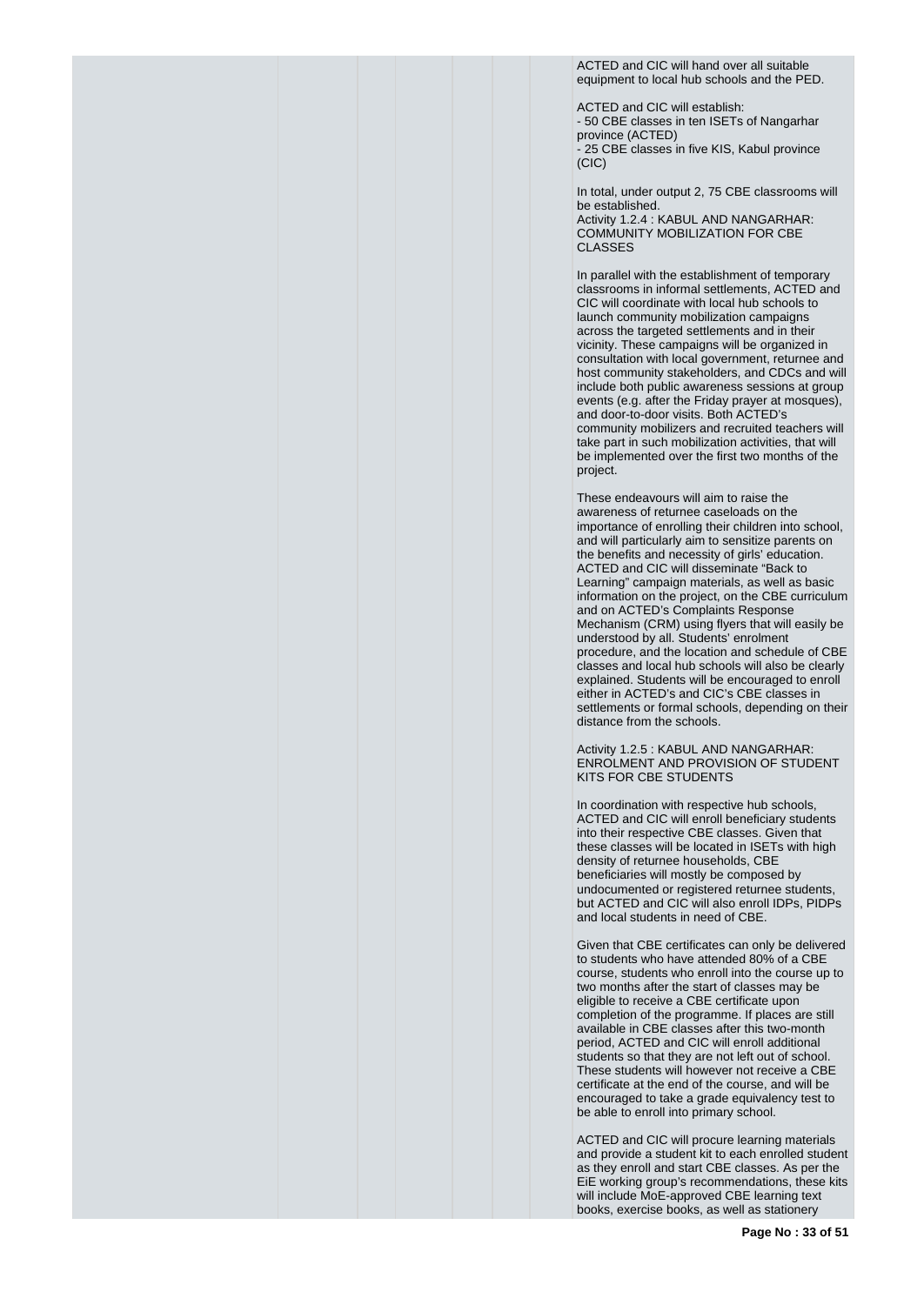| (pencils, sharpeners and rulers). ACTED will         |
|------------------------------------------------------|
| distribute 3,000 student kits, and CIC will          |
| distribute 1,500 student kits. Part of the kit items |
| (i.e. stationery) will then be re-provided to all    |
| enrolled students on a regular basis so as to        |
| ensure that they have sufficient materials to        |
| properly follow classes.                             |

As ACTED and CIC are limited in their capacity to manage all the identified needs via the CHF, the intervention has aimed to equip students individually in the CBE classrooms where classroom equipment contingent is much less than that of overflow classrooms in formal

|                     |    |    |                |       | <b>Individually In the ODE classrooms where</b><br>classroom equipment contingent is much less<br>than that of overflow classrooms in formal<br>schools.<br>Considering a target of 30 students per class,<br>and 2 classes per day (one morning and one<br>afternoon shift), amounting to 60 students per<br>CBE established, and considering 5 CBE<br>classrooms established per ISET, ACTED and<br>CIC will enroll and provide kits to:<br>- 3,000 students in ten ISETs of Nangarhar<br>province (including 1,500 boys and 1,500 girls)<br>(ACTED)<br>- 1,500 students in five KIS (including 750 boys<br>and 750 girls) (CIC)<br>In total, under output 2, 4,500 students will be<br>enrolled in CBE classes, including 2,250 boys<br>and 2,250 girls.<br>Activity 1.2.6 : KABUL AND NANGARHAR:<br>PROVISION OF CBE CLASSES FOR CBE<br><b>STUDENTS</b><br>ACTED will provide CBE classes to 3,000<br>students, including an estimated 1,500 girls (50)<br>% of the total target) in ten informal settlements<br>of Nangarhar province, and CIC will provide CBE<br>classes to 1,500 students, including an estimated<br>750 girls (50% of the total target) in five<br>settlements of Kabul province. Classes will be<br>offered in both the morning and the afternoon.<br>ACTED will seek to ensure that girls preferably<br>attend morning classes so as to reduce their<br>exposure to potential protection and GBV threats<br>associated with afternoon travel.<br>ACTED and CIC will use MoE-approved CBE<br>curriculum. CBE courses will follow the CBE<br>policy for classroom time, duration and length.<br>ACTED will take on a key advocacy role with the<br>MoE, and Kabul and Nangarhar PEDs, to ensure<br>that students receive a valid certificate that they<br>can then use to reenroll into formal schools and<br>continue their learning.<br>The provision of CBE classes will benefit:<br>- 3,000 students in ten ISETs of Nangarhar<br>province (including 1,500 boys and 1,500 girls)<br>(ACTED)<br>- 1,500 students in five KIS (including 750 boys<br>and 750 girls) (CIC)<br>In total, under output 2, the provision of CBE |
|---------------------|----|----|----------------|-------|---------------------------------------------------------------------------------------------------------------------------------------------------------------------------------------------------------------------------------------------------------------------------------------------------------------------------------------------------------------------------------------------------------------------------------------------------------------------------------------------------------------------------------------------------------------------------------------------------------------------------------------------------------------------------------------------------------------------------------------------------------------------------------------------------------------------------------------------------------------------------------------------------------------------------------------------------------------------------------------------------------------------------------------------------------------------------------------------------------------------------------------------------------------------------------------------------------------------------------------------------------------------------------------------------------------------------------------------------------------------------------------------------------------------------------------------------------------------------------------------------------------------------------------------------------------------------------------------------------------------------------------------------------------------------------------------------------------------------------------------------------------------------------------------------------------------------------------------------------------------------------------------------------------------------------------------------------------------------------------------------------------------------------------------------------------------------------------------------------------------------------------------------------|
|                     |    |    |                |       | classes will benefit 4,500 students, including<br>2,250 boys and 2,250 girls.                                                                                                                                                                                                                                                                                                                                                                                                                                                                                                                                                                                                                                                                                                                                                                                                                                                                                                                                                                                                                                                                                                                                                                                                                                                                                                                                                                                                                                                                                                                                                                                                                                                                                                                                                                                                                                                                                                                                                                                                                                                                           |
| Nangarhar -> Behsud | 39 | 19 | 18 1,130 1,130 | 2,297 | Activity 1.1.1 : NANGARHAR: PROVISION OF<br>EQUIPMENT TO OVERFLOW SCHOOLS<br>Responding to the advertised needs of the target<br>schools vocalized in EiE working group meetings<br>by the PED in Jalalabad, ACTED aims to<br>maximize the capacity of the PED and local<br>schools to manage the influx of students in<br>overflow classes by providing class kits to<br>schools that will receive tents provided by<br>UNICEF.<br>ACTED will procure and provide equipment to<br>two schools, including one girls' school, in each<br>target district (Rodat, Behsud, Jalalabad, Kama<br>and Kuzkuner) of Nangarhar province, that are to<br>receive UNICEF tents for the establishment of                                                                                                                                                                                                                                                                                                                                                                                                                                                                                                                                                                                                                                                                                                                                                                                                                                                                                                                                                                                                                                                                                                                                                                                                                                                                                                                                                                                                                                                            |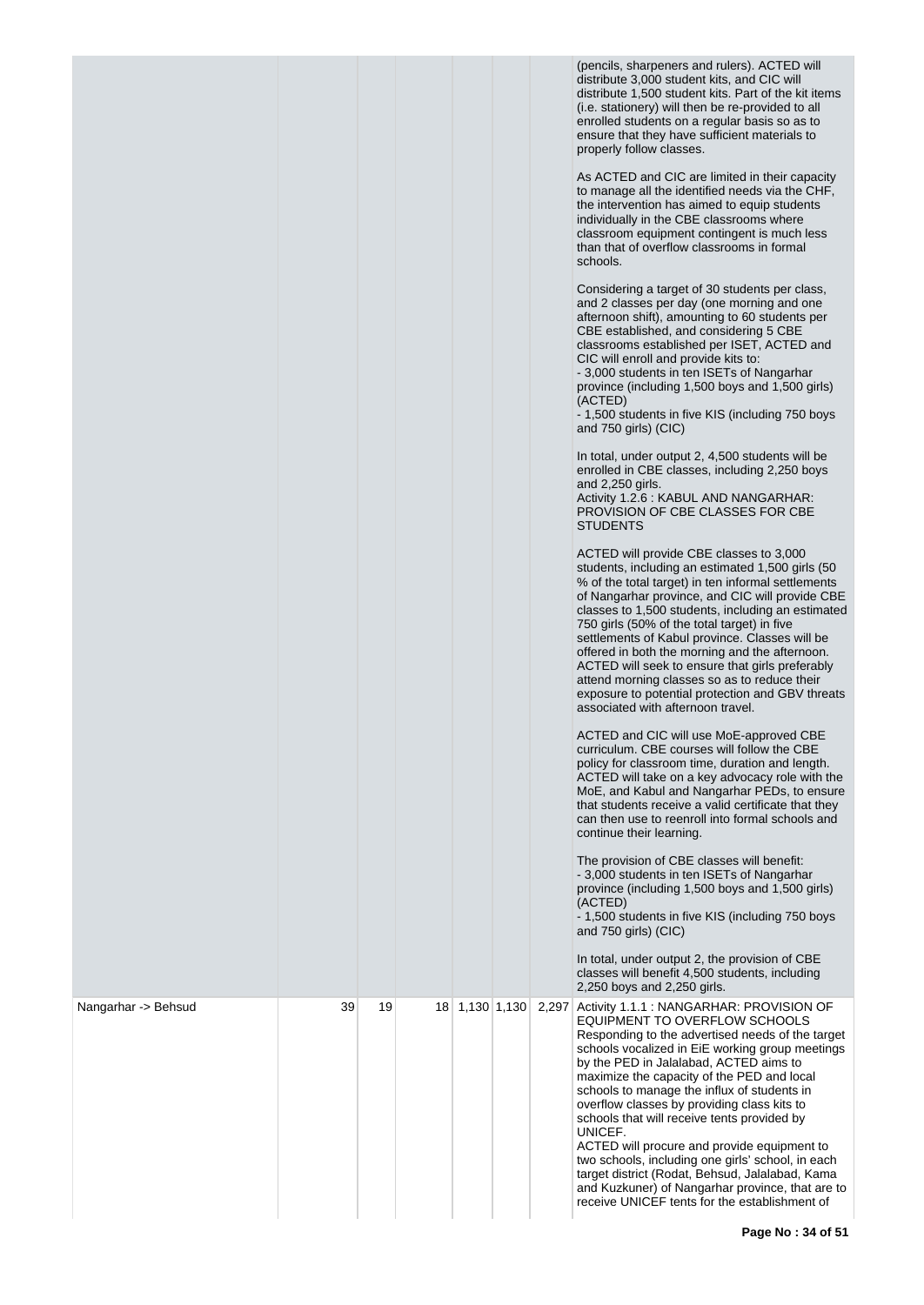temporary classrooms. These ten schools were identified as in need of material support by the Nangarhar PED, and have already shared their equipment requirements (e.g. floor mats, blackboards). This equipment is needed for overcrowded schools to absorb the influx of returnee students. ACTED will support these schools by providing a classroom kit (such as those procured for temporary CBE classes in activity 1.2.1) for each of these 10 schools. As per the EiE working group's recommendation, these kits will include a blackboard, mats, a register with pens and chalk. Kits will also include a first aid kit. ACTED will handover procured equipment to beneficiary schools. In addition, ACTED will install separate latrines for boys and girls for all ten supported overflow schools in Nangarhar province, as will be done for CBE classrooms under activity 1.2.1.

In total, under output 1, ACTED will support 10 schools, benefitting 800 students (including 400 boys and 400 girls), considering an estimated average of 80 students per beneficiary school. Activity 1.1.2 : NANGARHAR: RECRUITMENT OF TEACHERS FOR OVERFLOW SCHOOLS

ACTED will hire 10 local and returnee teachers to teach in identified overcrowded schools in Kama, Rodat, Jalalabad, Behsud and Kuzkuner (one teacher per school), in addition to the 75 teachers that are to be recruited for ACTED's and CiC's classes set up in ISETs under output 2.

The recruitment of returnee teachers was recognized as a priority by the EiE working group. ACTED will engage the PED and local schools to identify available local male and female teachers, as well as UNHCR and IOM to identify qualified returnee teachers who have settled in target areas. In parallel, ACTED and CIC will advertise teacher positions in target communities through door-to-door community mobilization, advertising a group events, and meetings with local shuras. Teachers will be selected among candidates who fulfil the MoE's basic requirements. Female teachers will need to prove that they have studied up to Grade 9 (or a minimum of Grade 6), and male teachers will have to demonstrate that they have studied at least up to Grade 12. As much as possible, ACTED and its partner will seek to recruit experienced teachers. Given that female teachers can teach both girls and boys while male teachers usually only teach for boys, ACTED will prioritize female teachers over male teachers, and will endeavour to recruit approximately 50% of female teachers coming from both local and returnee populations. Teachers will be paid in accordance with the EiE working group's current established incentive (USD 100 per month).

In total, under output 1, ACTED will recruit 10 teachers, including 5 male and 5 female teachers.

Activity 1.1.3 : NANGARHAR: PROVISION OF TEACHER TRAINING FOR OVERFLOW SCHOOL TEACHERS

ACTED and CIC will provide a compulsory fifteen-day Training of Trainers (ToT) for newly recruited teachers prior to the start of classes. This ToT will include ten days of training facilitated by a MoE trainer, and five days of inhouse training provided by CIC's trainer. This training will include sessions such as methods of teaching and creating an inclusive learning environments, and will target both teachers recruited for overflow schools and teachers recruited to deliver CBE classes in informal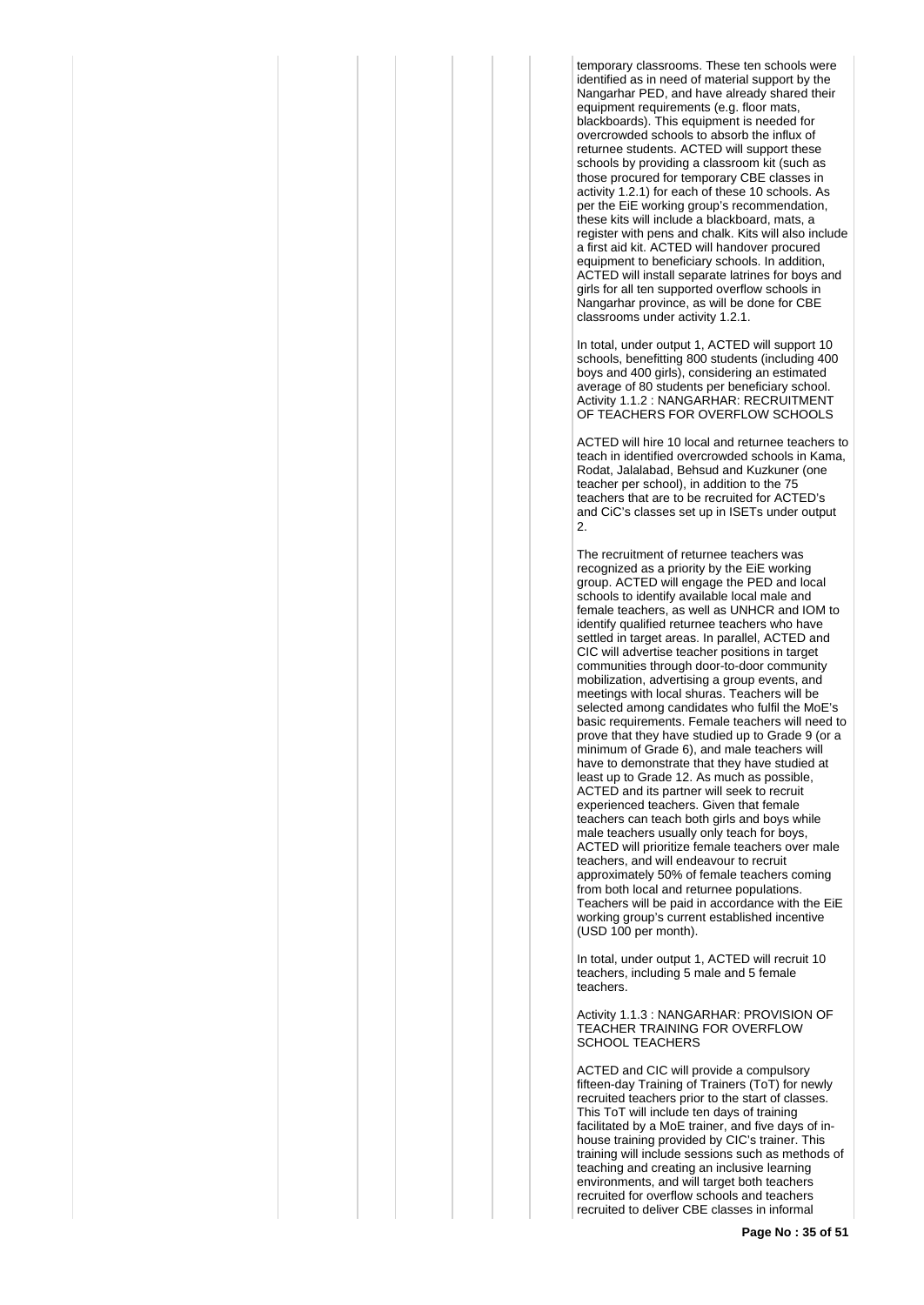settlements (output 2). ACTED and CIC have a long history of delivering such training curricula, and will translate all relevant training materials into Pashto. Given the local displacement context, this ToT will have a strong focus on inclusive education, as well as gender and protection awareness.

Teachers will be trained on how to use CBE text books that will be used as part of the programme. Although only CBE classes will be implemented under this project. Trained teachers will then have the capacity to also teach ALP curriculum, which mirrors the CBE curriculum with the only difference being teaching hours per day.

In addition, an eight-day refresher training will be organized halfway through the programme for teachers to share experiences and discuss challenges that they regularly or occasionally face and discuss solutions. The first five days of this refresher will be facilitated by a MoE trainer, and the last three days will be facilitated by CIC's trainer.

All 10 recruited teachers for overflow schools will benefit from these training sessions, in addition to the 75 teachers for ACTED's and CiC's CBE classes that will be recruited and trained under output 2. ACTED's AMEU will conduct a pre-and post-test in order to assess the increase in teachers' knowledge. After they have followed the initial ToT and prior to the start of classes, all teachers will receive a teacher kit composed by teacher manuals for CBE. 10 kits will be delivered to teachers under this activity, in addition to the 75 kits that will be distributed under output 2 .

In total, under output 1, ACTED will train 10 teachers, including 5 male and 5 female teachers.

Activity 1.1.4 : KABUL AND NANGARHAR: ADVOCACY FOR THE CREATION OF PROVINCIAL PLACEMENT STAFF POSITIONS

The placement and enrollment of returnee students has been identified as a major issue. In its Guidelines for Enrollment of Returnees, the MoE has stated that returnee students who cannot provide any proof of their level of education within three months of registering in school should travel to Kabul to take a grade equivalency test. This test is meant to assess the level of educational attainment of students, based on which placement into grades 1 to 9 of primary school or in ALPs (for students three or more years older than the required age for any grade) will be recommended. However, given the limited financial means of returnee households and challenges associated with travelling to and from Kabul, including protection vulnerabilities for youth, this procedure is highly unlikely to succeed and large numbers of returnee students may be left out of school.

ACTED therefore proposes to advocate for the creation of ministerial placement staff positions within the Nangarhar and Kabul PED. These staff's mandate will be to coordinate with the PED, UNICEF, CBE hub schools, EiE CHF partners and other education I/NGOs across Nangarhar and Kabul provinces to organize grade equivalency tests at the local level, advertise these events as widely as possible among returnee populations, and go from school to school to conduct such tests and facilitate the enrolment of returnee students into their relevant grade.

Activity 1.2.1 : KABUL AND NANGARHAR: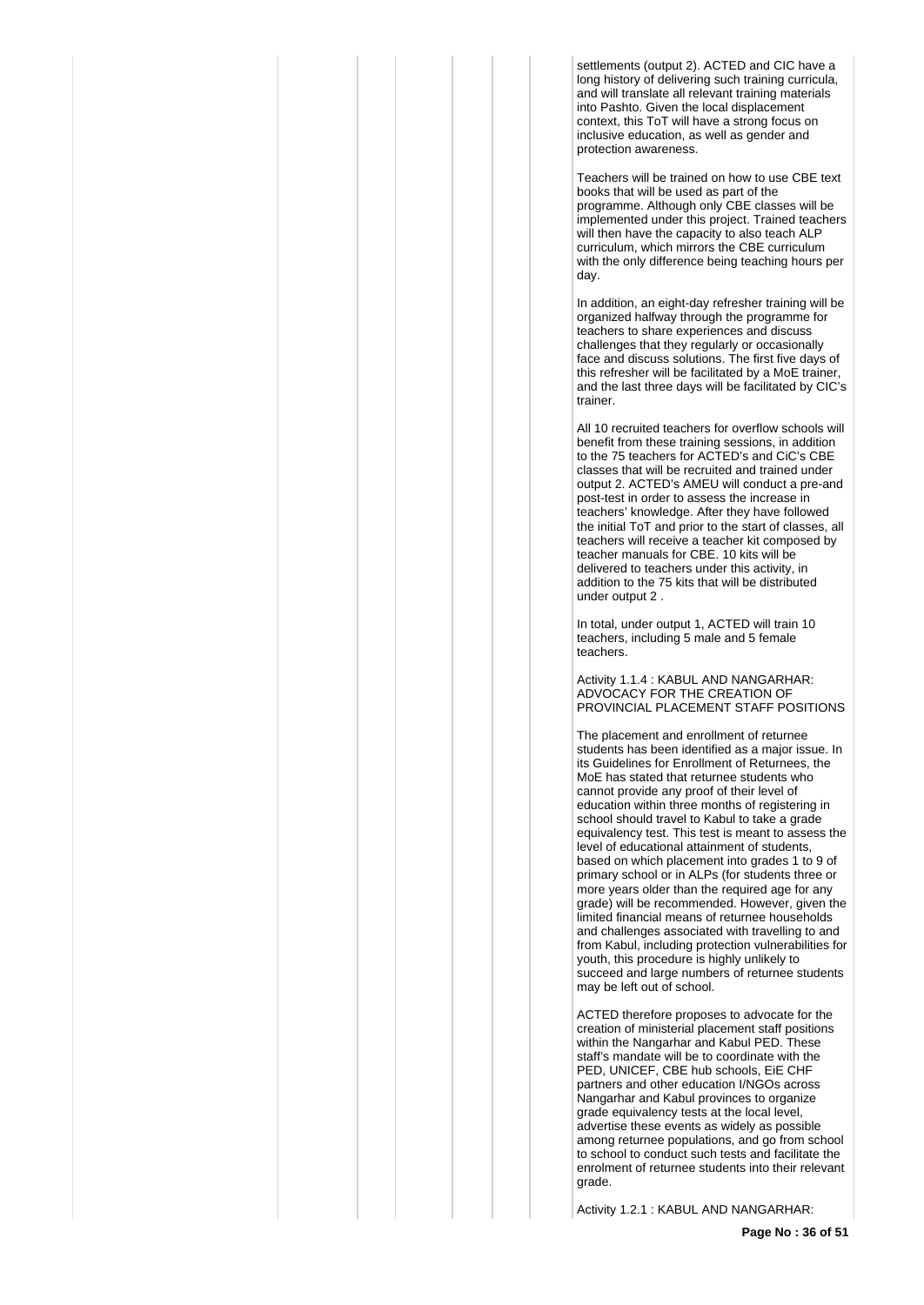#### RECRUITMENT OF TEACHERS FOR CBE CLASSES

ACTED and CIC will recruit one teacher for each CBE classroom to be established (50 teachers in Nangarhar and 25 teachers in Kabul). ACTED and CIC will endeavour to reach a one teacher to 30 students ratio in their respective CBE classes, as per the MoE's CBE guidelines. In total, 75 teachers will be recruited under this output.

The recruitment of returnee teachers was recognized as a priority by the EiE working group. ACTED and CIC will engage the PED and local schools to identify available local male and female teachers, as well as UNHCR and IOM to identify qualified returnee teachers who have settled in target areas. In parallel, ACTED and CIC will advertise teacher positions in target communities through door-to-door community mobilization, advertising a group events, and meetings with local shuras.. Teachers will be selected among candidates who fulfil the MoE's basic requirements. Female teachers will need to prove that they have studied up to Grade 9 (or a minimum of Grade 6), and male teachers will have to demonstrate that they have studied at least up to Grade 12. As much as possible, ACTED and its partner will seek to recruit experienced teachers. Given that female teachers can teach both girls and boys while male teachers usually only teach for boys, ACTED will prioritize female teachers over male teachers, and will endeavour to recruit approximately 50% of female teachers coming from both local and returnee populations. Teachers will receive stipends, in accordance with the EiE working group's current established incentive amount (USD 100 per month).

ACTED and CIC will recruit:

- 50 CBE teachers in ten ISETs of Nangarhar province (including 25 male and 25 female teachers) (ACTED) - 25 CBE teachers in five KIS (including 12 male and 13 female), Kabul province (CIC)

In total, under output 2, 75 CBE teachers will be recruited, including 37 male and 38 female teachers.

Activity 1.2.2 : KABUL AND NANGARHAR: TRAINING OF TEACHERS FOR CBE CLASSES IN INFORMAL SETTLEMENTS

ACTED and CIC will provide a compulsory fifteen-day Training of Trainers (ToT) for newly recruited teachers prior to the start of classes. This ToT will include ten days of training facilitated by a MoE trainer, and five days of inhouse training provided by CIC's trainer. This training will include sessions such as methods of teaching and creating an inclusive learning environments. This training will be provided jointly with the training of overflow schools teachers under output 1. ACTED and CIC have a long history of delivering such training curricula, and will translate all relevant training materials into Pashto. Given the local displacement context, this ToT will have a strong focus on inclusive education, as well as gender and protection awareness.

Teachers will be trained on how to use CBE text books that will be used as part of the programme. Trained teachers will then have the capacity to also teach ALP curriculum, which mirrors the CBE curriculum with the only difference being teaching hours per day.

In addition, an eight-day refresher training will be organized halfway through the programme for teachers to share experiences and discuss challenges that they regularly or occasionally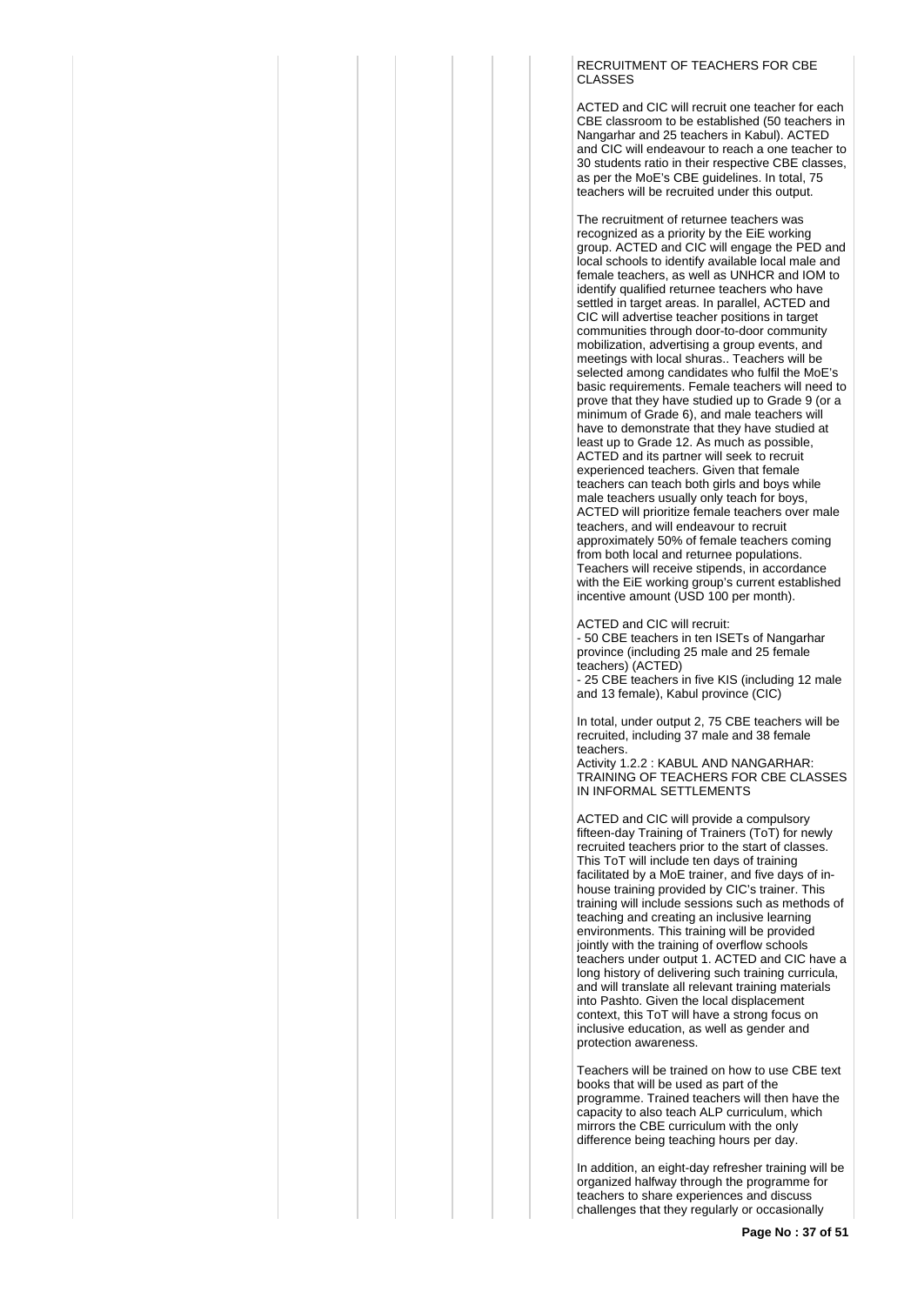face and discuss solutions. The first five days of this refresher will be facilitated by a MoE trainer, and the last three days will be facilitated by CIC's trainer.

All 75 recruited CBE teachers will benefit from these training sessions, in addition to the 10 overflow school teachers trained under output 1. ACTED's AMEU will conduct a pre-and post-test in order to assess the increase in teachers' knowledge. After they have followed the initial ToT and prior to the start of classes, all teachers will receive a teacher kit composed by teacher manuals for CBE curriculum. A total of 75 kits will be delivered to teachers under this output, in addition to the 10 kits that will be delivered under output 1.

This activity will benefit:

- 50 CBE teachers in ten ISETs of Nangarhar province (including 25 male and 25 female teachers) (ACTED)

- 25 CBE teacher in five KIS, Kabul province (including 12 male and 13 female) (CIC)

In total, under output 2, ACTED and CIC will train 75 CBE teachers, including 37 male and 38 female teachers.

Activity 1.2.3 : KABUL AND NANGARHAR: ESTABLISHMENT OF CBE CLASSROOMS IN INFORMAL SETTLEMENTS

ACTED will establish 50 temporary classrooms across ten ISETs in Jalalabad, Rodat and Behsud districts of Nangarhar province (5 classrooms per ISET), and CIC will establish 25 temporary classrooms across five ISETs of Kabul province (5 classroom per ISET). The location of these classrooms will be determined through sustained coordination with the PED, based on the areas of highest need for education in ISETs across target districts, taking into consideration the availability and overcrowding of school infrastructure and the location of returnee caseloads. ACTED and CIC will also closely coordinate with local government, CDCs, host community and ISETs stakeholders to confirm the location of these classrooms. These classrooms will be established in arranged rooms in teachers' homes. Each classroom will accommodate an average of 30 students per class and will be linked to a hub school. In accordance with MoE guidelines, a maximum of five CBEs will be affiliated to each hub school.

For each of these temporary classrooms, ACTED and CIC will provide class kits that will include floor mats, a blackboard, a register with pens and chalk, as well as a first aid kit. ACTED and CIC will provide a class kit for each classroom. 50 classroom kits will be provided in ACTED's CBE classrooms, and 25 will be provided in CIC's CBE classrooms, amounting to a total of 75 classroom kits. Another 10 kits will be provided by ACTED to overflow schools, as part of activity 1.1.1. ACTED and CIC will ensure that these classrooms are located no less than three kilometers away from hub schools and that students do not have to walk long distances to reach the classrooms, thus reducing their exposure to protection risks.

In addition, ACTED and CIC will install separate male and female latrines near these 75 CBE classrooms, and will ensure that class premises are safe and secure for both boys and girls, including students with disabilities. Established classrooms will be properly maintained throughout the project duration. At the end of project, if the need for such CBE provision in target areas has largely decreased or if no funding can be secured for ACTED and CIC to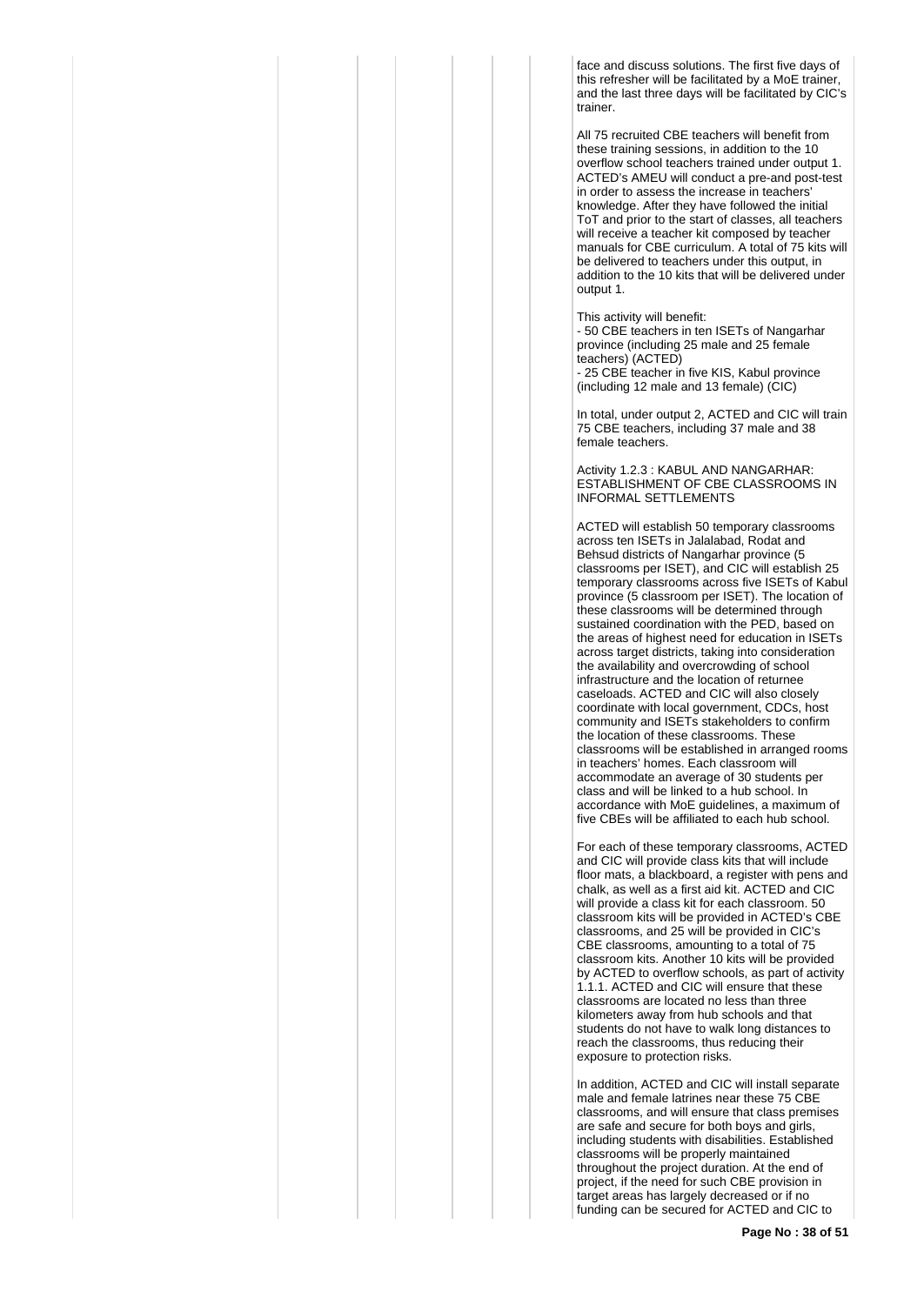continue implementing their CBE classes, ACTED and CIC will hand over all suitable equipment to local hub schools and the PED.

ACTED and CIC will establish: - 50 CBE classes in ten ISETs of Nangarhar province (ACTED) - 25 CBE classes in five KIS, Kabul province  $(C<sub>1</sub>C)$ 

In total, under output 2, 75 CBE classrooms will be established. Activity 1.2.4 : KABUL AND NANGARHAR: COMMUNITY MOBILIZATION FOR CBE CLASSES

In parallel with the establishment of temporary classrooms in informal settlements, ACTED and CIC will coordinate with local hub schools to launch community mobilization campaigns across the targeted settlements and in their vicinity. These campaigns will be organized in consultation with local government, returnee and host community stakeholders, and CDCs and will include both public awareness sessions at group events (e.g. after the Friday prayer at mosques), and door-to-door visits. Both ACTED's community mobilizers and recruited teachers will take part in such mobilization activities, that will be implemented over the first two months of the project.

These endeavours will aim to raise the awareness of returnee caseloads on the importance of enrolling their children into school, and will particularly aim to sensitize parents on the benefits and necessity of girls' education. ACTED and CIC will disseminate "Back to Learning" campaign materials, as well as basic information on the project, on the CBE curriculum and on ACTED's Complaints Response Mechanism (CRM) using flyers that will easily be understood by all. Students' enrolment procedure, and the location and schedule of CBE classes and local hub schools will also be clearly explained. Students will be encouraged to enroll either in ACTED's and CIC's CBE classes in settlements or formal schools, depending on their distance from the schools.

Activity 1.2.5 : KABUL AND NANGARHAR: ENROLMENT AND PROVISION OF STUDENT KITS FOR CBE STUDENTS

In coordination with respective hub schools, ACTED and CIC will enroll beneficiary students into their respective CBE classes. Given that these classes will be located in ISETs with high density of returnee households, CBE beneficiaries will mostly be composed by undocumented or registered returnee students, but ACTED and CIC will also enroll IDPs, PIDPs and local students in need of CBE.

Given that CBE certificates can only be delivered to students who have attended 80% of a CBE course, students who enroll into the course up to two months after the start of classes may be eligible to receive a CBE certificate upon completion of the programme. If places are still available in CBE classes after this two-month period, ACTED and CIC will enroll additional students so that they are not left out of school. These students will however not receive a CBE certificate at the end of the course, and will be encouraged to take a grade equivalency test to be able to enroll into primary school.

ACTED and CIC will procure learning materials and provide a student kit to each enrolled student as they enroll and start CBE classes. As per the EiE working group's recommendations, these kits will include MoE-approved CBE learning text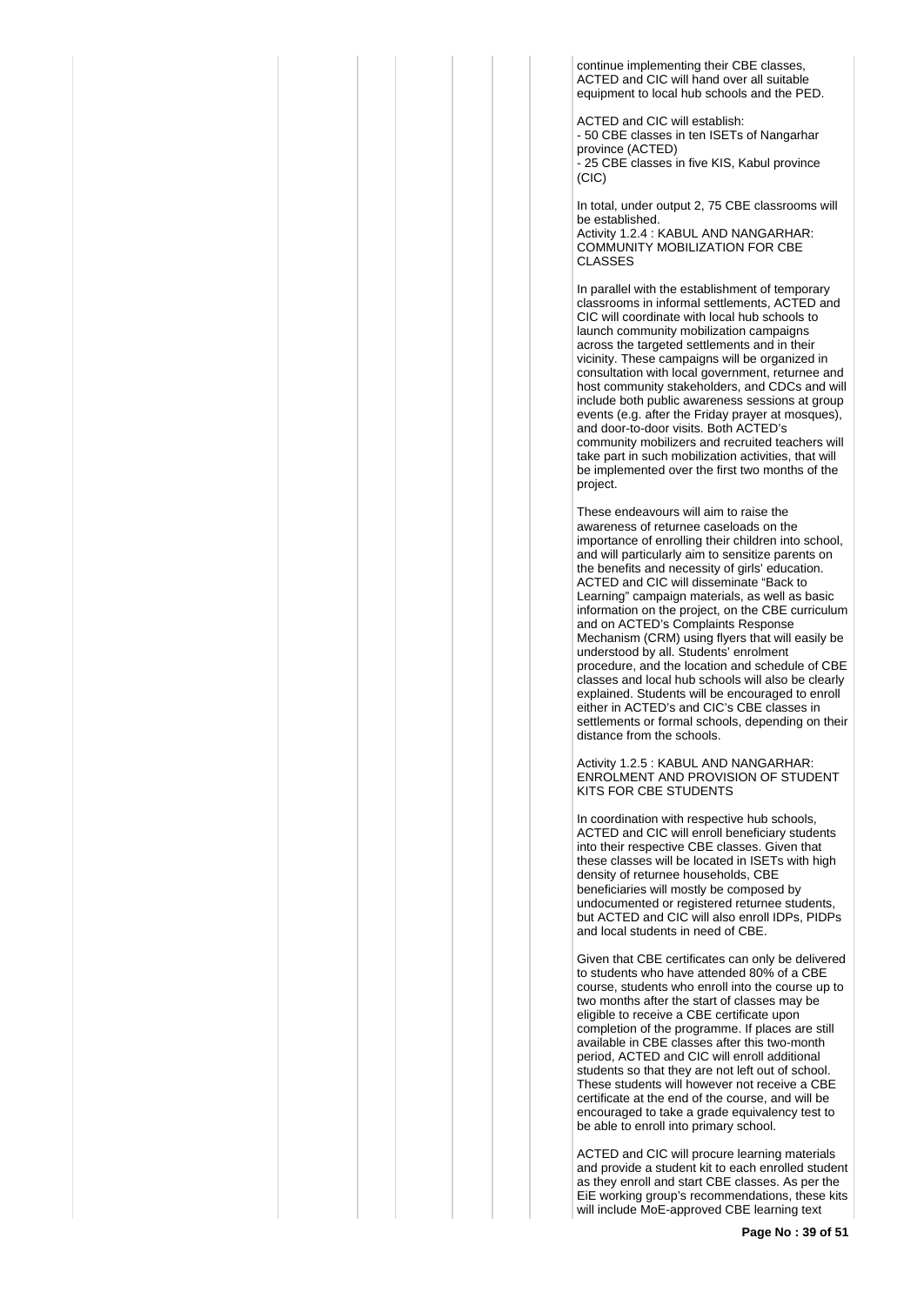|                    |    |   |   |     |     | books, exercise books, as well as stationery<br>(pencils, sharpeners and rulers). ACTED will<br>distribute 3,000 student kits, and CIC will<br>distribute 1,500 student kits. Part of the kit items<br>(i.e. stationery) will then be re-provided to all<br>enrolled students on a regular basis so as to<br>ensure that they have sufficient materials to<br>properly follow classes.<br>As ACTED and CIC are limited in their capacity<br>to manage all the identified needs via the CHF,<br>the intervention has aimed to equip students<br>individually in the CBE classrooms where<br>classroom equipment contingent is much less<br>than that of overflow classrooms in formal<br>schools.<br>Considering a target of 30 students per class,<br>and 2 classes per day (one morning and one<br>afternoon shift), amounting to 60 students per<br>CBE established, and considering 5 CBE<br>classrooms established per ISET, ACTED and<br>CIC will enroll and provide kits to:<br>- 3,000 students in ten ISETs of Nangarhar<br>province (including 1,500 boys and 1,500 girls)<br>(ACTED)<br>- 1,500 students in five KIS (including 750 boys<br>and 750 girls) (CIC)<br>In total, under output 2, 4,500 students will be<br>enrolled in CBE classes, including 2,250 boys<br>and 2,250 girls.<br>Activity 1.2.6 : KABUL AND NANGARHAR:<br>PROVISION OF CBE CLASSES FOR CBE<br><b>STUDENTS</b><br>ACTED will provide CBE classes to 3,000<br>students, including an estimated 1,500 girls (50<br>% of the total target) in ten informal settlements<br>of Nangarhar province, and CIC will provide CBE<br>classes to 1,500 students, including an estimated<br>750 girls (50% of the total target) in five<br>settlements of Kabul province. Classes will be<br>offered in both the morning and the afternoon.<br>ACTED will seek to ensure that girls preferably<br>attend morning classes so as to reduce their<br>exposure to potential protection and GBV threats<br>associated with afternoon travel.<br>ACTED and CIC will use MoE-approved CBE<br>curriculum. CBE courses will follow the CBE<br>policy for classroom time, duration and length.<br>ACTED will take on a key advocacy role with the<br>MoE, and Kabul and Nangarhar PEDs, to ensure<br>that students receive a valid certificate that they<br>can then use to reenroll into formal schools and<br>continue their learning.<br>The provision of CBE classes will benefit:<br>- 3,000 students in ten ISETs of Nangarhar<br>province (including 1,500 boys and 1,500 girls)<br>(ACTED)<br>- 1,500 students in five KIS (including 750 boys<br>and 750 girls) (CIC)<br>In total, under output 2, the provision of CBE<br>classes will benefit 4,500 students, including<br>2,250 boys and 2,250 girls. |
|--------------------|----|---|---|-----|-----|---------------------------------------------------------------------------------------------------------------------------------------------------------------------------------------------------------------------------------------------------------------------------------------------------------------------------------------------------------------------------------------------------------------------------------------------------------------------------------------------------------------------------------------------------------------------------------------------------------------------------------------------------------------------------------------------------------------------------------------------------------------------------------------------------------------------------------------------------------------------------------------------------------------------------------------------------------------------------------------------------------------------------------------------------------------------------------------------------------------------------------------------------------------------------------------------------------------------------------------------------------------------------------------------------------------------------------------------------------------------------------------------------------------------------------------------------------------------------------------------------------------------------------------------------------------------------------------------------------------------------------------------------------------------------------------------------------------------------------------------------------------------------------------------------------------------------------------------------------------------------------------------------------------------------------------------------------------------------------------------------------------------------------------------------------------------------------------------------------------------------------------------------------------------------------------------------------------------------------------------------------------------------------------------------------------------------------------------------------------------------------------------------------------------------------------------------------------------------------------------------------------------------------------------------------------------------------------------------------------------------------------------------------------------------------------------------------------------------------------------------------------------------------|
| Nangarhar -> Rodat | 13 | 6 | 6 | 380 | 380 | 772 Activity 1.1.1 : NANGARHAR: PROVISION OF<br>EQUIPMENT TO OVERFLOW SCHOOLS<br>Responding to the advertised needs of the target<br>schools vocalized in EiE working group meetings<br>by the PED in Jalalabad, ACTED aims to<br>maximize the capacity of the PED and local<br>schools to manage the influx of students in<br>overflow classes by providing class kits to<br>schools that will receive tents provided by<br>UNICEF.<br>ACTED will procure and provide equipment to<br>two schools, including one girls' school, in each<br>target district (Rodat, Behsud, Jalalabad, Kama<br>and Kuzkuner) of Nangarhar province, that are to                                                                                                                                                                                                                                                                                                                                                                                                                                                                                                                                                                                                                                                                                                                                                                                                                                                                                                                                                                                                                                                                                                                                                                                                                                                                                                                                                                                                                                                                                                                                                                                                                                                                                                                                                                                                                                                                                                                                                                                                                                                                                                                                 |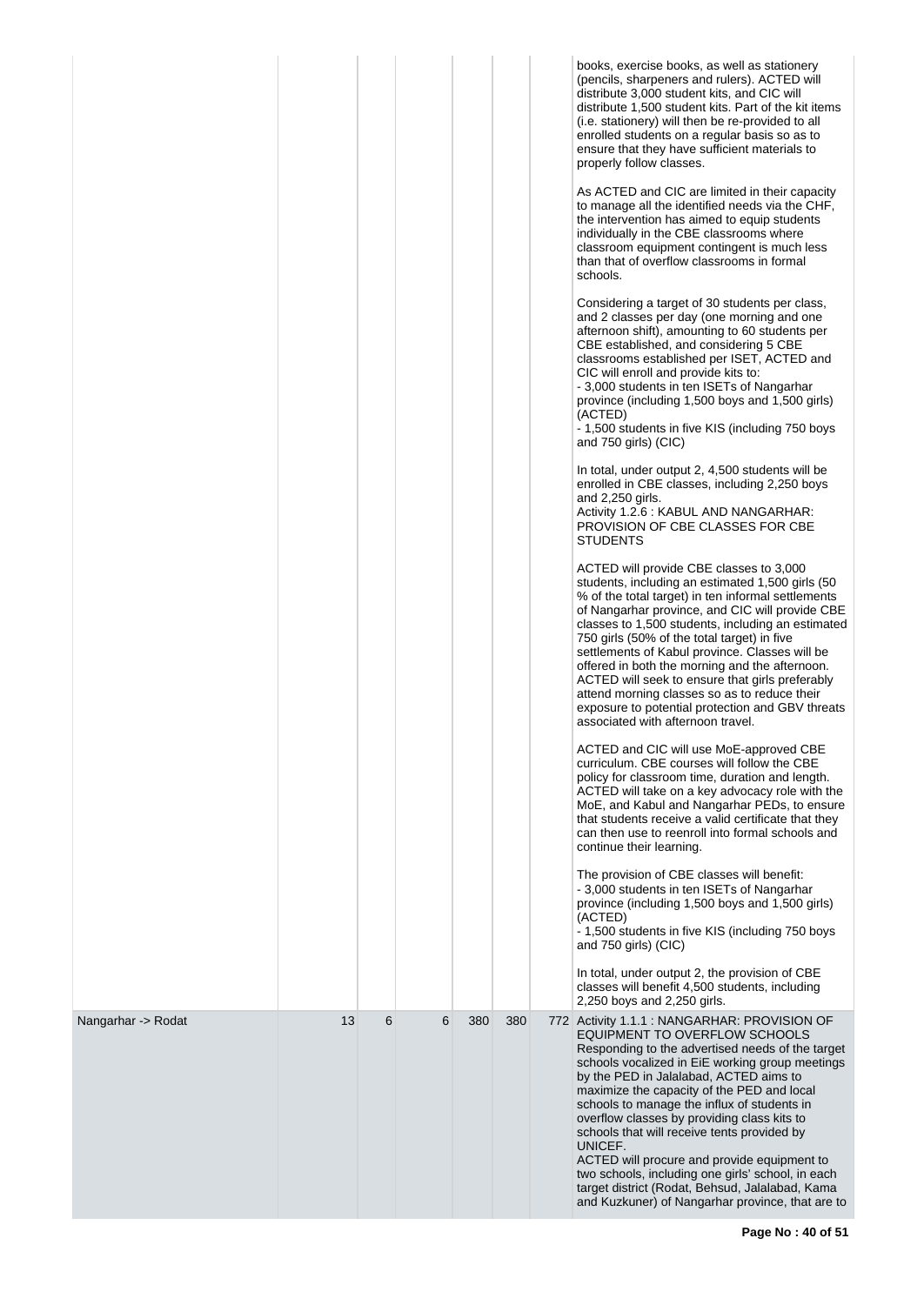receive UNICEF tents for the establishment of temporary classrooms. These ten schools were identified as in need of material support by the Nangarhar PED, and have already shared their equipment requirements (e.g. floor mats, blackboards). This equipment is needed for overcrowded schools to absorb the influx of returnee students. ACTED will support these schools by providing a classroom kit (such as those procured for temporary CBE classes in activity 1.2.1) for each of these 10 schools. As per the EiE working group's recommendation, these kits will include a blackboard, mats, a register with pens and chalk. Kits will also include a first aid kit. ACTED will handover procured equipment to beneficiary schools. In addition, ACTED will install separate latrines for boys and girls for all ten supported overflow schools in Nangarhar province, as will be done for CBE classrooms under activity 1.2.1.

In total, under output 1, ACTED will support 10 schools, benefitting 800 students (including 400 boys and 400 girls), considering an estimated average of 80 students per beneficiary school. Activity 1.1.2 : NANGARHAR: RECRUITMENT OF TEACHERS FOR OVERFLOW SCHOOLS

ACTED will hire 10 local and returnee teachers to teach in identified overcrowded schools in Kama, Rodat, Jalalabad, Behsud and Kuzkuner (one teacher per school), in addition to the 75 teachers that are to be recruited for ACTED's and CiC's classes set up in ISETs under output 2.

The recruitment of returnee teachers was recognized as a priority by the EiE working group. ACTED will engage the PED and local schools to identify available local male and female teachers, as well as UNHCR and IOM to identify qualified returnee teachers who have settled in target areas. In parallel, ACTED and CIC will advertise teacher positions in target communities through door-to-door community mobilization, advertising a group events, and meetings with local shuras. Teachers will be selected among candidates who fulfil the MoE's basic requirements. Female teachers will need to prove that they have studied up to Grade 9 (or a minimum of Grade 6), and male teachers will have to demonstrate that they have studied at least up to Grade 12. As much as possible, ACTED and its partner will seek to recruit experienced teachers. Given that female teachers can teach both girls and boys while male teachers usually only teach for boys, ACTED will prioritize female teachers over male teachers, and will endeavour to recruit approximately 50% of female teachers coming from both local and returnee populations. Teachers will be paid in accordance with the EiE working group's current established incentive (USD 100 per month).

In total, under output 1, ACTED will recruit 10 teachers, including 5 male and 5 female teachers.

Activity 1.1.3 : NANGARHAR: PROVISION OF TEACHER TRAINING FOR OVERFLOW SCHOOL TEACHERS

ACTED and CIC will provide a compulsory fifteen-day Training of Trainers (ToT) for newly recruited teachers prior to the start of classes. This ToT will include ten days of training facilitated by a MoE trainer, and five days of inhouse training provided by CIC's trainer. This training will include sessions such as methods of teaching and creating an inclusive learning environments, and will target both teachers recruited for overflow schools and teachers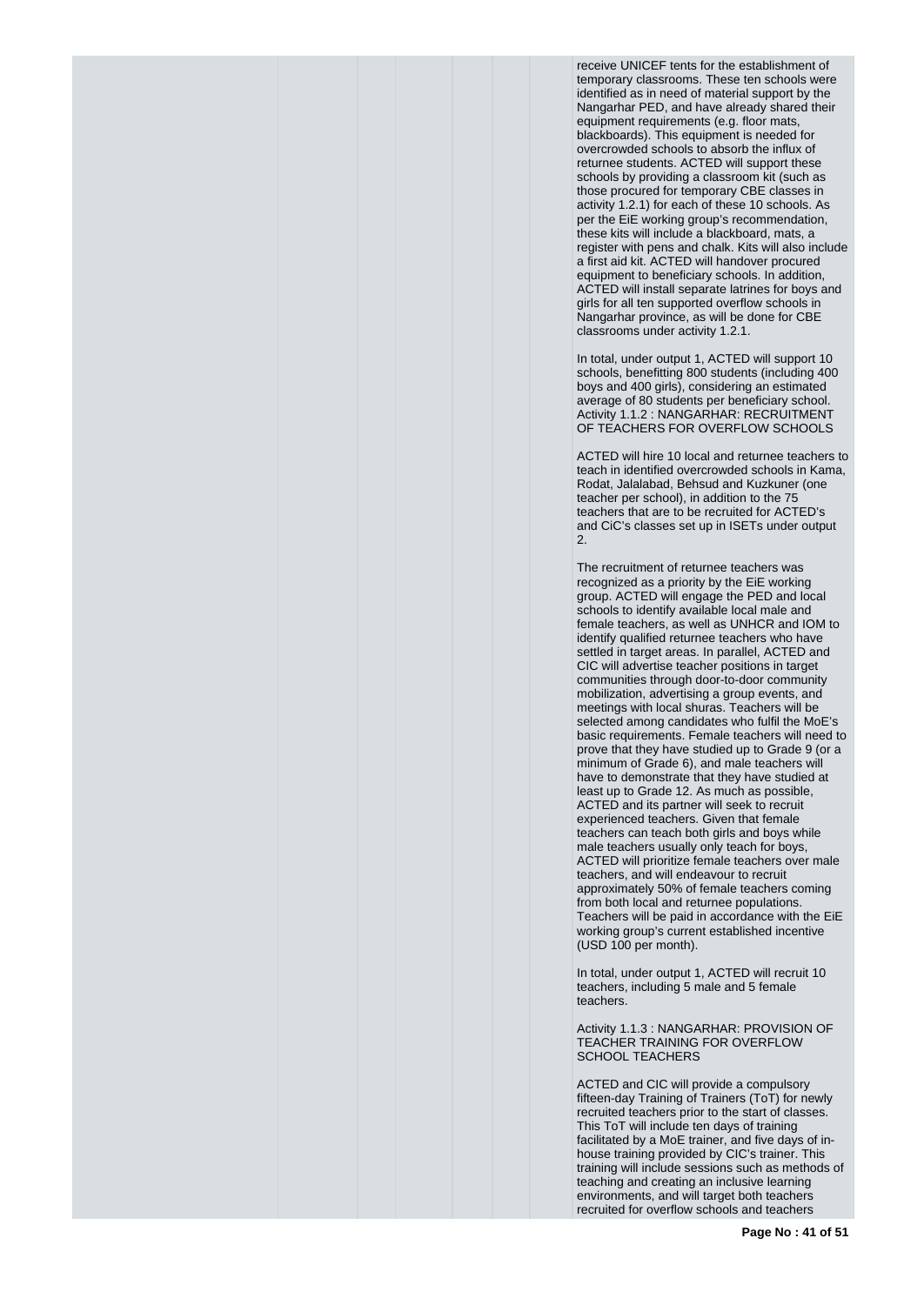recruited to deliver CBE classes in informal settlements (output 2). ACTED and CIC have a long history of delivering such training curricula, and will translate all relevant training materials into Pashto. Given the local displacement context, this ToT will have a strong focus on inclusive education, as well as gender and protection awareness.

Teachers will be trained on how to use CBE text books that will be used as part of the programme. Although only CBE classes will be implemented under this project. Trained teachers will then have the capacity to also teach ALP curriculum, which mirrors the CBE curriculum with the only difference being teaching hours per day.

In addition, an eight-day refresher training will be organized halfway through the programme for teachers to share experiences and discuss challenges that they regularly or occasionally face and discuss solutions. The first five days of this refresher will be facilitated by a MoE trainer, and the last three days will be facilitated by CIC's trainer.

All 10 recruited teachers for overflow schools will benefit from these training sessions, in addition to the 75 teachers for ACTED's and CiC's CBE classes that will be recruited and trained under output 2. ACTED's AMEU will conduct a pre-and post-test in order to assess the increase in teachers' knowledge. After they have followed the initial ToT and prior to the start of classes, all teachers will receive a teacher kit composed by teacher manuals for CBE. 10 kits will be delivered to teachers under this activity, in addition to the 75 kits that will be distributed under output 2 .

In total, under output 1, ACTED will train 10 teachers, including 5 male and 5 female teachers.

Activity 1.1.4 : KABUL AND NANGARHAR: ADVOCACY FOR THE CREATION OF PROVINCIAL PLACEMENT STAFF POSITIONS

The placement and enrollment of returnee students has been identified as a major issue. In its Guidelines for Enrollment of Returnees, the MoE has stated that returnee students who cannot provide any proof of their level of education within three months of registering in school should travel to Kabul to take a grade equivalency test. This test is meant to assess the level of educational attainment of students, based on which placement into grades 1 to 9 of primary school or in ALPs (for students three or more years older than the required age for any grade) will be recommended. However, given the limited financial means of returnee households and challenges associated with travelling to and from Kabul, including protection vulnerabilities for youth, this procedure is highly unlikely to succeed and large numbers of returnee students may be left out of school.

ACTED therefore proposes to advocate for the creation of ministerial placement staff positions within the Nangarhar and Kabul PED. These staff's mandate will be to coordinate with the PED, UNICEF, CBE hub schools, EiE CHF partners and other education I/NGOs across Nangarhar and Kabul provinces to organize grade equivalency tests at the local level, advertise these events as widely as possible among returnee populations, and go from school to school to conduct such tests and facilitate the enrolment of returnee students into their relevant grade.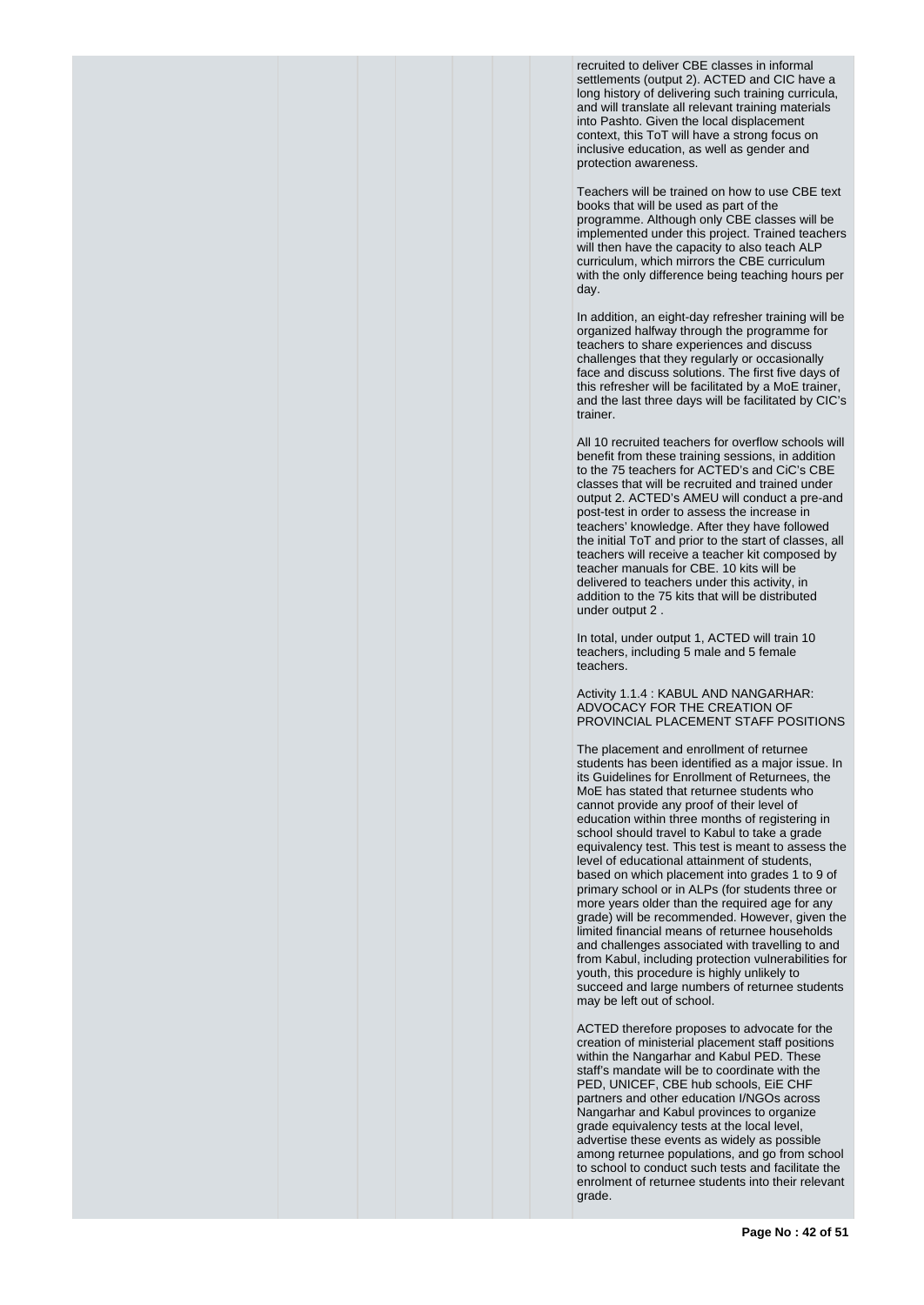Activity 1.2.1 : KABUL AND NANGARHAR: RECRUITMENT OF TEACHERS FOR CBE CLASSES

ACTED and CIC will recruit one teacher for each CBE classroom to be established (50 teachers in Nangarhar and 25 teachers in Kabul). ACTED and CIC will endeavour to reach a one teacher to 30 students ratio in their respective CBE classes, as per the MoE's CBE guidelines. In total, 75 teachers will be recruited under this output.

The recruitment of returnee teachers was recognized as a priority by the EiE working group. ACTED and CIC will engage the PED and local schools to identify available local male and female teachers, as well as UNHCR and IOM to identify qualified returnee teachers who have settled in target areas. In parallel, ACTED and CIC will advertise teacher positions in target communities through door-to-door community mobilization, advertising a group events, and meetings with local shuras.. Teachers will be selected among candidates who fulfil the MoE's basic requirements. Female teachers will need to prove that they have studied up to Grade 9 (or a minimum of Grade 6), and male teachers will have to demonstrate that they have studied at least up to Grade 12. As much as possible, ACTED and its partner will seek to recruit experienced teachers. Given that female teachers can teach both girls and boys while male teachers usually only teach for boys, ACTED will prioritize female teachers over male teachers, and will endeavour to recruit approximately 50% of female teachers coming from both local and returnee populations. Teachers will receive stipends, in accordance with the EiE working group's current established incentive amount (USD 100 per month).

ACTED and CIC will recruit:

- 50 CBE teachers in ten ISETs of Nangarhar province (including 25 male and 25 female teachers) (ACTED)

- 25 CBE teachers in five KIS (including 12 male and 13 female), Kabul province (CIC)

In total, under output 2, 75 CBE teachers will be recruited, including 37 male and 38 female teachers.

Activity 1.2.2 : KABUL AND NANGARHAR: TRAINING OF TEACHERS FOR CBE CLASSES IN INFORMAL SETTLEMENTS

ACTED and CIC will provide a compulsory fifteen-day Training of Trainers (ToT) for newly recruited teachers prior to the start of classes. This ToT will include ten days of training facilitated by a MoE trainer, and five days of inhouse training provided by CIC's trainer. This training will include sessions such as methods of teaching and creating an inclusive learning environments. This training will be provided jointly with the training of overflow schools teachers under output 1. ACTED and CIC have a long history of delivering such training curricula, and will translate all relevant training materials into Pashto. Given the local displacement context, this ToT will have a strong focus on inclusive education, as well as gender and protection awareness.

Teachers will be trained on how to use CBE text books that will be used as part of the programme. Trained teachers will then have the capacity to also teach ALP curriculum, which mirrors the CBE curriculum with the only difference being teaching hours per day.

In addition, an eight-day refresher training will be organized halfway through the programme for teachers to share experiences and discuss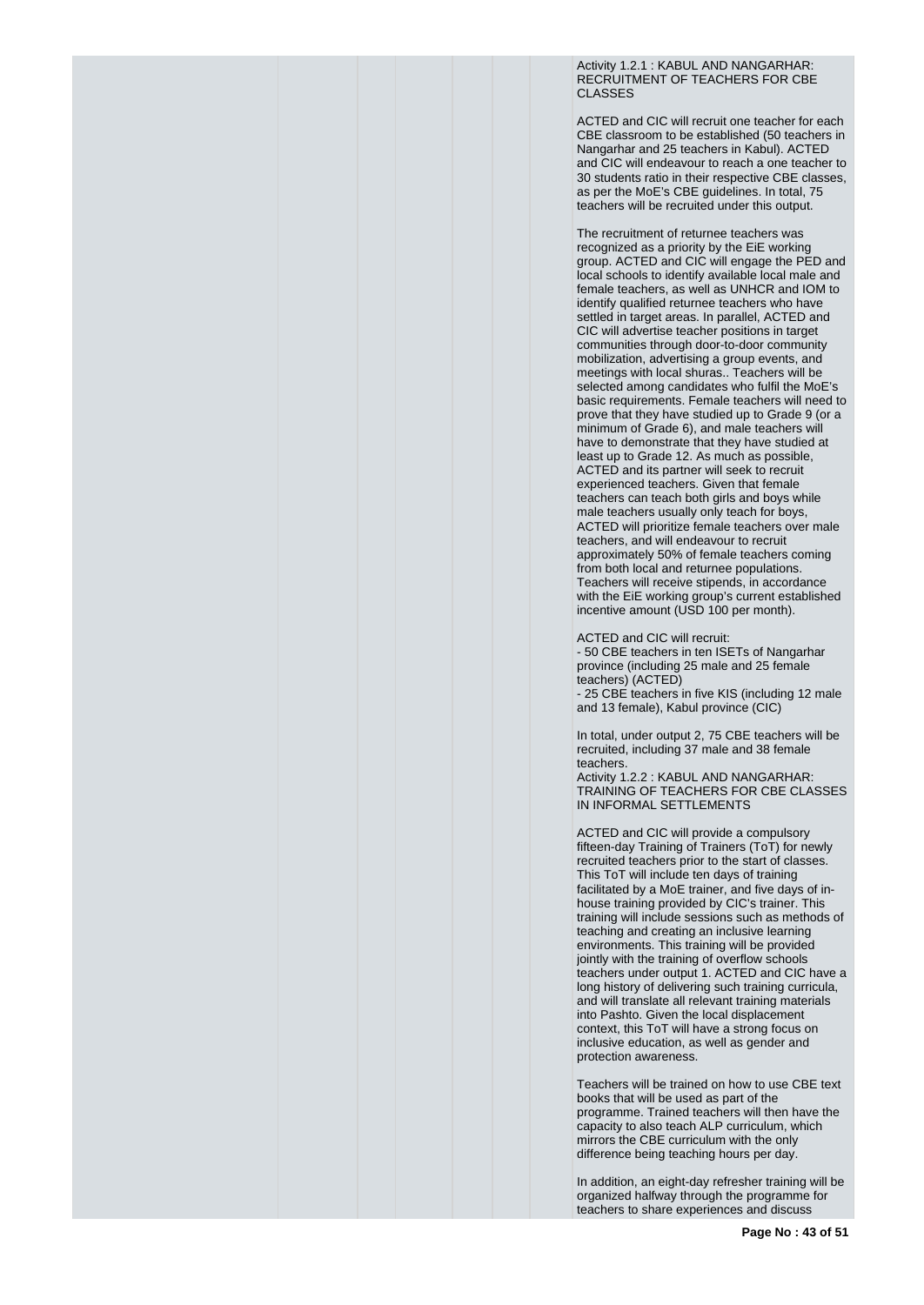challenges that they regularly or occasionally face and discuss solutions. The first five days of this refresher will be facilitated by a MoE trainer, and the last three days will be facilitated by CIC's trainer.

All 75 recruited CBE teachers will benefit from these training sessions, in addition to the 10 overflow school teachers trained under output 1. ACTED's AMEU will conduct a pre-and post-test in order to assess the increase in teachers' knowledge. After they have followed the initial ToT and prior to the start of classes, all teachers will receive a teacher kit composed by teacher manuals for CBE curriculum. A total of 75 kits will be delivered to teachers under this output, in addition to the 10 kits that will be delivered under output 1.

This activity will benefit:

- 50 CBE teachers in ten ISETs of Nangarhar province (including 25 male and 25 female teachers) (ACTED) - 25 CBE teacher in five KIS, Kabul province (including 12 male and 13 female) (CIC)

In total, under output 2, ACTED and CIC will train 75 CBE teachers, including 37 male and 38 female teachers.

Activity 1.2.3 : KABUL AND NANGARHAR: ESTABLISHMENT OF CBE CLASSROOMS IN INFORMAL SETTLEMENTS

ACTED will establish 50 temporary classrooms across ten ISETs in Jalalabad, Rodat and Behsud districts of Nangarhar province (5 classrooms per ISET), and CIC will establish 25 temporary classrooms across five ISETs of Kabul province (5 classroom per ISET). The location of these classrooms will be determined through sustained coordination with the PED, based on the areas of highest need for education in ISETs across target districts, taking into consideration the availability and overcrowding of school infrastructure and the location of returnee caseloads. ACTED and CIC will also closely coordinate with local government, CDCs, host community and ISETs stakeholders to confirm the location of these classrooms. These classrooms will be established in arranged rooms in teachers' homes. Each classroom will accommodate an average of 30 students per class and will be linked to a hub school. In accordance with MoE guidelines, a maximum of five CBEs will be affiliated to each hub school.

For each of these temporary classrooms, ACTED and CIC will provide class kits that will include floor mats, a blackboard, a register with pens and chalk, as well as a first aid kit. ACTED and CIC will provide a class kit for each classroom. 50 classroom kits will be provided in ACTED's CBE classrooms, and 25 will be provided in CIC's CBE classrooms, amounting to a total of 75 classroom kits. Another 10 kits will be provided by ACTED to overflow schools, as part of activity 1.1.1. ACTED and CIC will ensure that these classrooms are located no less than three kilometers away from hub schools and that students do not have to walk long distances to reach the classrooms, thus reducing their exposure to protection risks.

In addition, ACTED and CIC will install separate male and female latrines near these 75 CBE classrooms, and will ensure that class premises are safe and secure for both boys and girls, including students with disabilities. Established classrooms will be properly maintained throughout the project duration. At the end of project, if the need for such CBE provision in target areas has largely decreased or if no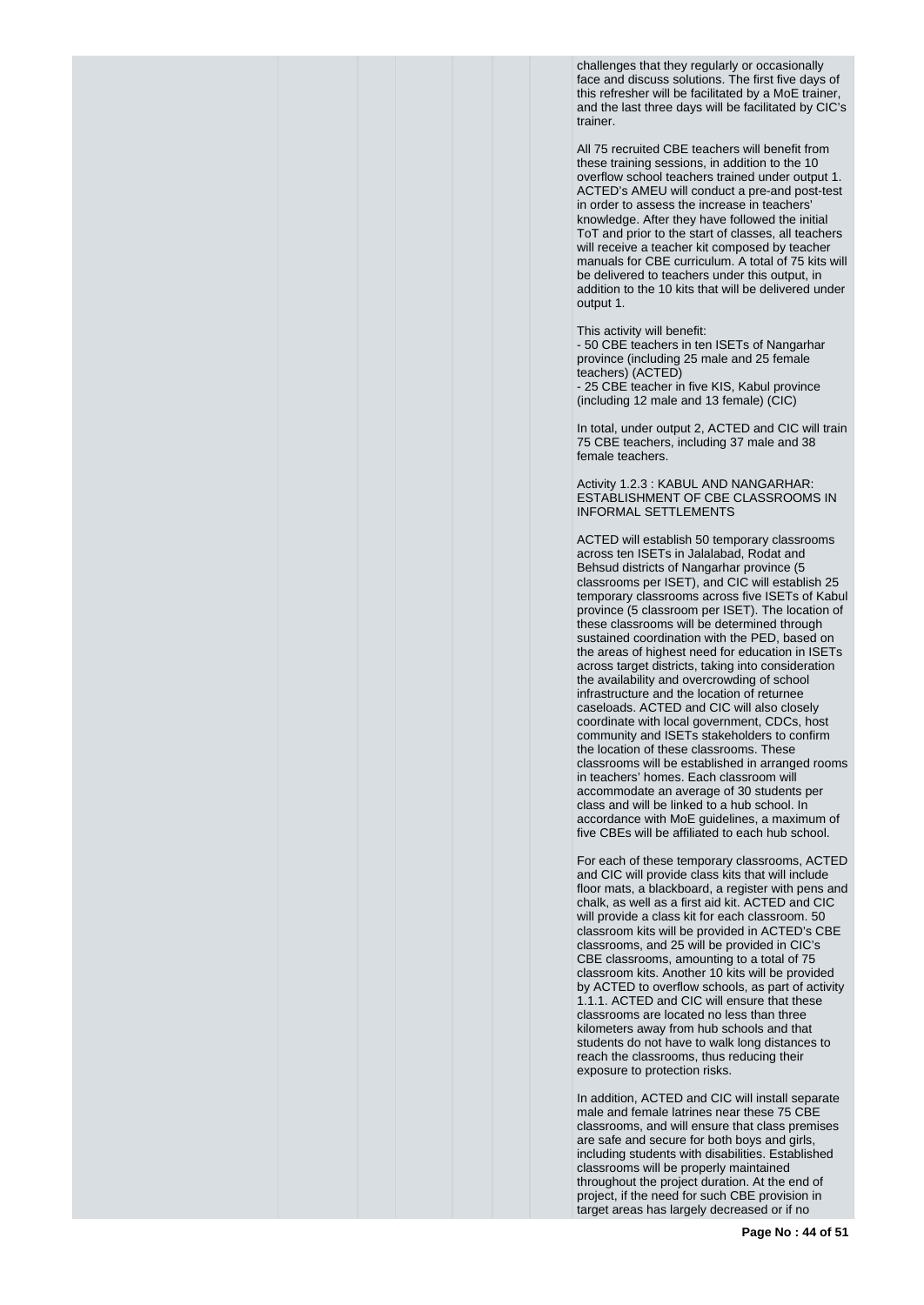funding can be secured for ACTED and CIC to continue implementing their CBE classes, ACTED and CIC will hand over all suitable equipment to local hub schools and the PED.

ACTED and CIC will establish: - 50 CBE classes in ten ISETs of Nangarhar province (ACTED) .<br>- 25 CBE classes in five KIS, Kabul province  $(C<sub>1</sub>C)$ 

In total, under output 2, 75 CBE classrooms will be established. Activity 1.2.4 : KABUL AND NANGARHAR: COMMUNITY MOBILIZATION FOR CBE CLASSES

In parallel with the establishment of temporary classrooms in informal settlements, ACTED and CIC will coordinate with local hub schools to launch community mobilization campaigns across the targeted settlements and in their vicinity. These campaigns will be organized in consultation with local government, returnee and host community stakeholders, and CDCs and will include both public awareness sessions at group events (e.g. after the Friday prayer at mosques), and door-to-door visits. Both ACTED's community mobilizers and recruited teachers will take part in such mobilization activities, that will be implemented over the first two months of the project.

These endeavours will aim to raise the awareness of returnee caseloads on the importance of enrolling their children into school, and will particularly aim to sensitize parents on the benefits and necessity of girls' education. ACTED and CIC will disseminate "Back to Learning" campaign materials, as well as basic information on the project, on the CBE curriculum and on ACTED's Complaints Response Mechanism (CRM) using flyers that will easily be understood by all. Students' enrolment procedure, and the location and schedule of CBE classes and local hub schools will also be clearly explained. Students will be encouraged to enroll either in ACTED's and CIC's CBE classes in settlements or formal schools, depending on their distance from the schools.

Activity 1.2.5 : KABUL AND NANGARHAR: ENROLMENT AND PROVISION OF STUDENT KITS FOR CBE STUDENTS

In coordination with respective hub schools, ACTED and CIC will enroll beneficiary students into their respective CBE classes. Given that these classes will be located in ISETs with high density of returnee households, CBE beneficiaries will mostly be composed by undocumented or registered returnee students, but ACTED and CIC will also enroll IDPs, PIDPs and local students in need of CBE.

Given that CBE certificates can only be delivered to students who have attended 80% of a CBE course, students who enroll into the course up to two months after the start of classes may be eligible to receive a CBE certificate upon completion of the programme. If places are still available in CBE classes after this two-month period, ACTED and CIC will enroll additional students so that they are not left out of school. These students will however not receive a CBE certificate at the end of the course, and will be encouraged to take a grade equivalency test to be able to enroll into primary school.

ACTED and CIC will procure learning materials and provide a student kit to each enrolled student as they enroll and start CBE classes. As per the EiE working group's recommendations, these kits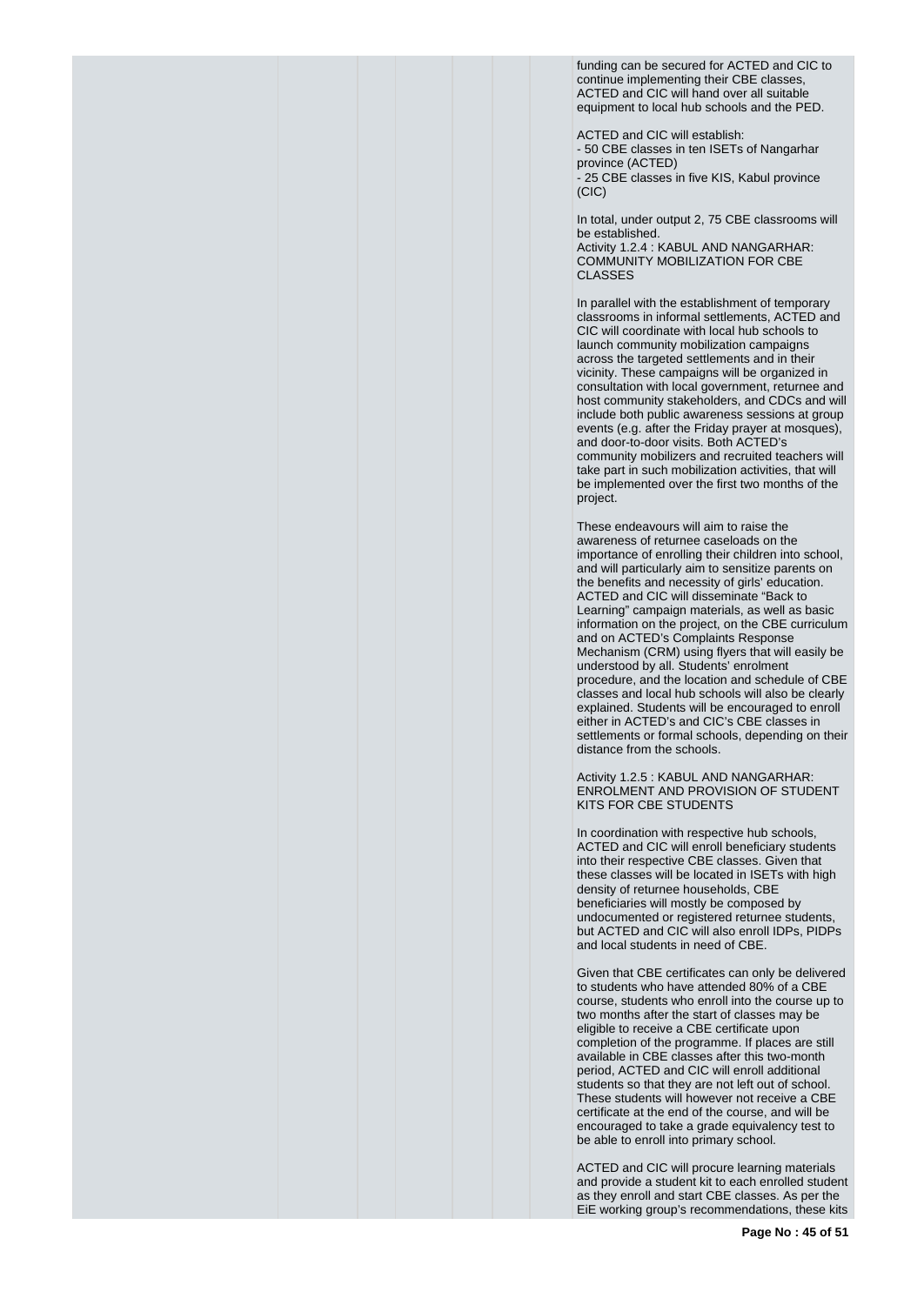|                   |   |   |   |    |    | will include MoE-approved CBE learning text<br>books, exercise books, as well as stationery<br>(pencils, sharpeners and rulers). ACTED will<br>distribute 3,000 student kits, and CIC will<br>distribute 1,500 student kits. Part of the kit items<br>(i.e. stationery) will then be re-provided to all<br>enrolled students on a regular basis so as to<br>ensure that they have sufficient materials to<br>properly follow classes.<br>As ACTED and CIC are limited in their capacity<br>to manage all the identified needs via the CHF,<br>the intervention has aimed to equip students<br>individually in the CBE classrooms where<br>classroom equipment contingent is much less<br>than that of overflow classrooms in formal<br>schools.<br>Considering a target of 30 students per class,<br>and 2 classes per day (one morning and one<br>afternoon shift), amounting to 60 students per<br>CBE established, and considering 5 CBE<br>classrooms established per ISET, ACTED and<br>CIC will enroll and provide kits to:<br>-3,000 students in ten ISETs of Nangarhar<br>province (including 1,500 boys and 1,500 girls)<br>(ACTED)<br>- 1,500 students in five KIS (including 750 boys<br>and 750 girls) (CIC)<br>In total, under output 2, 4,500 students will be<br>enrolled in CBE classes, including 2,250 boys<br>and 2,250 girls.<br>Activity 1.2.6 : KABUL AND NANGARHAR:<br>PROVISION OF CBE CLASSES FOR CBE<br><b>STUDENTS</b><br>ACTED will provide CBE classes to 3,000<br>students, including an estimated 1,500 girls (50<br>% of the total target) in ten informal settlements<br>of Nangarhar province, and CIC will provide CBE<br>classes to 1,500 students, including an estimated<br>750 girls (50% of the total target) in five<br>settlements of Kabul province. Classes will be<br>offered in both the morning and the afternoon.<br>ACTED will seek to ensure that girls preferably<br>attend morning classes so as to reduce their<br>exposure to potential protection and GBV threats<br>associated with afternoon travel.<br>ACTED and CIC will use MoE-approved CBE<br>curriculum. CBE courses will follow the CBE<br>policy for classroom time, duration and length.<br>ACTED will take on a key advocacy role with the<br>MoE, and Kabul and Nangarhar PEDs, to ensure<br>that students receive a valid certificate that they<br>can then use to reenroll into formal schools and<br>continue their learning.<br>The provision of CBE classes will benefit:<br>- 3,000 students in ten ISETs of Nangarhar<br>province (including 1,500 boys and 1,500 girls)<br>(ACTED)<br>- 1,500 students in five KIS (including 750 boys<br>and 750 girls) (CIC)<br>In total, under output 2, the provision of CBE<br>classes will benefit 4,500 students, including<br>2,250 boys and 2,250 girls. |
|-------------------|---|---|---|----|----|-------------------------------------------------------------------------------------------------------------------------------------------------------------------------------------------------------------------------------------------------------------------------------------------------------------------------------------------------------------------------------------------------------------------------------------------------------------------------------------------------------------------------------------------------------------------------------------------------------------------------------------------------------------------------------------------------------------------------------------------------------------------------------------------------------------------------------------------------------------------------------------------------------------------------------------------------------------------------------------------------------------------------------------------------------------------------------------------------------------------------------------------------------------------------------------------------------------------------------------------------------------------------------------------------------------------------------------------------------------------------------------------------------------------------------------------------------------------------------------------------------------------------------------------------------------------------------------------------------------------------------------------------------------------------------------------------------------------------------------------------------------------------------------------------------------------------------------------------------------------------------------------------------------------------------------------------------------------------------------------------------------------------------------------------------------------------------------------------------------------------------------------------------------------------------------------------------------------------------------------------------------------------------------------------------------------------------------------------------------------------------------------------------------------------------------------------------------------------------------------------------------------------------------------------------------------------------------------------------------------------------------------------------------------------------------------------------------------------------------------------------------------------------------------------------------------------------|
| Nangarhar -> Kama | 3 | 1 | 1 | 80 | 80 | 162 Activity 1.1.1 : NANGARHAR: PROVISION OF<br>EQUIPMENT TO OVERFLOW SCHOOLS<br>Responding to the advertised needs of the target<br>schools vocalized in EiE working group meetings<br>by the PED in Jalalabad, ACTED aims to<br>maximize the capacity of the PED and local<br>schools to manage the influx of students in<br>overflow classes by providing class kits to<br>schools that will receive tents provided by<br>UNICEF.<br>ACTED will procure and provide equipment to<br>two schools, including one girls' school, in each<br>target district (Rodat, Behsud, Jalalabad, Kama                                                                                                                                                                                                                                                                                                                                                                                                                                                                                                                                                                                                                                                                                                                                                                                                                                                                                                                                                                                                                                                                                                                                                                                                                                                                                                                                                                                                                                                                                                                                                                                                                                                                                                                                                                                                                                                                                                                                                                                                                                                                                                                                                                                                                                   |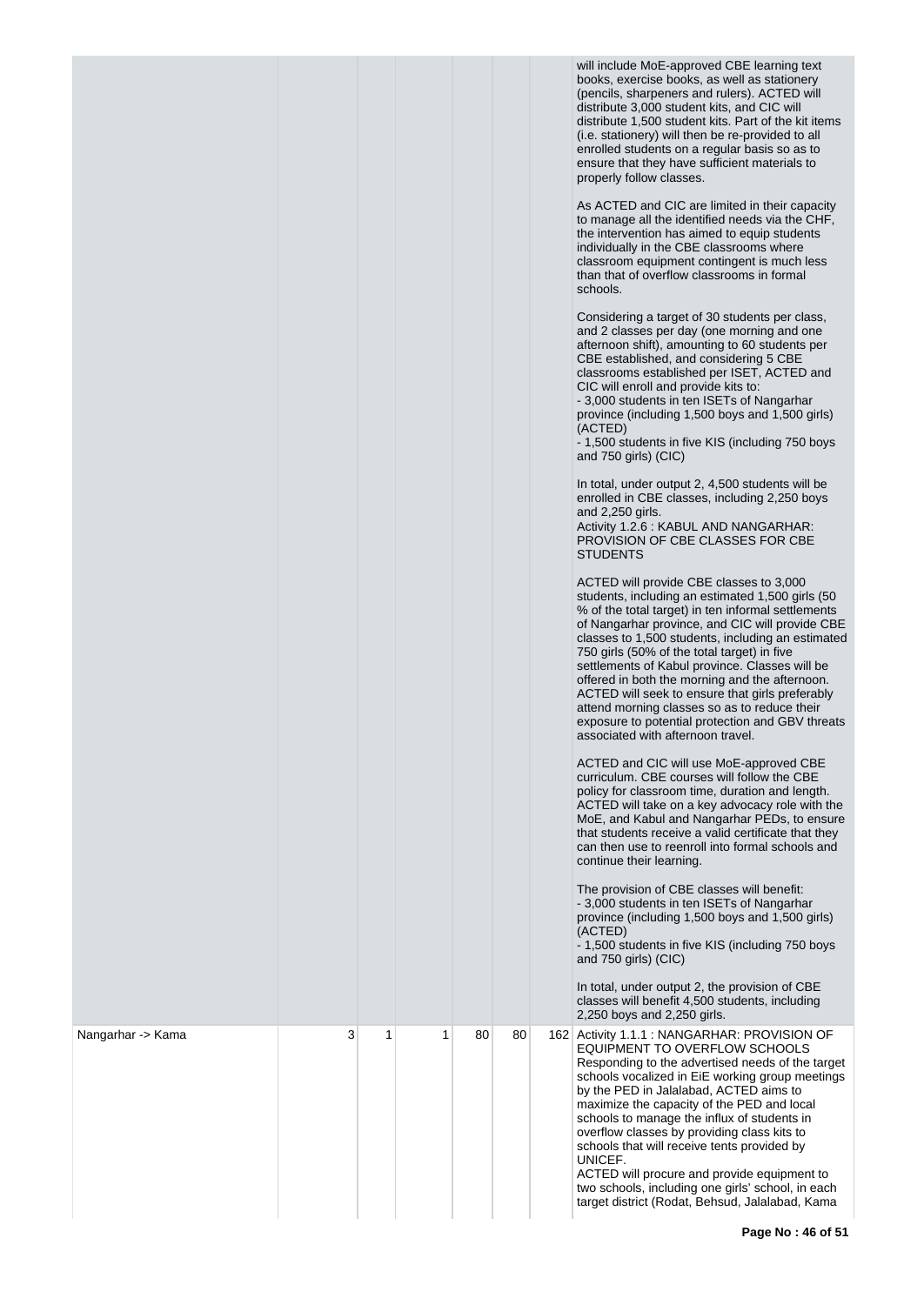and Kuzkuner) of Nangarhar province, that are to receive UNICEF tents for the establishment of temporary classrooms. These ten schools were identified as in need of material support by the Nangarhar PED, and have already shared their equipment requirements (e.g. floor mats, blackboards). This equipment is needed for overcrowded schools to absorb the influx of returnee students. ACTED will support these schools by providing a classroom kit (such as those procured for temporary CBE classes in activity 1.2.1) for each of these 10 schools. As per the EiE working group's recommendation, these kits will include a blackboard, mats, a register with pens and chalk. Kits will also include a first aid kit. ACTED will handover procured equipment to beneficiary schools. In addition, ACTED will install separate latrines for boys and girls for all ten supported overflow schools in Nangarhar province, as will be done for CBE classrooms under activity 1.2.1.

In total, under output 1, ACTED will support 10 schools, benefitting 800 students (including 400 boys and 400 girls), considering an estimated average of 80 students per beneficiary school. Activity 1.1.2 : NANGARHAR: RECRUITMENT OF TEACHERS FOR OVERFLOW SCHOOLS

ACTED will hire 10 local and returnee teachers to teach in identified overcrowded schools in Kama, Rodat, Jalalabad, Behsud and Kuzkuner (one teacher per school), in addition to the 75 teachers that are to be recruited for ACTED's and CiC's classes set up in ISETs under output 2.

The recruitment of returnee teachers was recognized as a priority by the EiE working group. ACTED will engage the PED and local schools to identify available local male and female teachers, as well as UNHCR and IOM to identify qualified returnee teachers who have settled in target areas. In parallel, ACTED and CIC will advertise teacher positions in target communities through door-to-door community mobilization, advertising a group events, and meetings with local shuras. Teachers will be selected among candidates who fulfil the MoE's basic requirements. Female teachers will need to prove that they have studied up to Grade 9 (or a minimum of Grade 6), and male teachers will have to demonstrate that they have studied at least up to Grade 12. As much as possible, ACTED and its partner will seek to recruit experienced teachers. Given that female teachers can teach both girls and boys while male teachers usually only teach for boys, ACTED will prioritize female teachers over male teachers, and will endeavour to recruit approximately 50% of female teachers coming from both local and returnee populations. Teachers will be paid in accordance with the EiE working group's current established incentive (USD 100 per month).

In total, under output 1, ACTED will recruit 10 teachers, including 5 male and 5 female teachers.

Activity 1.1.3 : NANGARHAR: PROVISION OF TEACHER TRAINING FOR OVERFLOW SCHOOL TEACHERS

ACTED and CIC will provide a compulsory fifteen-day Training of Trainers (ToT) for newly recruited teachers prior to the start of classes. This ToT will include ten days of training facilitated by a MoE trainer, and five days of inhouse training provided by CIC's trainer. This training will include sessions such as methods of teaching and creating an inclusive learning environments, and will target both teachers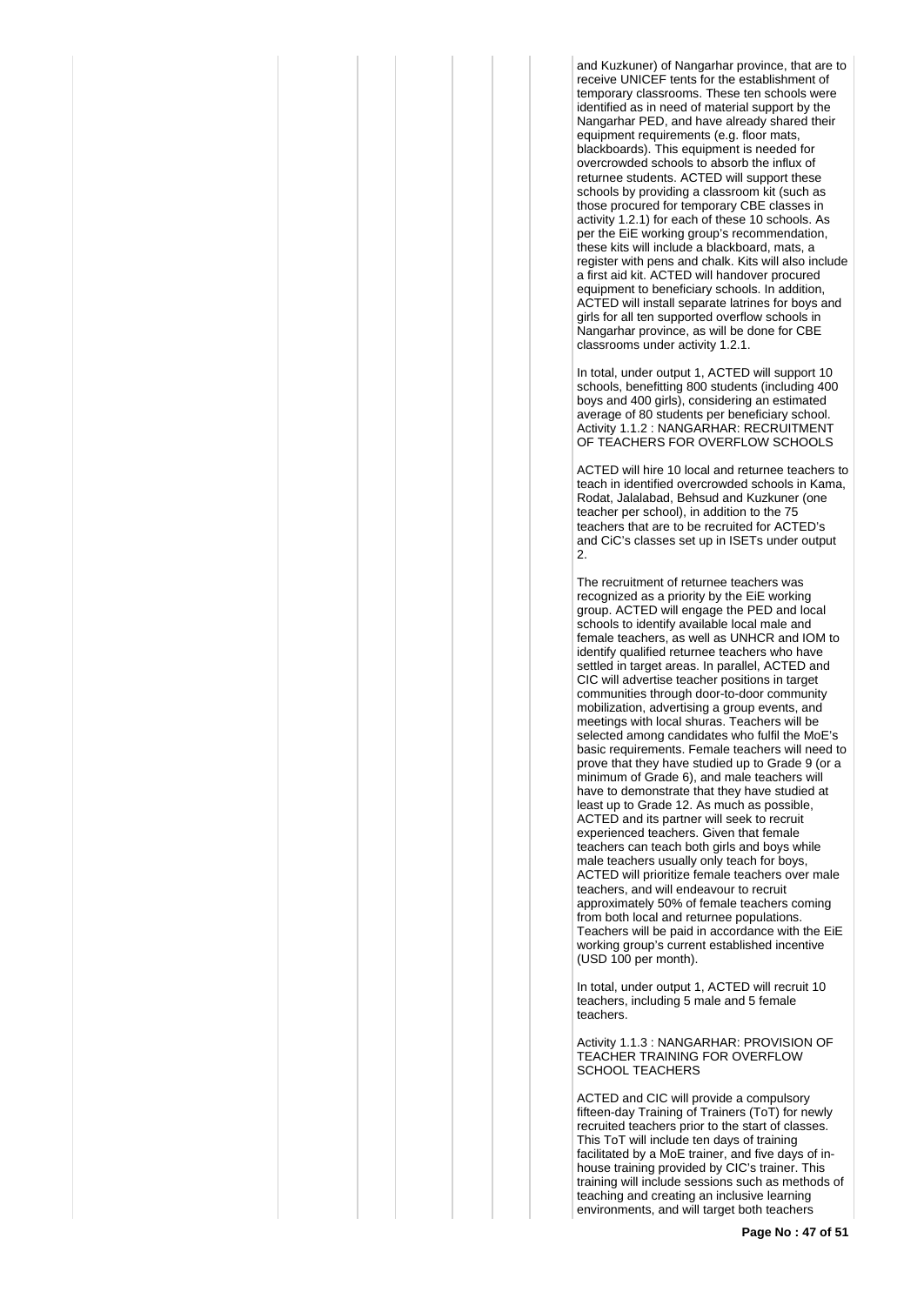recruited for overflow schools and teachers recruited to deliver CBE classes in informal settlements (output 2). ACTED and CIC have a long history of delivering such training curricula, and will translate all relevant training materials into Pashto. Given the local displacement context, this ToT will have a strong focus on inclusive education, as well as gender and protection awareness.

Teachers will be trained on how to use CBE text books that will be used as part of the programme. Although only CBE classes will be implemented under this project. Trained teachers will then have the capacity to also teach ALP curriculum, which mirrors the CBE curriculum with the only difference being teaching hours per day.

In addition, an eight-day refresher training will be organized halfway through the programme for teachers to share experiences and discuss challenges that they regularly or occasionally face and discuss solutions. The first five days of this refresher will be facilitated by a MoE trainer, and the last three days will be facilitated by CIC's trainer.

All 10 recruited teachers for overflow schools will benefit from these training sessions, in addition to the 75 teachers for ACTED's and CiC's CBE classes that will be recruited and trained under output 2. ACTED's AMEU will conduct a pre-and post-test in order to assess the increase in teachers' knowledge. After they have followed the initial ToT and prior to the start of classes, all teachers will receive a teacher kit composed by teacher manuals for CBE. 10 kits will be delivered to teachers under this activity, in addition to the 75 kits that will be distributed under output 2 .

In total, under output 1, ACTED will train 10 teachers, including 5 male and 5 female teachers.

Activity 1.1.4 : KABUL AND NANGARHAR: ADVOCACY FOR THE CREATION OF PROVINCIAL PLACEMENT STAFF POSITIONS

The placement and enrollment of returnee students has been identified as a major issue. In its Guidelines for Enrollment of Returnees, the MoE has stated that returnee students who cannot provide any proof of their level of education within three months of registering in school should travel to Kabul to take a grade equivalency test. This test is meant to assess the level of educational attainment of students, based on which placement into grades 1 to 9 of primary school or in ALPs (for students three or more years older than the required age for any grade) will be recommended. However, given the limited financial means of returnee households and challenges associated with travelling to and from Kabul, including protection vulnerabilities for youth, this procedure is highly unlikely to succeed and large numbers of returnee students may be left out of school.

ACTED therefore proposes to advocate for the creation of ministerial placement staff positions within the Nangarhar and Kabul PED. These staff's mandate will be to coordinate with the PED, UNICEF, CBE hub schools, EiE CHF partners and other education I/NGOs across Nangarhar and Kabul provinces to organize grade equivalency tests at the local level, advertise these events as widely as possible among returnee populations, and go from school to school to conduct such tests and facilitate the enrolment of returnee students into their relevant grade.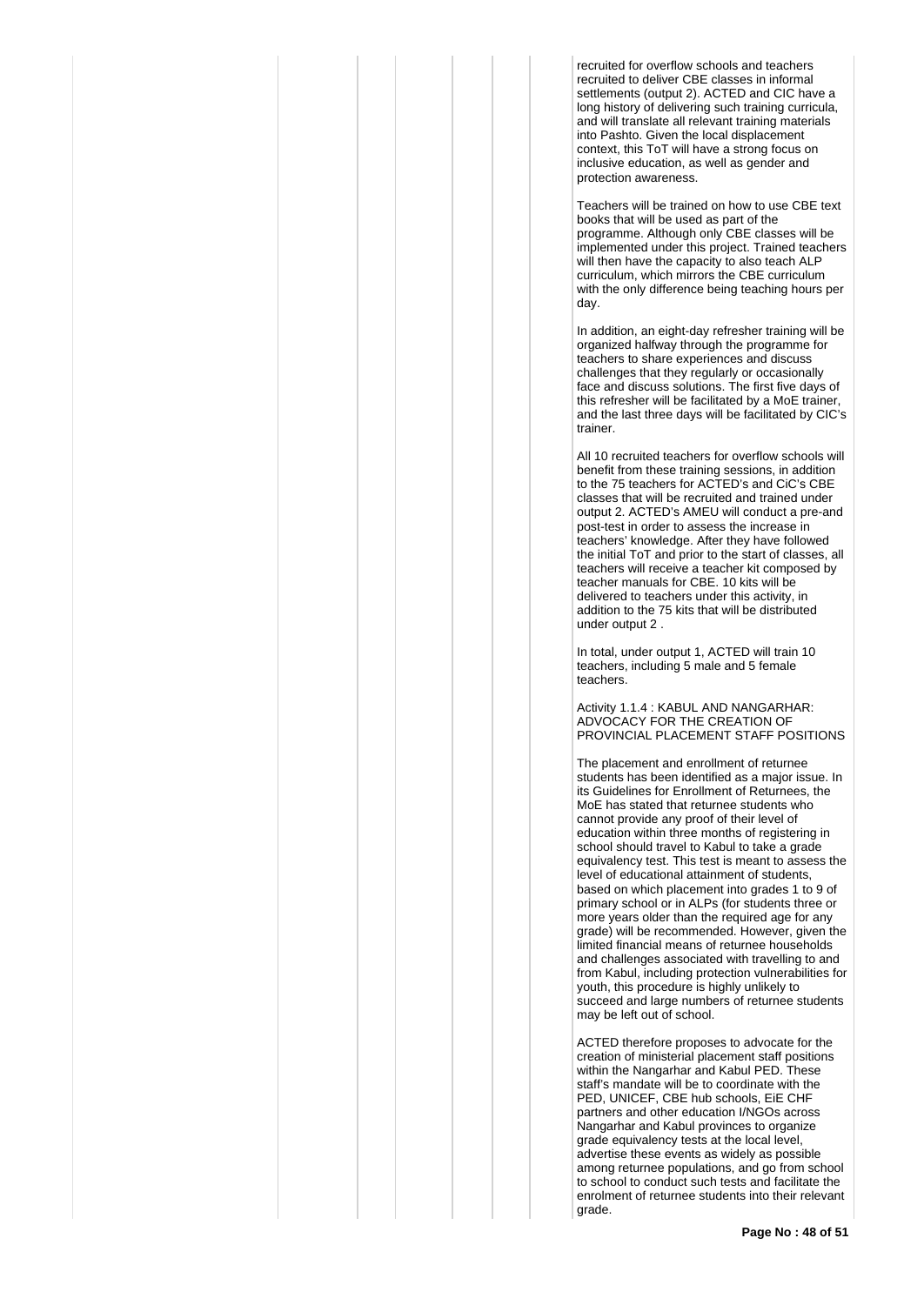| Nangarhar -> Kuzkunar | 3 | $\mathbf{1}$ | $\mathbf{1}$ | 80 | 80 | 162 Activity 1.1.1 : NANGARHAR: PROVISION OF<br>EQUIPMENT TO OVERFLOW SCHOOLS<br>Responding to the advertised needs of the target<br>schools vocalized in EiE working group meetings<br>by the PED in Jalalabad, ACTED aims to<br>maximize the capacity of the PED and local<br>schools to manage the influx of students in<br>overflow classes by providing class kits to<br>schools that will receive tents provided by<br>UNICEF.<br>ACTED will procure and provide equipment to<br>two schools, including one girls' school, in each<br>target district (Rodat, Behsud, Jalalabad, Kama<br>and Kuzkuner) of Nangarhar province, that are to<br>receive UNICEF tents for the establishment of<br>temporary classrooms. These ten schools were<br>identified as in need of material support by the<br>Nangarhar PED, and have already shared their<br>equipment requirements (e.g. floor mats,<br>blackboards). This equipment is needed for<br>overcrowded schools to absorb the influx of<br>returnee students. ACTED will support these<br>schools by providing a classroom kit (such as<br>those procured for temporary CBE classes in<br>activity 1.2.1) for each of these 10 schools. As<br>per the EiE working group's recommendation,<br>these kits will include a blackboard, mats, a<br>register with pens and chalk. Kits will also include<br>a first aid kit. ACTED will handover procured<br>equipment to beneficiary schools. In addition,<br>ACTED will install separate latrines for boys and<br>girls for all ten supported overflow schools in<br>Nangarhar province, as will be done for CBE<br>classrooms under activity 1.2.1. |
|-----------------------|---|--------------|--------------|----|----|--------------------------------------------------------------------------------------------------------------------------------------------------------------------------------------------------------------------------------------------------------------------------------------------------------------------------------------------------------------------------------------------------------------------------------------------------------------------------------------------------------------------------------------------------------------------------------------------------------------------------------------------------------------------------------------------------------------------------------------------------------------------------------------------------------------------------------------------------------------------------------------------------------------------------------------------------------------------------------------------------------------------------------------------------------------------------------------------------------------------------------------------------------------------------------------------------------------------------------------------------------------------------------------------------------------------------------------------------------------------------------------------------------------------------------------------------------------------------------------------------------------------------------------------------------------------------------------------------------------------------------------------------------|
|                       |   |              |              |    |    | In total, under output 1, ACTED will support 10<br>schools, benefitting 800 students (including 400<br>boys and 400 girls), considering an estimated<br>average of 80 students per beneficiary school.<br>Activity 1.1.2 : NANGARHAR: RECRUITMENT<br>OF TEACHERS FOR OVERFLOW SCHOOLS                                                                                                                                                                                                                                                                                                                                                                                                                                                                                                                                                                                                                                                                                                                                                                                                                                                                                                                                                                                                                                                                                                                                                                                                                                                                                                                                                                  |
|                       |   |              |              |    |    | ACTED will hire 10 local and returnee teachers to<br>teach in identified overcrowded schools in Kama,<br>Rodat, Jalalabad, Behsud and Kuzkuner (one<br>teacher per school), in addition to the 75<br>teachers that are to be recruited for ACTED's<br>and CiC's classes set up in ISETs under output<br>2.                                                                                                                                                                                                                                                                                                                                                                                                                                                                                                                                                                                                                                                                                                                                                                                                                                                                                                                                                                                                                                                                                                                                                                                                                                                                                                                                             |
|                       |   |              |              |    |    | The recruitment of returnee teachers was<br>recognized as a priority by the EiE working<br>group. ACTED will engage the PED and local<br>schools to identify available local male and<br>female teachers, as well as UNHCR and IOM to<br>identify qualified returnee teachers who have<br>settled in target areas. In parallel, ACTED and<br>CIC will advertise teacher positions in target<br>communities through door-to-door community<br>mobilization, advertising a group events, and<br>meetings with local shuras. Teachers will be<br>selected among candidates who fulfil the MoE's<br>basic requirements. Female teachers will need to<br>prove that they have studied up to Grade 9 (or a<br>minimum of Grade 6), and male teachers will<br>have to demonstrate that they have studied at<br>least up to Grade 12. As much as possible,<br>ACTED and its partner will seek to recruit<br>experienced teachers. Given that female<br>teachers can teach both girls and boys while<br>male teachers usually only teach for boys,<br>ACTED will prioritize female teachers over male<br>teachers, and will endeavour to recruit<br>approximately 50% of female teachers coming<br>from both local and returnee populations.<br>Teachers will be paid in accordance with the EiE<br>working group's current established incentive<br>(USD 100 per month).                                                                                                                                                                                                                                                                                       |
|                       |   |              |              |    |    | In total, under output 1, ACTED will recruit 10<br>teachers, including 5 male and 5 female                                                                                                                                                                                                                                                                                                                                                                                                                                                                                                                                                                                                                                                                                                                                                                                                                                                                                                                                                                                                                                                                                                                                                                                                                                                                                                                                                                                                                                                                                                                                                             |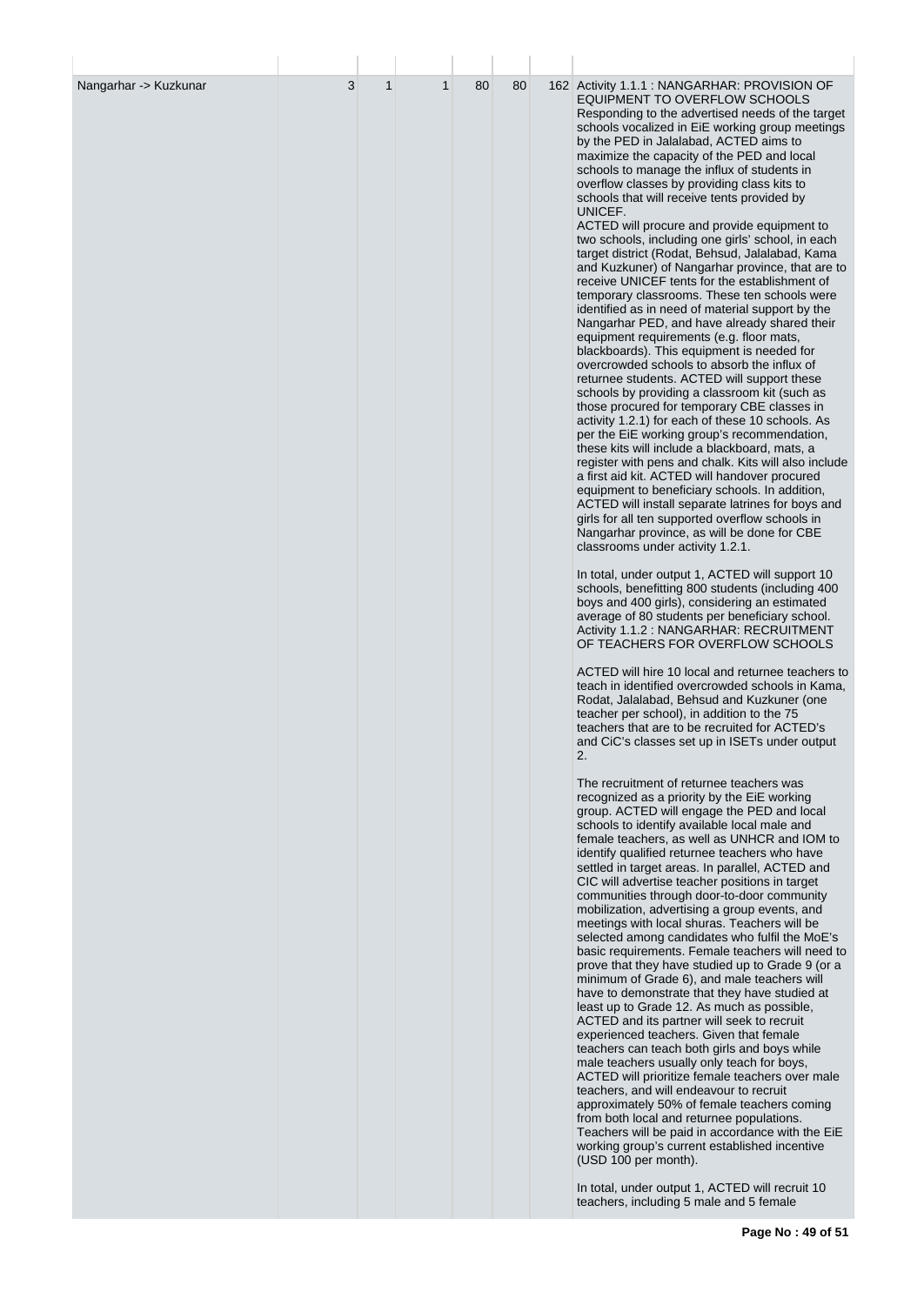#### teachers.

Activity 1.1.3 : NANGARHAR: PROVISION OF TEACHER TRAINING FOR OVERFLOW SCHOOL TEACHERS

ACTED and CIC will provide a compulsory fifteen-day Training of Trainers (ToT) for newly recruited teachers prior to the start of classes. This ToT will include ten days of training facilitated by a MoE trainer, and five days of inhouse training provided by CIC's trainer. This training will include sessions such as methods of teaching and creating an inclusive learning environments, and will target both teachers recruited for overflow schools and teachers recruited to deliver CBE classes in informal settlements (output 2). ACTED and CIC have a long history of delivering such training curricula, and will translate all relevant training materials into Pashto. Given the local displacement context, this ToT will have a strong focus on inclusive education, as well as gender and protection awareness.

Teachers will be trained on how to use CBE text books that will be used as part of the programme. Although only CBE classes will be implemented under this project. Trained teachers will then have the capacity to also teach ALP curriculum, which mirrors the CBE curriculum with the only difference being teaching hours per day.

In addition, an eight-day refresher training will be organized halfway through the programme for teachers to share experiences and discuss challenges that they regularly or occasionally face and discuss solutions. The first five days of this refresher will be facilitated by a MoE trainer, and the last three days will be facilitated by CIC's trainer.

All 10 recruited teachers for overflow schools will benefit from these training sessions, in addition to the 75 teachers for ACTED's and CiC's CBE classes that will be recruited and trained under output 2. ACTED's AMEU will conduct a pre-and post-test in order to assess the increase in teachers' knowledge. After they have followed the initial ToT and prior to the start of classes, all teachers will receive a teacher kit composed by teacher manuals for CBE. 10 kits will be delivered to teachers under this activity, in addition to the 75 kits that will be distributed under output 2 .

In total, under output 1, ACTED will train 10 teachers, including 5 male and 5 female teachers.

Activity 1.1.4 : KABUL AND NANGARHAR: ADVOCACY FOR THE CREATION OF PROVINCIAL PLACEMENT STAFF POSITIONS

The placement and enrollment of returnee students has been identified as a major issue. In its Guidelines for Enrollment of Returnees, the MoE has stated that returnee students who cannot provide any proof of their level of education within three months of registering in school should travel to Kabul to take a grade equivalency test. This test is meant to assess the level of educational attainment of students, based on which placement into grades 1 to 9 of primary school or in ALPs (for students three or more years older than the required age for any grade) will be recommended. However, given the limited financial means of returnee households and challenges associated with travelling to and from Kabul, including protection vulnerabilities for youth, this procedure is highly unlikely to succeed and large numbers of returnee students